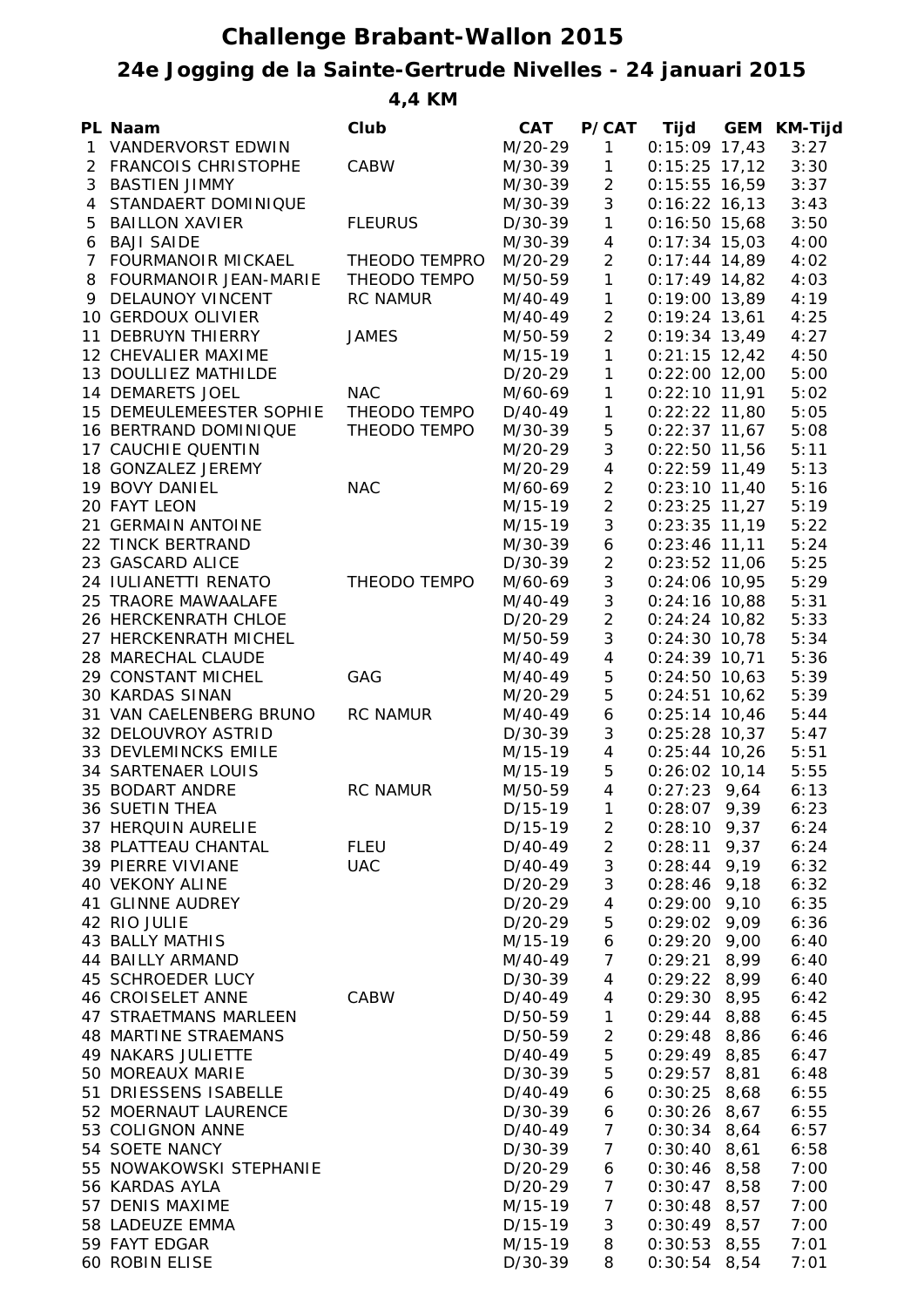| PL Naam                    | Club            | <b>CAT</b> | P/CAT            | <b>Tijd</b>    |      | GEM KM-Tijd |
|----------------------------|-----------------|------------|------------------|----------------|------|-------------|
| 61 BANDOUX VERONIQUE       |                 | $D/40-49$  | 8                | $0:31:18$ 8,43 |      | 7:07        |
| 62 LIPPEST VALERIE-ANNE    |                 | D/30-39    | 9                | $0:31:20$ 8,43 |      | 7:07        |
| 63 MARCHAND LOUISE         |                 | D/40-49    | 9                | $0:31:22$ 8,42 |      | 7:08        |
| 64 BAUDOUX BERNADETTE      |                 | $D/40-49$  | 10               | $0:31:28$ 8,39 |      | 7:09        |
| <b>65 CHARLIER DIMITRI</b> |                 | M/40-49    | 8                | $0:31:30$ 8,38 |      | 7:10        |
| 66 ROLAND CORALIE          | THEODO TEMPO    | $D/20-29$  | 8                | $0:31:31$ 8,38 |      | 7:10        |
| 67 DEGREVE LAETITIA        |                 | D/30-39    | 10               | $0:31:33$ 8,37 |      | 7:10        |
| 68 VANDESTRAETE GERALDINE  |                 | $D/30-39$  | 11               | $0:31:34$ 8,36 |      | 7:10        |
| 69 DEMASEURE KATIA         |                 | $D/30-39$  | 12               | $0:31:40$ 8,34 |      | 7:12        |
| 70 DINON CAROLINE          |                 | D/30-39    | 13               | $0:31:45$ 8,31 |      | 7:13        |
| 71 VERMOUT SANDY           |                 | D/30-39    | 14               | $0:31:51$ 8,29 |      | 7:14        |
| 72 DEWAEF VINCIANNE        |                 | D/30-39    | 15               | $0:32:00$ 8,25 |      | 7:16        |
| 73 VANDERANDEL ELOISE      |                 | $D/15-19$  | $\overline{4}$   | $0:32:01$ 8,25 |      | 7:17        |
| 74 CHARLIER ARTHUR         |                 | M/15-19    | 9                | $0:32:02$ 8,24 |      | 7:17        |
| 75 PILLEZ JEAN-PIERRE      |                 | M/50-59    | $\mathbf 5$      | $0:32:03$ 8,24 |      | 7:17        |
| <b>76 CHARLIER LOUISE</b>  |                 | $D/15-19$  | 5                | $0:32:54$ 8,02 |      | 7:29        |
| 77 ROLAND EMELIE           | THEODO TEMPO    | $D/20-29$  | 9                | $0:33:00$ 8,00 |      | 7:30        |
| 78 ROLAND PLILIPPE         | THEODO TEMPO    | M/40-49    | 9                | $0:33:04$ 7,98 |      | 7:31        |
| 79 DE BROUWER SERGE        |                 | M/50-59    | $\boldsymbol{6}$ | $0:33:14$ 7,94 |      | 7:33        |
| <b>80 HOFMANS CHLOE</b>    |                 | $D/15-19$  | 6                | $0:33:25$ 7,90 |      | 7:36        |
| 81 SMEYERS SARAH           | <b>GLOBE TR</b> | D/20-29    | 10               | $0:33:26$ 7,90 |      | 7:36        |
| 82 LEGRAND BLANDINE        |                 | D/20-29    | 11               | $0:34:03$ 7,75 |      | 7:44        |
| 83 PETRY CATHERINE         |                 | D/40-49    | 11               | $0:34:18$ 7,70 |      | 7:48        |
| 84 PETIT PASCAL            | CABW            | M/40-49    | 10               | 0:34:19        | 7,69 | 7:48        |
| 85 VAN CYLVANCK FRANCIS    |                 | M/40-49    | 11               | 0:34:20        | 7,69 | 7:48        |
| 86 ANTINORO ISABELLE       |                 | D/40-49    | 12               | 0:34:21        | 7,69 | 7:48        |
| 87 MONTIGNIES MANOU        |                 | D/20-29    | 12               | 0:35:56        | 7,35 | 8:10        |
| 88 CONREUR PAULINE         |                 | D/20-29    | 13               | $0:36:00$ 7,33 |      | 8:11        |
| 89 PILATE LAURENCE         |                 | $D/40-49$  | 13               | 0:36:01        | 7,33 | 8:11        |
| 90 SOETE VALENTINE         |                 | $D/20-29$  | 14               | 0:36:40        | 7,20 | 8:20        |
| 91 REDOUTE SARAH           |                 | $D/20-29$  | 15               | $0:37:52$ 6,97 |      | 8:36        |
| 92 ANGELINI DONATO         |                 | M/60-69    | $\overline{4}$   | $0:38:05$ 6,93 |      | 8:39        |
| 93 KOK CLOCHIPIE           | <b>RC NAMUR</b> | D/50-59    | $\sqrt{3}$       | $0:39:04$ 6,76 |      | 8:53        |
| 94 DEJEAN POL              | CABW            | $M/70&+$   | $\mathbf{1}$     | $0:39:14$ 6,73 |      | 8:55        |
| 95 DEVEIRMAN YORNO         |                 | M/15-19    | 10               | $0:39:53$ 6,62 |      | 9:04        |
| 96 DEVEIRMAN LUCA          |                 | M/15-19    | 11               | $0:39:54$ 6,62 |      | 9:04        |
| 97 DESMEDT CINDY           |                 | $D/30-39$  | 16               | 0:39:5566,61   |      | 9:04        |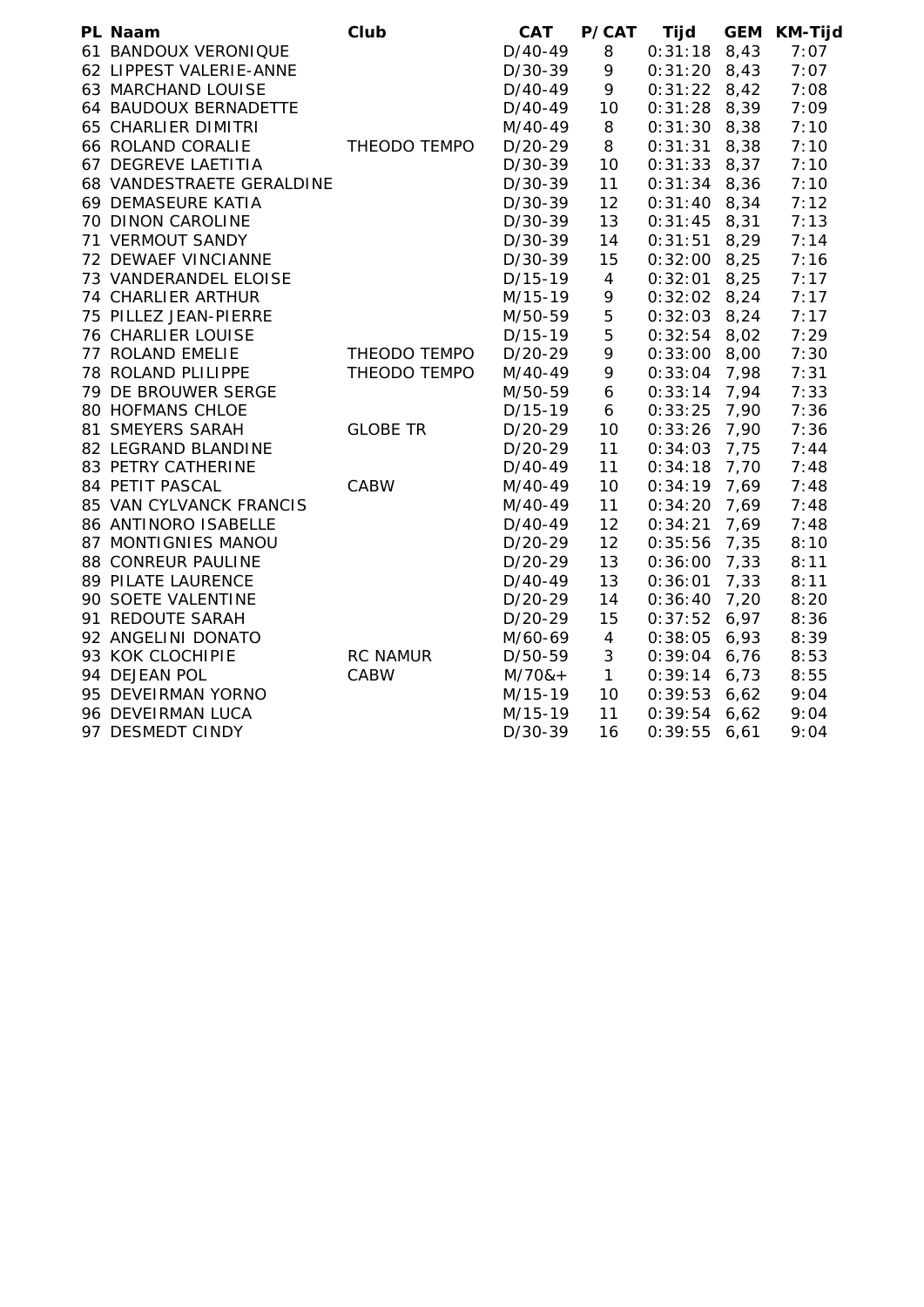## **Challenge Brabant-Wallon 2015**

## **24e Jogging de la Sainte-Gertrude Nivelles - 24 januari 2015**

**10,53 KM**

| $1 \quad$<br>$0:35:04$ 18,02<br>$\mathbf{1}$<br>ROELS JONAS<br>M/30-39<br>3:20<br>$\overline{2}$<br>$\mathbf{1}$<br>PONCELET VALENTIN<br>M/20-29<br>$0:35:05$ 18,01<br>3:20<br>3<br>$\overline{2}$<br>$0:35:45$ 17,67<br>LAUWERS AURELIEN<br>M/30-39<br>3:24<br>3<br>$\overline{4}$<br><b>BENOIT MATHIEU</b><br>M/30-39<br>$0:36:15$ 17,43<br>3:27<br>5<br>4<br>$0:36:45$ 17,19<br>3:29<br>DE VEIRMAN DIDIER<br>M/30-39<br>5 <sub>5</sub><br>3:32<br>6<br>BRUNETTA ARNAUD<br>M/30-39<br>$0:37:15$ 16,96<br>$2^{\circ}$<br>$\overline{7}$<br>MAHIA SEBASTIEN<br>$0:37:26$ 16,88<br>3:33<br>M/20-29<br>6<br>8<br>$0:37:27$ 16,87 3:33<br>DELIVEYNE AARON<br>M/30-39<br>M/30-39 7<br>9<br>THONNART JULIEN<br>$0:37:55$ 16,66 3:36<br>3 <sup>7</sup><br>10<br><b>STOUFFS ADRIEN</b><br>M/20-29<br>$0:38:14$ 16,52 3:38<br>TAMIGNEAUX CEDRIC<br>8<br>11<br>$0:38:15$ 16,52 3:38<br>M/30-39<br>M/40-49 1<br>12<br>FADOUL TAHA<br>$0:38:34$ 16,38 3:40<br>13<br>M/30-39 9<br>$0:38:52$ 16,26 3:41<br><b>KEBIR AKLI</b><br>14<br>$0:39:08$ 16,14 3:43<br>RAUCY EMMANUEL<br>M/30-39<br>10<br>THOMAS JEAN-FRANCOIS<br>15<br>11<br>$0:39:09$ 16,14 3:43<br>M/30-39<br>16<br>M/40-49<br>$2^{\circ}$<br>$0:39:15$ 16,10 3:44<br>CAVYN JEAN-PHILIPPE<br>M/15-19 1<br>17<br>$0:39:39$ 15,93 3:46<br><b>DEJEAN THOMAS</b><br>M/40-49<br>3 <sup>7</sup><br>18<br>$0:39:44$ 15,90 3:46<br>LUCAS MICHAEL<br>M/40-49<br>$4\overline{ }$<br>$0:39:48$ 15,87 3:47<br>19<br>STOCKMANS FRANCOIS<br>M/20-29 4<br>$0:39:52$ 15,85 3:47<br>20<br><b>GILLAIN MICHAEL</b><br>M/30-39 12<br>$0:40:00$ 15,80 3:48<br>21<br>LANGE OLIVIER<br>M/40-49 5<br>$0:40:02$ 15,78 3:48<br>22<br>DELOGNE TONY<br>M/50-59 1<br>$0:40:07$ 15,75<br>23<br>SANCHEZ POSADA LUIS<br>3:49<br>M/40-49<br>$6\overline{6}$<br>$0:40:09$ 15,74<br>24<br>VANCASTER PIERRE<br>3:49<br>M/30-39<br>$0:40:14$ 15,70<br>25<br>VAN DE VELDE CHRISTIAN<br>13<br>3:49<br>$0:40:28$ 15,61<br>26<br>14<br><b>GHILAIN OLIVIER</b><br>M/30-39<br>3:51<br>27<br>5 <sub>5</sub><br>$0:40:32$ 15,59<br>DESCAMPE ARNAUD<br>M/20-29<br>3:51<br>6<br>28<br><b>SCHMITZ NICOLAS</b><br>$0:40:34$ 15,57<br>M/20-29<br>3:51<br>M/20-29 7<br>29<br><b>BOUILLET LOUIS</b><br>$0:40:47$ 15,49<br>3:52<br>15<br>30<br>JANSSENS FREDERIC<br>$0:40:50$ 15,47<br>M/30-39<br>3:53<br>31<br>SMEYERS NICOLAS<br>8<br>$0:40:55$ 15,44<br>M/20-29<br>3:53<br>$2^{\circ}$<br>32<br>VAN DER BERGH ALAIN<br>M/50-59<br>$0:40:56$ 15,43<br>3:53<br>3 <sup>7</sup><br>33<br>MESSORI MIRCO<br>M/50-59<br>$0:40:59$ 15,42<br>3:54<br>M/40-49 7<br>34<br>RESMINI FEDERICO<br>$0:41:03$ 15,39<br>3:54<br>8<br>35<br><b>MIEL SILVAIN</b><br>$0:41:06$ 15,37 3:54<br>M/40-49<br>36<br>LELIEVRE THIERRY<br>M/40-49<br>9<br>$0:41:07$ 15,37<br>3:54<br><b>VERNIEST NICOLAS</b><br>M/20-29<br>$0:41:13$ 15,33<br>3:55<br>37<br>9<br>$0:41:16$ 15,31<br>38<br><b>CAMERMANS FILIEP</b><br>M/40-49<br>10 <sup>°</sup><br>3:55<br>39<br>SERGOORIS JONAS<br>M/20-29<br>10 <sup>°</sup><br>$0:41:16$ 15,31<br>3:55<br>$\overline{4}$<br>40<br>DE KEGHEL MARC<br>M/50-59<br>$0:41:18$ 15,30<br>3:55<br>41<br>KUBORN XAVIER<br>M/30-39<br>16<br>$0:41:28$ 15,24<br>3:56<br>42<br>EL KADERI AHMED<br>M/30-39<br>17<br>$0:41:29$ 15,23<br>3:56<br>43<br>BODART RODOLPHE<br>M/30-39<br>18<br>$0:41:30$ 15,22<br>3:56<br>$0:41:32$ 15,21<br>44<br><b>MARION AMAURY</b><br>M/20-29<br>11<br>3:57<br>45<br>DOHMEN CHRISTOPHE<br>M/30-39<br>19<br>$0:41:34$ 15,20<br>3:57<br>46<br><b>CRESPINET ALAIN</b><br>M/50-59<br>5 <sub>5</sub><br>$0:41:44$ 15,14<br>3:58<br>47<br>DEJARDIN PHILIPPE<br>M/40-49<br>11<br>$0:41:47$ 15,12<br>3:58<br>12 <sup>7</sup><br>48<br>DAMOISEAUX VINCENT<br>M/40-49<br>$0:41:52$ 15,09<br>3:59<br>49<br><b>CORNET DENIS</b><br>M/30-39<br>20<br>$0:41:55$ 15,07<br>3:59<br>12<br>50<br>HENQUINET QUENTIN<br>$0:41:57$ 15,06<br>3:59<br>M/20-29<br>$2^{\circ}$<br>51<br>ABEELS NOE<br>$0:42:06$ 15,01<br>4:00<br>M/15-19<br>13<br>52<br>ROCES DYLAN<br>$0:42:07$ 15,00<br>4:00<br>M/20-29<br>53<br>MAGIS ALVARIC<br>14<br>$0:42:17$ 14,94<br>4:01<br>M/20-29<br>$0:42:25$ 14,90<br>54<br>LECLEF JULIEN<br>M/30-39<br>21<br>4:02<br>$0:42:27$ 14,88<br>55<br>LABBE JEAN MARIE<br>M/50-59<br>6<br>4:02<br>$0:42:29$ 14,87<br>56<br><b>HERALY PIERRE</b><br>M/30-39<br>22<br>4:02<br>$0:42:30$ 14,87<br>57<br>NIEGHO MIKE<br>M/20-29<br>15<br>4:02<br>$0:42:32$ 14,85<br>58<br>PIERRE FREDERIC<br>M/40-49<br>13<br>4:02<br>$0:42:33$ 14,85<br>59<br>MONSIEUR MICHAEL<br>M/30-39<br>23<br>4:02<br>$0:42:37$ 14,83 | PL | Naam                    | CAT     |    |  | P/CAT Tijd GEM KM-Tijd |
|-------------------------------------------------------------------------------------------------------------------------------------------------------------------------------------------------------------------------------------------------------------------------------------------------------------------------------------------------------------------------------------------------------------------------------------------------------------------------------------------------------------------------------------------------------------------------------------------------------------------------------------------------------------------------------------------------------------------------------------------------------------------------------------------------------------------------------------------------------------------------------------------------------------------------------------------------------------------------------------------------------------------------------------------------------------------------------------------------------------------------------------------------------------------------------------------------------------------------------------------------------------------------------------------------------------------------------------------------------------------------------------------------------------------------------------------------------------------------------------------------------------------------------------------------------------------------------------------------------------------------------------------------------------------------------------------------------------------------------------------------------------------------------------------------------------------------------------------------------------------------------------------------------------------------------------------------------------------------------------------------------------------------------------------------------------------------------------------------------------------------------------------------------------------------------------------------------------------------------------------------------------------------------------------------------------------------------------------------------------------------------------------------------------------------------------------------------------------------------------------------------------------------------------------------------------------------------------------------------------------------------------------------------------------------------------------------------------------------------------------------------------------------------------------------------------------------------------------------------------------------------------------------------------------------------------------------------------------------------------------------------------------------------------------------------------------------------------------------------------------------------------------------------------------------------------------------------------------------------------------------------------------------------------------------------------------------------------------------------------------------------------------------------------------------------------------------------------------------------------------------------------------------------------------------------------------------------------------------------------------------------------------------------------------------------------------------------------------------------------------------------------------------------------------------------------------------------------------------------------------------------------------------------------------------------------------------------------------------------------------------------------------------------------------------------------------------------------------------------------------------------------------------------------------------------------------------------------------------------------------------------------------------------------------------------------------------------------------------------------------------------------------------------------------------------------------------------------------------------------------------------------------------|----|-------------------------|---------|----|--|------------------------|
|                                                                                                                                                                                                                                                                                                                                                                                                                                                                                                                                                                                                                                                                                                                                                                                                                                                                                                                                                                                                                                                                                                                                                                                                                                                                                                                                                                                                                                                                                                                                                                                                                                                                                                                                                                                                                                                                                                                                                                                                                                                                                                                                                                                                                                                                                                                                                                                                                                                                                                                                                                                                                                                                                                                                                                                                                                                                                                                                                                                                                                                                                                                                                                                                                                                                                                                                                                                                                                                                                                                                                                                                                                                                                                                                                                                                                                                                                                                                                                                                                                                                                                                                                                                                                                                                                                                                                                                                                                                                                                                         |    |                         |         |    |  |                        |
|                                                                                                                                                                                                                                                                                                                                                                                                                                                                                                                                                                                                                                                                                                                                                                                                                                                                                                                                                                                                                                                                                                                                                                                                                                                                                                                                                                                                                                                                                                                                                                                                                                                                                                                                                                                                                                                                                                                                                                                                                                                                                                                                                                                                                                                                                                                                                                                                                                                                                                                                                                                                                                                                                                                                                                                                                                                                                                                                                                                                                                                                                                                                                                                                                                                                                                                                                                                                                                                                                                                                                                                                                                                                                                                                                                                                                                                                                                                                                                                                                                                                                                                                                                                                                                                                                                                                                                                                                                                                                                                         |    |                         |         |    |  |                        |
|                                                                                                                                                                                                                                                                                                                                                                                                                                                                                                                                                                                                                                                                                                                                                                                                                                                                                                                                                                                                                                                                                                                                                                                                                                                                                                                                                                                                                                                                                                                                                                                                                                                                                                                                                                                                                                                                                                                                                                                                                                                                                                                                                                                                                                                                                                                                                                                                                                                                                                                                                                                                                                                                                                                                                                                                                                                                                                                                                                                                                                                                                                                                                                                                                                                                                                                                                                                                                                                                                                                                                                                                                                                                                                                                                                                                                                                                                                                                                                                                                                                                                                                                                                                                                                                                                                                                                                                                                                                                                                                         |    |                         |         |    |  |                        |
|                                                                                                                                                                                                                                                                                                                                                                                                                                                                                                                                                                                                                                                                                                                                                                                                                                                                                                                                                                                                                                                                                                                                                                                                                                                                                                                                                                                                                                                                                                                                                                                                                                                                                                                                                                                                                                                                                                                                                                                                                                                                                                                                                                                                                                                                                                                                                                                                                                                                                                                                                                                                                                                                                                                                                                                                                                                                                                                                                                                                                                                                                                                                                                                                                                                                                                                                                                                                                                                                                                                                                                                                                                                                                                                                                                                                                                                                                                                                                                                                                                                                                                                                                                                                                                                                                                                                                                                                                                                                                                                         |    |                         |         |    |  |                        |
|                                                                                                                                                                                                                                                                                                                                                                                                                                                                                                                                                                                                                                                                                                                                                                                                                                                                                                                                                                                                                                                                                                                                                                                                                                                                                                                                                                                                                                                                                                                                                                                                                                                                                                                                                                                                                                                                                                                                                                                                                                                                                                                                                                                                                                                                                                                                                                                                                                                                                                                                                                                                                                                                                                                                                                                                                                                                                                                                                                                                                                                                                                                                                                                                                                                                                                                                                                                                                                                                                                                                                                                                                                                                                                                                                                                                                                                                                                                                                                                                                                                                                                                                                                                                                                                                                                                                                                                                                                                                                                                         |    |                         |         |    |  |                        |
|                                                                                                                                                                                                                                                                                                                                                                                                                                                                                                                                                                                                                                                                                                                                                                                                                                                                                                                                                                                                                                                                                                                                                                                                                                                                                                                                                                                                                                                                                                                                                                                                                                                                                                                                                                                                                                                                                                                                                                                                                                                                                                                                                                                                                                                                                                                                                                                                                                                                                                                                                                                                                                                                                                                                                                                                                                                                                                                                                                                                                                                                                                                                                                                                                                                                                                                                                                                                                                                                                                                                                                                                                                                                                                                                                                                                                                                                                                                                                                                                                                                                                                                                                                                                                                                                                                                                                                                                                                                                                                                         |    |                         |         |    |  |                        |
|                                                                                                                                                                                                                                                                                                                                                                                                                                                                                                                                                                                                                                                                                                                                                                                                                                                                                                                                                                                                                                                                                                                                                                                                                                                                                                                                                                                                                                                                                                                                                                                                                                                                                                                                                                                                                                                                                                                                                                                                                                                                                                                                                                                                                                                                                                                                                                                                                                                                                                                                                                                                                                                                                                                                                                                                                                                                                                                                                                                                                                                                                                                                                                                                                                                                                                                                                                                                                                                                                                                                                                                                                                                                                                                                                                                                                                                                                                                                                                                                                                                                                                                                                                                                                                                                                                                                                                                                                                                                                                                         |    |                         |         |    |  |                        |
|                                                                                                                                                                                                                                                                                                                                                                                                                                                                                                                                                                                                                                                                                                                                                                                                                                                                                                                                                                                                                                                                                                                                                                                                                                                                                                                                                                                                                                                                                                                                                                                                                                                                                                                                                                                                                                                                                                                                                                                                                                                                                                                                                                                                                                                                                                                                                                                                                                                                                                                                                                                                                                                                                                                                                                                                                                                                                                                                                                                                                                                                                                                                                                                                                                                                                                                                                                                                                                                                                                                                                                                                                                                                                                                                                                                                                                                                                                                                                                                                                                                                                                                                                                                                                                                                                                                                                                                                                                                                                                                         |    |                         |         |    |  |                        |
|                                                                                                                                                                                                                                                                                                                                                                                                                                                                                                                                                                                                                                                                                                                                                                                                                                                                                                                                                                                                                                                                                                                                                                                                                                                                                                                                                                                                                                                                                                                                                                                                                                                                                                                                                                                                                                                                                                                                                                                                                                                                                                                                                                                                                                                                                                                                                                                                                                                                                                                                                                                                                                                                                                                                                                                                                                                                                                                                                                                                                                                                                                                                                                                                                                                                                                                                                                                                                                                                                                                                                                                                                                                                                                                                                                                                                                                                                                                                                                                                                                                                                                                                                                                                                                                                                                                                                                                                                                                                                                                         |    |                         |         |    |  |                        |
|                                                                                                                                                                                                                                                                                                                                                                                                                                                                                                                                                                                                                                                                                                                                                                                                                                                                                                                                                                                                                                                                                                                                                                                                                                                                                                                                                                                                                                                                                                                                                                                                                                                                                                                                                                                                                                                                                                                                                                                                                                                                                                                                                                                                                                                                                                                                                                                                                                                                                                                                                                                                                                                                                                                                                                                                                                                                                                                                                                                                                                                                                                                                                                                                                                                                                                                                                                                                                                                                                                                                                                                                                                                                                                                                                                                                                                                                                                                                                                                                                                                                                                                                                                                                                                                                                                                                                                                                                                                                                                                         |    |                         |         |    |  |                        |
|                                                                                                                                                                                                                                                                                                                                                                                                                                                                                                                                                                                                                                                                                                                                                                                                                                                                                                                                                                                                                                                                                                                                                                                                                                                                                                                                                                                                                                                                                                                                                                                                                                                                                                                                                                                                                                                                                                                                                                                                                                                                                                                                                                                                                                                                                                                                                                                                                                                                                                                                                                                                                                                                                                                                                                                                                                                                                                                                                                                                                                                                                                                                                                                                                                                                                                                                                                                                                                                                                                                                                                                                                                                                                                                                                                                                                                                                                                                                                                                                                                                                                                                                                                                                                                                                                                                                                                                                                                                                                                                         |    |                         |         |    |  |                        |
|                                                                                                                                                                                                                                                                                                                                                                                                                                                                                                                                                                                                                                                                                                                                                                                                                                                                                                                                                                                                                                                                                                                                                                                                                                                                                                                                                                                                                                                                                                                                                                                                                                                                                                                                                                                                                                                                                                                                                                                                                                                                                                                                                                                                                                                                                                                                                                                                                                                                                                                                                                                                                                                                                                                                                                                                                                                                                                                                                                                                                                                                                                                                                                                                                                                                                                                                                                                                                                                                                                                                                                                                                                                                                                                                                                                                                                                                                                                                                                                                                                                                                                                                                                                                                                                                                                                                                                                                                                                                                                                         |    |                         |         |    |  |                        |
|                                                                                                                                                                                                                                                                                                                                                                                                                                                                                                                                                                                                                                                                                                                                                                                                                                                                                                                                                                                                                                                                                                                                                                                                                                                                                                                                                                                                                                                                                                                                                                                                                                                                                                                                                                                                                                                                                                                                                                                                                                                                                                                                                                                                                                                                                                                                                                                                                                                                                                                                                                                                                                                                                                                                                                                                                                                                                                                                                                                                                                                                                                                                                                                                                                                                                                                                                                                                                                                                                                                                                                                                                                                                                                                                                                                                                                                                                                                                                                                                                                                                                                                                                                                                                                                                                                                                                                                                                                                                                                                         |    |                         |         |    |  |                        |
|                                                                                                                                                                                                                                                                                                                                                                                                                                                                                                                                                                                                                                                                                                                                                                                                                                                                                                                                                                                                                                                                                                                                                                                                                                                                                                                                                                                                                                                                                                                                                                                                                                                                                                                                                                                                                                                                                                                                                                                                                                                                                                                                                                                                                                                                                                                                                                                                                                                                                                                                                                                                                                                                                                                                                                                                                                                                                                                                                                                                                                                                                                                                                                                                                                                                                                                                                                                                                                                                                                                                                                                                                                                                                                                                                                                                                                                                                                                                                                                                                                                                                                                                                                                                                                                                                                                                                                                                                                                                                                                         |    |                         |         |    |  |                        |
|                                                                                                                                                                                                                                                                                                                                                                                                                                                                                                                                                                                                                                                                                                                                                                                                                                                                                                                                                                                                                                                                                                                                                                                                                                                                                                                                                                                                                                                                                                                                                                                                                                                                                                                                                                                                                                                                                                                                                                                                                                                                                                                                                                                                                                                                                                                                                                                                                                                                                                                                                                                                                                                                                                                                                                                                                                                                                                                                                                                                                                                                                                                                                                                                                                                                                                                                                                                                                                                                                                                                                                                                                                                                                                                                                                                                                                                                                                                                                                                                                                                                                                                                                                                                                                                                                                                                                                                                                                                                                                                         |    |                         |         |    |  |                        |
|                                                                                                                                                                                                                                                                                                                                                                                                                                                                                                                                                                                                                                                                                                                                                                                                                                                                                                                                                                                                                                                                                                                                                                                                                                                                                                                                                                                                                                                                                                                                                                                                                                                                                                                                                                                                                                                                                                                                                                                                                                                                                                                                                                                                                                                                                                                                                                                                                                                                                                                                                                                                                                                                                                                                                                                                                                                                                                                                                                                                                                                                                                                                                                                                                                                                                                                                                                                                                                                                                                                                                                                                                                                                                                                                                                                                                                                                                                                                                                                                                                                                                                                                                                                                                                                                                                                                                                                                                                                                                                                         |    |                         |         |    |  |                        |
|                                                                                                                                                                                                                                                                                                                                                                                                                                                                                                                                                                                                                                                                                                                                                                                                                                                                                                                                                                                                                                                                                                                                                                                                                                                                                                                                                                                                                                                                                                                                                                                                                                                                                                                                                                                                                                                                                                                                                                                                                                                                                                                                                                                                                                                                                                                                                                                                                                                                                                                                                                                                                                                                                                                                                                                                                                                                                                                                                                                                                                                                                                                                                                                                                                                                                                                                                                                                                                                                                                                                                                                                                                                                                                                                                                                                                                                                                                                                                                                                                                                                                                                                                                                                                                                                                                                                                                                                                                                                                                                         |    |                         |         |    |  |                        |
|                                                                                                                                                                                                                                                                                                                                                                                                                                                                                                                                                                                                                                                                                                                                                                                                                                                                                                                                                                                                                                                                                                                                                                                                                                                                                                                                                                                                                                                                                                                                                                                                                                                                                                                                                                                                                                                                                                                                                                                                                                                                                                                                                                                                                                                                                                                                                                                                                                                                                                                                                                                                                                                                                                                                                                                                                                                                                                                                                                                                                                                                                                                                                                                                                                                                                                                                                                                                                                                                                                                                                                                                                                                                                                                                                                                                                                                                                                                                                                                                                                                                                                                                                                                                                                                                                                                                                                                                                                                                                                                         |    |                         |         |    |  |                        |
|                                                                                                                                                                                                                                                                                                                                                                                                                                                                                                                                                                                                                                                                                                                                                                                                                                                                                                                                                                                                                                                                                                                                                                                                                                                                                                                                                                                                                                                                                                                                                                                                                                                                                                                                                                                                                                                                                                                                                                                                                                                                                                                                                                                                                                                                                                                                                                                                                                                                                                                                                                                                                                                                                                                                                                                                                                                                                                                                                                                                                                                                                                                                                                                                                                                                                                                                                                                                                                                                                                                                                                                                                                                                                                                                                                                                                                                                                                                                                                                                                                                                                                                                                                                                                                                                                                                                                                                                                                                                                                                         |    |                         |         |    |  |                        |
|                                                                                                                                                                                                                                                                                                                                                                                                                                                                                                                                                                                                                                                                                                                                                                                                                                                                                                                                                                                                                                                                                                                                                                                                                                                                                                                                                                                                                                                                                                                                                                                                                                                                                                                                                                                                                                                                                                                                                                                                                                                                                                                                                                                                                                                                                                                                                                                                                                                                                                                                                                                                                                                                                                                                                                                                                                                                                                                                                                                                                                                                                                                                                                                                                                                                                                                                                                                                                                                                                                                                                                                                                                                                                                                                                                                                                                                                                                                                                                                                                                                                                                                                                                                                                                                                                                                                                                                                                                                                                                                         |    |                         |         |    |  |                        |
|                                                                                                                                                                                                                                                                                                                                                                                                                                                                                                                                                                                                                                                                                                                                                                                                                                                                                                                                                                                                                                                                                                                                                                                                                                                                                                                                                                                                                                                                                                                                                                                                                                                                                                                                                                                                                                                                                                                                                                                                                                                                                                                                                                                                                                                                                                                                                                                                                                                                                                                                                                                                                                                                                                                                                                                                                                                                                                                                                                                                                                                                                                                                                                                                                                                                                                                                                                                                                                                                                                                                                                                                                                                                                                                                                                                                                                                                                                                                                                                                                                                                                                                                                                                                                                                                                                                                                                                                                                                                                                                         |    |                         |         |    |  |                        |
|                                                                                                                                                                                                                                                                                                                                                                                                                                                                                                                                                                                                                                                                                                                                                                                                                                                                                                                                                                                                                                                                                                                                                                                                                                                                                                                                                                                                                                                                                                                                                                                                                                                                                                                                                                                                                                                                                                                                                                                                                                                                                                                                                                                                                                                                                                                                                                                                                                                                                                                                                                                                                                                                                                                                                                                                                                                                                                                                                                                                                                                                                                                                                                                                                                                                                                                                                                                                                                                                                                                                                                                                                                                                                                                                                                                                                                                                                                                                                                                                                                                                                                                                                                                                                                                                                                                                                                                                                                                                                                                         |    |                         |         |    |  |                        |
|                                                                                                                                                                                                                                                                                                                                                                                                                                                                                                                                                                                                                                                                                                                                                                                                                                                                                                                                                                                                                                                                                                                                                                                                                                                                                                                                                                                                                                                                                                                                                                                                                                                                                                                                                                                                                                                                                                                                                                                                                                                                                                                                                                                                                                                                                                                                                                                                                                                                                                                                                                                                                                                                                                                                                                                                                                                                                                                                                                                                                                                                                                                                                                                                                                                                                                                                                                                                                                                                                                                                                                                                                                                                                                                                                                                                                                                                                                                                                                                                                                                                                                                                                                                                                                                                                                                                                                                                                                                                                                                         |    |                         |         |    |  |                        |
|                                                                                                                                                                                                                                                                                                                                                                                                                                                                                                                                                                                                                                                                                                                                                                                                                                                                                                                                                                                                                                                                                                                                                                                                                                                                                                                                                                                                                                                                                                                                                                                                                                                                                                                                                                                                                                                                                                                                                                                                                                                                                                                                                                                                                                                                                                                                                                                                                                                                                                                                                                                                                                                                                                                                                                                                                                                                                                                                                                                                                                                                                                                                                                                                                                                                                                                                                                                                                                                                                                                                                                                                                                                                                                                                                                                                                                                                                                                                                                                                                                                                                                                                                                                                                                                                                                                                                                                                                                                                                                                         |    |                         |         |    |  |                        |
|                                                                                                                                                                                                                                                                                                                                                                                                                                                                                                                                                                                                                                                                                                                                                                                                                                                                                                                                                                                                                                                                                                                                                                                                                                                                                                                                                                                                                                                                                                                                                                                                                                                                                                                                                                                                                                                                                                                                                                                                                                                                                                                                                                                                                                                                                                                                                                                                                                                                                                                                                                                                                                                                                                                                                                                                                                                                                                                                                                                                                                                                                                                                                                                                                                                                                                                                                                                                                                                                                                                                                                                                                                                                                                                                                                                                                                                                                                                                                                                                                                                                                                                                                                                                                                                                                                                                                                                                                                                                                                                         |    |                         |         |    |  |                        |
|                                                                                                                                                                                                                                                                                                                                                                                                                                                                                                                                                                                                                                                                                                                                                                                                                                                                                                                                                                                                                                                                                                                                                                                                                                                                                                                                                                                                                                                                                                                                                                                                                                                                                                                                                                                                                                                                                                                                                                                                                                                                                                                                                                                                                                                                                                                                                                                                                                                                                                                                                                                                                                                                                                                                                                                                                                                                                                                                                                                                                                                                                                                                                                                                                                                                                                                                                                                                                                                                                                                                                                                                                                                                                                                                                                                                                                                                                                                                                                                                                                                                                                                                                                                                                                                                                                                                                                                                                                                                                                                         |    |                         |         |    |  |                        |
|                                                                                                                                                                                                                                                                                                                                                                                                                                                                                                                                                                                                                                                                                                                                                                                                                                                                                                                                                                                                                                                                                                                                                                                                                                                                                                                                                                                                                                                                                                                                                                                                                                                                                                                                                                                                                                                                                                                                                                                                                                                                                                                                                                                                                                                                                                                                                                                                                                                                                                                                                                                                                                                                                                                                                                                                                                                                                                                                                                                                                                                                                                                                                                                                                                                                                                                                                                                                                                                                                                                                                                                                                                                                                                                                                                                                                                                                                                                                                                                                                                                                                                                                                                                                                                                                                                                                                                                                                                                                                                                         |    |                         |         |    |  |                        |
|                                                                                                                                                                                                                                                                                                                                                                                                                                                                                                                                                                                                                                                                                                                                                                                                                                                                                                                                                                                                                                                                                                                                                                                                                                                                                                                                                                                                                                                                                                                                                                                                                                                                                                                                                                                                                                                                                                                                                                                                                                                                                                                                                                                                                                                                                                                                                                                                                                                                                                                                                                                                                                                                                                                                                                                                                                                                                                                                                                                                                                                                                                                                                                                                                                                                                                                                                                                                                                                                                                                                                                                                                                                                                                                                                                                                                                                                                                                                                                                                                                                                                                                                                                                                                                                                                                                                                                                                                                                                                                                         |    |                         |         |    |  |                        |
|                                                                                                                                                                                                                                                                                                                                                                                                                                                                                                                                                                                                                                                                                                                                                                                                                                                                                                                                                                                                                                                                                                                                                                                                                                                                                                                                                                                                                                                                                                                                                                                                                                                                                                                                                                                                                                                                                                                                                                                                                                                                                                                                                                                                                                                                                                                                                                                                                                                                                                                                                                                                                                                                                                                                                                                                                                                                                                                                                                                                                                                                                                                                                                                                                                                                                                                                                                                                                                                                                                                                                                                                                                                                                                                                                                                                                                                                                                                                                                                                                                                                                                                                                                                                                                                                                                                                                                                                                                                                                                                         |    |                         |         |    |  |                        |
|                                                                                                                                                                                                                                                                                                                                                                                                                                                                                                                                                                                                                                                                                                                                                                                                                                                                                                                                                                                                                                                                                                                                                                                                                                                                                                                                                                                                                                                                                                                                                                                                                                                                                                                                                                                                                                                                                                                                                                                                                                                                                                                                                                                                                                                                                                                                                                                                                                                                                                                                                                                                                                                                                                                                                                                                                                                                                                                                                                                                                                                                                                                                                                                                                                                                                                                                                                                                                                                                                                                                                                                                                                                                                                                                                                                                                                                                                                                                                                                                                                                                                                                                                                                                                                                                                                                                                                                                                                                                                                                         |    |                         |         |    |  |                        |
|                                                                                                                                                                                                                                                                                                                                                                                                                                                                                                                                                                                                                                                                                                                                                                                                                                                                                                                                                                                                                                                                                                                                                                                                                                                                                                                                                                                                                                                                                                                                                                                                                                                                                                                                                                                                                                                                                                                                                                                                                                                                                                                                                                                                                                                                                                                                                                                                                                                                                                                                                                                                                                                                                                                                                                                                                                                                                                                                                                                                                                                                                                                                                                                                                                                                                                                                                                                                                                                                                                                                                                                                                                                                                                                                                                                                                                                                                                                                                                                                                                                                                                                                                                                                                                                                                                                                                                                                                                                                                                                         |    |                         |         |    |  |                        |
|                                                                                                                                                                                                                                                                                                                                                                                                                                                                                                                                                                                                                                                                                                                                                                                                                                                                                                                                                                                                                                                                                                                                                                                                                                                                                                                                                                                                                                                                                                                                                                                                                                                                                                                                                                                                                                                                                                                                                                                                                                                                                                                                                                                                                                                                                                                                                                                                                                                                                                                                                                                                                                                                                                                                                                                                                                                                                                                                                                                                                                                                                                                                                                                                                                                                                                                                                                                                                                                                                                                                                                                                                                                                                                                                                                                                                                                                                                                                                                                                                                                                                                                                                                                                                                                                                                                                                                                                                                                                                                                         |    |                         |         |    |  |                        |
|                                                                                                                                                                                                                                                                                                                                                                                                                                                                                                                                                                                                                                                                                                                                                                                                                                                                                                                                                                                                                                                                                                                                                                                                                                                                                                                                                                                                                                                                                                                                                                                                                                                                                                                                                                                                                                                                                                                                                                                                                                                                                                                                                                                                                                                                                                                                                                                                                                                                                                                                                                                                                                                                                                                                                                                                                                                                                                                                                                                                                                                                                                                                                                                                                                                                                                                                                                                                                                                                                                                                                                                                                                                                                                                                                                                                                                                                                                                                                                                                                                                                                                                                                                                                                                                                                                                                                                                                                                                                                                                         |    |                         |         |    |  |                        |
|                                                                                                                                                                                                                                                                                                                                                                                                                                                                                                                                                                                                                                                                                                                                                                                                                                                                                                                                                                                                                                                                                                                                                                                                                                                                                                                                                                                                                                                                                                                                                                                                                                                                                                                                                                                                                                                                                                                                                                                                                                                                                                                                                                                                                                                                                                                                                                                                                                                                                                                                                                                                                                                                                                                                                                                                                                                                                                                                                                                                                                                                                                                                                                                                                                                                                                                                                                                                                                                                                                                                                                                                                                                                                                                                                                                                                                                                                                                                                                                                                                                                                                                                                                                                                                                                                                                                                                                                                                                                                                                         |    |                         |         |    |  |                        |
|                                                                                                                                                                                                                                                                                                                                                                                                                                                                                                                                                                                                                                                                                                                                                                                                                                                                                                                                                                                                                                                                                                                                                                                                                                                                                                                                                                                                                                                                                                                                                                                                                                                                                                                                                                                                                                                                                                                                                                                                                                                                                                                                                                                                                                                                                                                                                                                                                                                                                                                                                                                                                                                                                                                                                                                                                                                                                                                                                                                                                                                                                                                                                                                                                                                                                                                                                                                                                                                                                                                                                                                                                                                                                                                                                                                                                                                                                                                                                                                                                                                                                                                                                                                                                                                                                                                                                                                                                                                                                                                         |    |                         |         |    |  |                        |
|                                                                                                                                                                                                                                                                                                                                                                                                                                                                                                                                                                                                                                                                                                                                                                                                                                                                                                                                                                                                                                                                                                                                                                                                                                                                                                                                                                                                                                                                                                                                                                                                                                                                                                                                                                                                                                                                                                                                                                                                                                                                                                                                                                                                                                                                                                                                                                                                                                                                                                                                                                                                                                                                                                                                                                                                                                                                                                                                                                                                                                                                                                                                                                                                                                                                                                                                                                                                                                                                                                                                                                                                                                                                                                                                                                                                                                                                                                                                                                                                                                                                                                                                                                                                                                                                                                                                                                                                                                                                                                                         |    |                         |         |    |  |                        |
|                                                                                                                                                                                                                                                                                                                                                                                                                                                                                                                                                                                                                                                                                                                                                                                                                                                                                                                                                                                                                                                                                                                                                                                                                                                                                                                                                                                                                                                                                                                                                                                                                                                                                                                                                                                                                                                                                                                                                                                                                                                                                                                                                                                                                                                                                                                                                                                                                                                                                                                                                                                                                                                                                                                                                                                                                                                                                                                                                                                                                                                                                                                                                                                                                                                                                                                                                                                                                                                                                                                                                                                                                                                                                                                                                                                                                                                                                                                                                                                                                                                                                                                                                                                                                                                                                                                                                                                                                                                                                                                         |    |                         |         |    |  |                        |
|                                                                                                                                                                                                                                                                                                                                                                                                                                                                                                                                                                                                                                                                                                                                                                                                                                                                                                                                                                                                                                                                                                                                                                                                                                                                                                                                                                                                                                                                                                                                                                                                                                                                                                                                                                                                                                                                                                                                                                                                                                                                                                                                                                                                                                                                                                                                                                                                                                                                                                                                                                                                                                                                                                                                                                                                                                                                                                                                                                                                                                                                                                                                                                                                                                                                                                                                                                                                                                                                                                                                                                                                                                                                                                                                                                                                                                                                                                                                                                                                                                                                                                                                                                                                                                                                                                                                                                                                                                                                                                                         |    |                         |         |    |  |                        |
|                                                                                                                                                                                                                                                                                                                                                                                                                                                                                                                                                                                                                                                                                                                                                                                                                                                                                                                                                                                                                                                                                                                                                                                                                                                                                                                                                                                                                                                                                                                                                                                                                                                                                                                                                                                                                                                                                                                                                                                                                                                                                                                                                                                                                                                                                                                                                                                                                                                                                                                                                                                                                                                                                                                                                                                                                                                                                                                                                                                                                                                                                                                                                                                                                                                                                                                                                                                                                                                                                                                                                                                                                                                                                                                                                                                                                                                                                                                                                                                                                                                                                                                                                                                                                                                                                                                                                                                                                                                                                                                         |    |                         |         |    |  |                        |
|                                                                                                                                                                                                                                                                                                                                                                                                                                                                                                                                                                                                                                                                                                                                                                                                                                                                                                                                                                                                                                                                                                                                                                                                                                                                                                                                                                                                                                                                                                                                                                                                                                                                                                                                                                                                                                                                                                                                                                                                                                                                                                                                                                                                                                                                                                                                                                                                                                                                                                                                                                                                                                                                                                                                                                                                                                                                                                                                                                                                                                                                                                                                                                                                                                                                                                                                                                                                                                                                                                                                                                                                                                                                                                                                                                                                                                                                                                                                                                                                                                                                                                                                                                                                                                                                                                                                                                                                                                                                                                                         |    |                         |         |    |  |                        |
|                                                                                                                                                                                                                                                                                                                                                                                                                                                                                                                                                                                                                                                                                                                                                                                                                                                                                                                                                                                                                                                                                                                                                                                                                                                                                                                                                                                                                                                                                                                                                                                                                                                                                                                                                                                                                                                                                                                                                                                                                                                                                                                                                                                                                                                                                                                                                                                                                                                                                                                                                                                                                                                                                                                                                                                                                                                                                                                                                                                                                                                                                                                                                                                                                                                                                                                                                                                                                                                                                                                                                                                                                                                                                                                                                                                                                                                                                                                                                                                                                                                                                                                                                                                                                                                                                                                                                                                                                                                                                                                         |    |                         |         |    |  |                        |
|                                                                                                                                                                                                                                                                                                                                                                                                                                                                                                                                                                                                                                                                                                                                                                                                                                                                                                                                                                                                                                                                                                                                                                                                                                                                                                                                                                                                                                                                                                                                                                                                                                                                                                                                                                                                                                                                                                                                                                                                                                                                                                                                                                                                                                                                                                                                                                                                                                                                                                                                                                                                                                                                                                                                                                                                                                                                                                                                                                                                                                                                                                                                                                                                                                                                                                                                                                                                                                                                                                                                                                                                                                                                                                                                                                                                                                                                                                                                                                                                                                                                                                                                                                                                                                                                                                                                                                                                                                                                                                                         |    |                         |         |    |  |                        |
|                                                                                                                                                                                                                                                                                                                                                                                                                                                                                                                                                                                                                                                                                                                                                                                                                                                                                                                                                                                                                                                                                                                                                                                                                                                                                                                                                                                                                                                                                                                                                                                                                                                                                                                                                                                                                                                                                                                                                                                                                                                                                                                                                                                                                                                                                                                                                                                                                                                                                                                                                                                                                                                                                                                                                                                                                                                                                                                                                                                                                                                                                                                                                                                                                                                                                                                                                                                                                                                                                                                                                                                                                                                                                                                                                                                                                                                                                                                                                                                                                                                                                                                                                                                                                                                                                                                                                                                                                                                                                                                         |    |                         |         |    |  |                        |
|                                                                                                                                                                                                                                                                                                                                                                                                                                                                                                                                                                                                                                                                                                                                                                                                                                                                                                                                                                                                                                                                                                                                                                                                                                                                                                                                                                                                                                                                                                                                                                                                                                                                                                                                                                                                                                                                                                                                                                                                                                                                                                                                                                                                                                                                                                                                                                                                                                                                                                                                                                                                                                                                                                                                                                                                                                                                                                                                                                                                                                                                                                                                                                                                                                                                                                                                                                                                                                                                                                                                                                                                                                                                                                                                                                                                                                                                                                                                                                                                                                                                                                                                                                                                                                                                                                                                                                                                                                                                                                                         |    |                         |         |    |  |                        |
|                                                                                                                                                                                                                                                                                                                                                                                                                                                                                                                                                                                                                                                                                                                                                                                                                                                                                                                                                                                                                                                                                                                                                                                                                                                                                                                                                                                                                                                                                                                                                                                                                                                                                                                                                                                                                                                                                                                                                                                                                                                                                                                                                                                                                                                                                                                                                                                                                                                                                                                                                                                                                                                                                                                                                                                                                                                                                                                                                                                                                                                                                                                                                                                                                                                                                                                                                                                                                                                                                                                                                                                                                                                                                                                                                                                                                                                                                                                                                                                                                                                                                                                                                                                                                                                                                                                                                                                                                                                                                                                         |    |                         |         |    |  |                        |
|                                                                                                                                                                                                                                                                                                                                                                                                                                                                                                                                                                                                                                                                                                                                                                                                                                                                                                                                                                                                                                                                                                                                                                                                                                                                                                                                                                                                                                                                                                                                                                                                                                                                                                                                                                                                                                                                                                                                                                                                                                                                                                                                                                                                                                                                                                                                                                                                                                                                                                                                                                                                                                                                                                                                                                                                                                                                                                                                                                                                                                                                                                                                                                                                                                                                                                                                                                                                                                                                                                                                                                                                                                                                                                                                                                                                                                                                                                                                                                                                                                                                                                                                                                                                                                                                                                                                                                                                                                                                                                                         |    |                         |         |    |  |                        |
|                                                                                                                                                                                                                                                                                                                                                                                                                                                                                                                                                                                                                                                                                                                                                                                                                                                                                                                                                                                                                                                                                                                                                                                                                                                                                                                                                                                                                                                                                                                                                                                                                                                                                                                                                                                                                                                                                                                                                                                                                                                                                                                                                                                                                                                                                                                                                                                                                                                                                                                                                                                                                                                                                                                                                                                                                                                                                                                                                                                                                                                                                                                                                                                                                                                                                                                                                                                                                                                                                                                                                                                                                                                                                                                                                                                                                                                                                                                                                                                                                                                                                                                                                                                                                                                                                                                                                                                                                                                                                                                         |    |                         |         |    |  |                        |
|                                                                                                                                                                                                                                                                                                                                                                                                                                                                                                                                                                                                                                                                                                                                                                                                                                                                                                                                                                                                                                                                                                                                                                                                                                                                                                                                                                                                                                                                                                                                                                                                                                                                                                                                                                                                                                                                                                                                                                                                                                                                                                                                                                                                                                                                                                                                                                                                                                                                                                                                                                                                                                                                                                                                                                                                                                                                                                                                                                                                                                                                                                                                                                                                                                                                                                                                                                                                                                                                                                                                                                                                                                                                                                                                                                                                                                                                                                                                                                                                                                                                                                                                                                                                                                                                                                                                                                                                                                                                                                                         |    |                         |         |    |  |                        |
|                                                                                                                                                                                                                                                                                                                                                                                                                                                                                                                                                                                                                                                                                                                                                                                                                                                                                                                                                                                                                                                                                                                                                                                                                                                                                                                                                                                                                                                                                                                                                                                                                                                                                                                                                                                                                                                                                                                                                                                                                                                                                                                                                                                                                                                                                                                                                                                                                                                                                                                                                                                                                                                                                                                                                                                                                                                                                                                                                                                                                                                                                                                                                                                                                                                                                                                                                                                                                                                                                                                                                                                                                                                                                                                                                                                                                                                                                                                                                                                                                                                                                                                                                                                                                                                                                                                                                                                                                                                                                                                         |    |                         |         |    |  |                        |
|                                                                                                                                                                                                                                                                                                                                                                                                                                                                                                                                                                                                                                                                                                                                                                                                                                                                                                                                                                                                                                                                                                                                                                                                                                                                                                                                                                                                                                                                                                                                                                                                                                                                                                                                                                                                                                                                                                                                                                                                                                                                                                                                                                                                                                                                                                                                                                                                                                                                                                                                                                                                                                                                                                                                                                                                                                                                                                                                                                                                                                                                                                                                                                                                                                                                                                                                                                                                                                                                                                                                                                                                                                                                                                                                                                                                                                                                                                                                                                                                                                                                                                                                                                                                                                                                                                                                                                                                                                                                                                                         |    |                         |         |    |  |                        |
|                                                                                                                                                                                                                                                                                                                                                                                                                                                                                                                                                                                                                                                                                                                                                                                                                                                                                                                                                                                                                                                                                                                                                                                                                                                                                                                                                                                                                                                                                                                                                                                                                                                                                                                                                                                                                                                                                                                                                                                                                                                                                                                                                                                                                                                                                                                                                                                                                                                                                                                                                                                                                                                                                                                                                                                                                                                                                                                                                                                                                                                                                                                                                                                                                                                                                                                                                                                                                                                                                                                                                                                                                                                                                                                                                                                                                                                                                                                                                                                                                                                                                                                                                                                                                                                                                                                                                                                                                                                                                                                         |    |                         |         |    |  |                        |
|                                                                                                                                                                                                                                                                                                                                                                                                                                                                                                                                                                                                                                                                                                                                                                                                                                                                                                                                                                                                                                                                                                                                                                                                                                                                                                                                                                                                                                                                                                                                                                                                                                                                                                                                                                                                                                                                                                                                                                                                                                                                                                                                                                                                                                                                                                                                                                                                                                                                                                                                                                                                                                                                                                                                                                                                                                                                                                                                                                                                                                                                                                                                                                                                                                                                                                                                                                                                                                                                                                                                                                                                                                                                                                                                                                                                                                                                                                                                                                                                                                                                                                                                                                                                                                                                                                                                                                                                                                                                                                                         |    |                         |         |    |  |                        |
|                                                                                                                                                                                                                                                                                                                                                                                                                                                                                                                                                                                                                                                                                                                                                                                                                                                                                                                                                                                                                                                                                                                                                                                                                                                                                                                                                                                                                                                                                                                                                                                                                                                                                                                                                                                                                                                                                                                                                                                                                                                                                                                                                                                                                                                                                                                                                                                                                                                                                                                                                                                                                                                                                                                                                                                                                                                                                                                                                                                                                                                                                                                                                                                                                                                                                                                                                                                                                                                                                                                                                                                                                                                                                                                                                                                                                                                                                                                                                                                                                                                                                                                                                                                                                                                                                                                                                                                                                                                                                                                         |    |                         |         |    |  |                        |
|                                                                                                                                                                                                                                                                                                                                                                                                                                                                                                                                                                                                                                                                                                                                                                                                                                                                                                                                                                                                                                                                                                                                                                                                                                                                                                                                                                                                                                                                                                                                                                                                                                                                                                                                                                                                                                                                                                                                                                                                                                                                                                                                                                                                                                                                                                                                                                                                                                                                                                                                                                                                                                                                                                                                                                                                                                                                                                                                                                                                                                                                                                                                                                                                                                                                                                                                                                                                                                                                                                                                                                                                                                                                                                                                                                                                                                                                                                                                                                                                                                                                                                                                                                                                                                                                                                                                                                                                                                                                                                                         |    |                         |         |    |  |                        |
|                                                                                                                                                                                                                                                                                                                                                                                                                                                                                                                                                                                                                                                                                                                                                                                                                                                                                                                                                                                                                                                                                                                                                                                                                                                                                                                                                                                                                                                                                                                                                                                                                                                                                                                                                                                                                                                                                                                                                                                                                                                                                                                                                                                                                                                                                                                                                                                                                                                                                                                                                                                                                                                                                                                                                                                                                                                                                                                                                                                                                                                                                                                                                                                                                                                                                                                                                                                                                                                                                                                                                                                                                                                                                                                                                                                                                                                                                                                                                                                                                                                                                                                                                                                                                                                                                                                                                                                                                                                                                                                         |    |                         |         |    |  |                        |
|                                                                                                                                                                                                                                                                                                                                                                                                                                                                                                                                                                                                                                                                                                                                                                                                                                                                                                                                                                                                                                                                                                                                                                                                                                                                                                                                                                                                                                                                                                                                                                                                                                                                                                                                                                                                                                                                                                                                                                                                                                                                                                                                                                                                                                                                                                                                                                                                                                                                                                                                                                                                                                                                                                                                                                                                                                                                                                                                                                                                                                                                                                                                                                                                                                                                                                                                                                                                                                                                                                                                                                                                                                                                                                                                                                                                                                                                                                                                                                                                                                                                                                                                                                                                                                                                                                                                                                                                                                                                                                                         |    |                         |         |    |  |                        |
|                                                                                                                                                                                                                                                                                                                                                                                                                                                                                                                                                                                                                                                                                                                                                                                                                                                                                                                                                                                                                                                                                                                                                                                                                                                                                                                                                                                                                                                                                                                                                                                                                                                                                                                                                                                                                                                                                                                                                                                                                                                                                                                                                                                                                                                                                                                                                                                                                                                                                                                                                                                                                                                                                                                                                                                                                                                                                                                                                                                                                                                                                                                                                                                                                                                                                                                                                                                                                                                                                                                                                                                                                                                                                                                                                                                                                                                                                                                                                                                                                                                                                                                                                                                                                                                                                                                                                                                                                                                                                                                         |    |                         |         |    |  |                        |
|                                                                                                                                                                                                                                                                                                                                                                                                                                                                                                                                                                                                                                                                                                                                                                                                                                                                                                                                                                                                                                                                                                                                                                                                                                                                                                                                                                                                                                                                                                                                                                                                                                                                                                                                                                                                                                                                                                                                                                                                                                                                                                                                                                                                                                                                                                                                                                                                                                                                                                                                                                                                                                                                                                                                                                                                                                                                                                                                                                                                                                                                                                                                                                                                                                                                                                                                                                                                                                                                                                                                                                                                                                                                                                                                                                                                                                                                                                                                                                                                                                                                                                                                                                                                                                                                                                                                                                                                                                                                                                                         |    |                         |         |    |  |                        |
|                                                                                                                                                                                                                                                                                                                                                                                                                                                                                                                                                                                                                                                                                                                                                                                                                                                                                                                                                                                                                                                                                                                                                                                                                                                                                                                                                                                                                                                                                                                                                                                                                                                                                                                                                                                                                                                                                                                                                                                                                                                                                                                                                                                                                                                                                                                                                                                                                                                                                                                                                                                                                                                                                                                                                                                                                                                                                                                                                                                                                                                                                                                                                                                                                                                                                                                                                                                                                                                                                                                                                                                                                                                                                                                                                                                                                                                                                                                                                                                                                                                                                                                                                                                                                                                                                                                                                                                                                                                                                                                         |    |                         |         |    |  |                        |
|                                                                                                                                                                                                                                                                                                                                                                                                                                                                                                                                                                                                                                                                                                                                                                                                                                                                                                                                                                                                                                                                                                                                                                                                                                                                                                                                                                                                                                                                                                                                                                                                                                                                                                                                                                                                                                                                                                                                                                                                                                                                                                                                                                                                                                                                                                                                                                                                                                                                                                                                                                                                                                                                                                                                                                                                                                                                                                                                                                                                                                                                                                                                                                                                                                                                                                                                                                                                                                                                                                                                                                                                                                                                                                                                                                                                                                                                                                                                                                                                                                                                                                                                                                                                                                                                                                                                                                                                                                                                                                                         |    |                         |         |    |  |                        |
|                                                                                                                                                                                                                                                                                                                                                                                                                                                                                                                                                                                                                                                                                                                                                                                                                                                                                                                                                                                                                                                                                                                                                                                                                                                                                                                                                                                                                                                                                                                                                                                                                                                                                                                                                                                                                                                                                                                                                                                                                                                                                                                                                                                                                                                                                                                                                                                                                                                                                                                                                                                                                                                                                                                                                                                                                                                                                                                                                                                                                                                                                                                                                                                                                                                                                                                                                                                                                                                                                                                                                                                                                                                                                                                                                                                                                                                                                                                                                                                                                                                                                                                                                                                                                                                                                                                                                                                                                                                                                                                         | 60 | <b>VERBESSELT KEVIN</b> | M/30-39 | 24 |  | 4:03                   |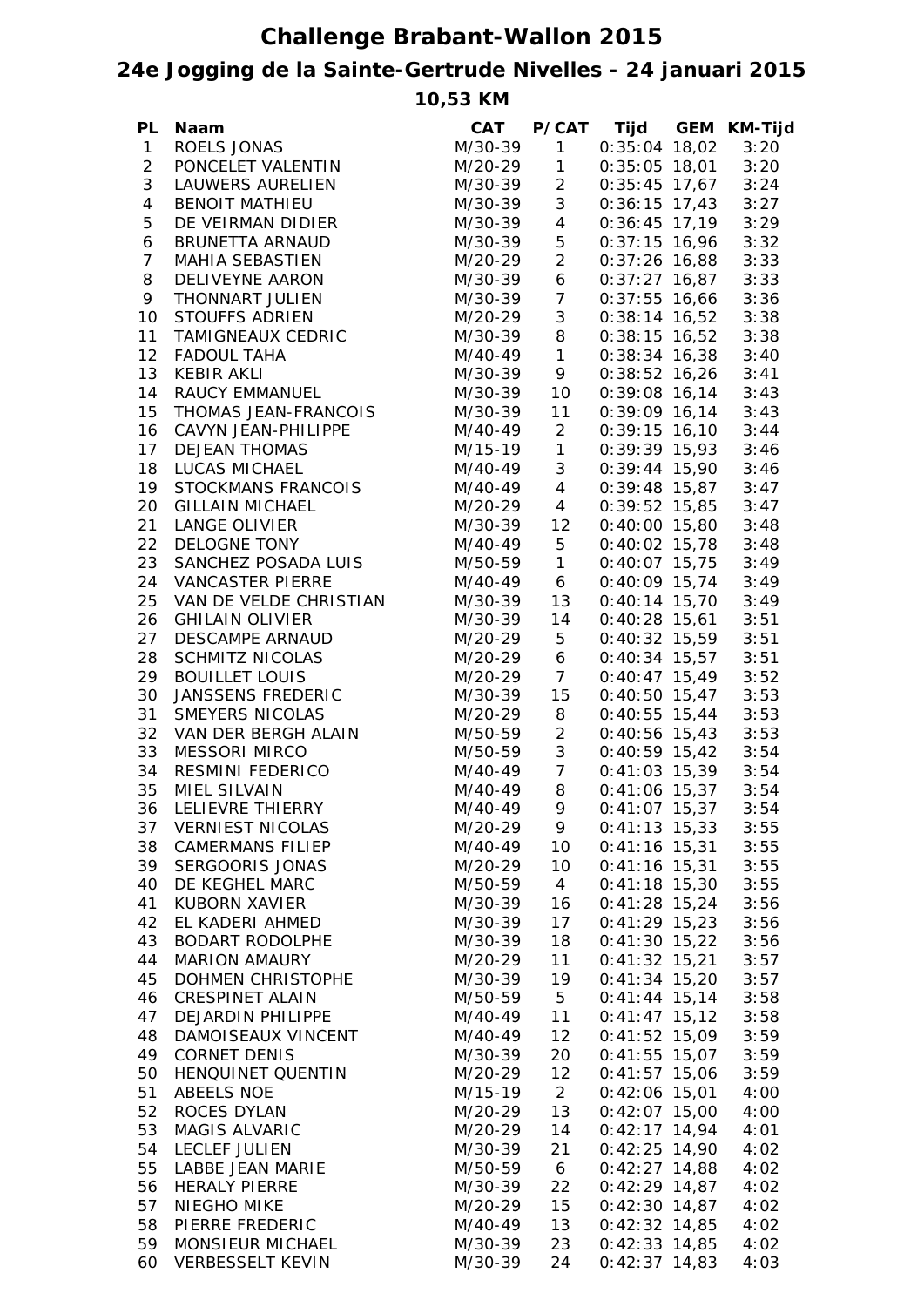| PL | <b>Naam</b>                   | CAT         |                 | P/CAT Tijd           | GEM KM-Tijd |
|----|-------------------------------|-------------|-----------------|----------------------|-------------|
| 61 | <b>FABRIQUE FREDERIC</b>      | M/40-49     | 14              | $0:42:47$ 14,77      | 4:04        |
| 62 | <b>VERMEERE DIDIER</b>        | M/40-49     | 15              | $0:42:52$ 14,74      | 4:04        |
| 63 | LE DEN XAVIER                 | M/30-39     | 25              | $0:42:58$ 14,70      | 4:05        |
| 64 | <b>HUGE THIBAUT</b>           | M/30-39     | 26              | $0:42:59$ 14,70      | 4:05        |
| 65 | <b>STERCKX FABRICE</b>        | M/40-49     | 16              | $0:43:03$ 14,68      | 4:05        |
| 66 | ROOBAERT CHRISTOPHER          | M/30-39     | 27              | $0:43:06$ 14,66      | 4:06        |
| 67 | <b>MATHY AXEL</b>             | M/20-29     | 16              | $0:43:09$ 14,64      | 4:06        |
| 68 | <b>JOSSEN LUC</b>             | M/50-59     | $7\overline{ }$ | $0:43:12$ 14,63      | 4:06        |
| 69 | <b>CRABBE BART</b>            | M/20-29     | 17              | $0:43:16$ 14,60      | 4:07        |
| 70 | <b>CASTEELS KEVIN</b>         | M/30-39     | 28              | $0:43:18$ 14,59      | 4:07        |
| 71 | LECHAT LOUIS                  | M/50-59     | 8               | $0:43:24$ 14,56      | 4:07        |
| 72 | BEVILACQUA LORENZO            | M/30-39     | 29              | $0:43:25$ 14,55      | 4:07        |
| 73 | PATERNOSTER MAXIM             | M/20-29     | 18              | $0:43:28$ 14,54      | 4:08        |
| 74 | STIERNET OLIVIER              | M/30-39     | 30              | $0:43:28$ 14,54      | 4:08        |
| 75 | PRAET JEAN-PAUL               | M/60-69 1   |                 | $0:43:34$ 14,50      | 4:08        |
| 76 | MOUSAID MOUHCINE              | M/30-39     | 31              | $0:43:36$ 14,49      | 4:08        |
| 77 | <b>BEKAERT JULIEN</b>         | M/20-29     | 19              | $0:43:37$ 14,49      | 4:09        |
| 78 | VAN RAEMDONCK GILLES          | M/40-49     | 17              | $0:43:45$ 14,44      | 4:09        |
| 79 | <b>CULOT DOMINIQUE</b>        | M/50-59 9   |                 | $0:43:47$ 14,43      | 4:09        |
| 80 | VANDERZWALMEN SABINE          | $D/30-39$ 1 |                 | $0:43:54$ 14,39      | 4:10        |
| 81 | LORGE JEAN MARC               | M/40-49 18  |                 | $0:43:58$ 14,37      | 4:11        |
| 82 | DE DECKER MATHIEU             | M/20-29     | 20              | $0:44:02$ 14,35      | 4:11        |
| 83 | DE DAPPER DAVID               | M/40-49     | 19              | $0:44:04$ 14,34      | 4:11        |
| 84 | <b>MERCHIE FREDERIC</b>       | M/40-49     | 20              | $0:44:05$ 14,33      | 4:11        |
| 85 | WEITKUNAT BAPTISTE            | M/20-29     | 21              | $0:44:07$ 14,32      | 4:11        |
| 86 | <b>VANDEVENNE PATRICK</b>     | M/50-59     | 10              | $0:44:09$ 14,31      | 4:12        |
| 87 | <b>LEEMANS FILIP</b>          | M/40-49     | 21              | $0:44:10$ 14,30      | 4:12        |
| 88 | CAPPELLE STEPHANIE            | D/20-29     | $\overline{1}$  | $0:44:22$ 14,24      | 4:13        |
| 89 | <b>SCHREURS SEBASTIEN</b>     | M/30-39     | 32              | $0:44:23$ 14,24      | 4:13        |
| 90 | JACQMIN SERGE                 | M/60-69     | $\overline{2}$  | $0:44:27$ 14,21      | 4:13        |
| 91 | <b>TRUFIN JULIEN</b>          | M/30-39     | 33              | $0:44:29$ 14,20      | 4:13        |
| 92 | <b>GHYSSELINCK CHRISTOPHE</b> | M/30-39     | 34              | $0:44:34$ 14,18      | 4:14        |
| 93 | <b>DESCAMPS PHILIPPE</b>      | M/40-49     | 22              | $0:44:38$ 14,16      | 4:14        |
| 94 | DEN HOUDIJKER DAVID           | M/30-39     | 35              | $0:44:48$ 14,10      | 4:15        |
| 95 | <b>DESCAMPS LUC</b>           | M/40-49     | 23              | $0:44:50$ 14,09      | 4:15        |
| 96 | VAN HORICK BRUNO              | M/30-39     | 36              | $0:44:52$ 14,08      | 4:16        |
|    | 97 CLAEYS HARALD              | M/30-39     | 37              | $0:44:53$ 14,08      | 4:16        |
| 98 | <b>CALON JEROME</b>           | M/20-29     | 22              | $0:44:56$ 14,06      | 4:16        |
| 99 | DURENNE FRANCOIS-XAVIER       | M/30-39     | 38              | $0:45:01$ 14,03      | 4:17        |
|    | 100 MATHY JEAN-JACQUES        | M/30-39     | 39              | $0:45:02$ 14,03      | 4:17        |
|    | 101 DACOSSE PHILIPPE          | M/40-49     | 24              | $0:45:05$ 14,01      | 4:17        |
|    | 102 DE BACKER ERWIN           | M/50-59     | 11              | $0:45:07$ 14,00      | 4:17        |
|    | 103 CHRETIEN SOPHIE           | D/20-29     | $\overline{2}$  | $0:45:09$ 13,99      | 4:17        |
|    | 104 GILBERT OLIVIER           | M/40-49     | 25              | $0:45:12$ 13,98      | 4:18        |
|    | 105 RYCKEN PIETER             | M/50-59     | 12              | $0:45:13$ 13,97      | 4:18        |
|    | 106 DIERICKX JOSE             | M/60-69     | 3 <sup>7</sup>  | $0:45:15$ 13,96      | 4:18        |
|    | 107 QUERTINMONT ALEXANDRE     | M/20-29     | 23              | $0:45:16$ 13,96      | 4:18        |
|    | 108 POLOME GUY                | M/50-59     | 13              | $0:45:18$ 13,95      | 4:18        |
|    | 109 WARNIER MARC              | M/50-59     | 14              | $0:45:22$ 13,93      | 4:18        |
|    | 110 NOULARD OLIVER            | M/30-39     | 40              | $0:45:22$ 13,93      | 4:18        |
|    | 111 DEVIS LUIGI               | M/15-19 3   |                 | $0:45:24$ 13,92      | 4:19        |
|    | 112 SILVEISA BASTOS ALBERTO   | M/50-59 15  |                 | $0:45:30$ 13,89      | 4:19        |
|    | 113 VANDERLINDEN JULIE        | D/30-39     | $2^{\circ}$     | $0:45:32$ 13,88      | 4:19        |
|    | 114 LE BUSSY GWENAEL          | M/15-19 4   |                 | $0:45:34$ 13,87      | 4:20        |
|    | 115 SEVRIN ANTOINE            | M/40-49     | 26              | $0:45:34$ 13,87      | 4:20        |
|    | 116 CHIAVETTA VINCENZO        | M/50-59     | 16              | $0:45:37$ 13,85      | 4:20        |
|    | 117 MERQUIN CLAUDY            | M/40-49     | 27              | $0:45:42$ 13,82      | 4:20        |
|    | 118 LOOP BENOIT               | M/30-39     | 41              | $0:45:44$ 13,81      | 4:21        |
|    | 119 VAN DENBERGH MARGAUX      | D/20-29     | 3 <sup>7</sup>  | $0:45:45$ 13,81      | 4:21        |
|    | 120 NAIF JEROME               | M/30-39     | 42              | $0:45:47$ 13,80      | 4:21        |
|    | 121 VERCAUTEREN ERIC          | M/40-49     | 28              | $0:45:50$ 13,78      | 4:21        |
|    | 122 GIOVANNANGELO ALAIN       | M/60-69     | $\overline{4}$  | $0:45:52$ 13,77      | 4:21        |
|    | 123 CLAEYS MARC               | M/60-69     | 5 <sub>5</sub>  | $0:45:54$ 13,76 4:22 |             |
|    | 124 LEMAIRE JEAN-FRANCOIS     | M/30-39     | 43              | $0:45:57$ 13,75 4:22 |             |
|    | 125 FREIXO MIGUEL             | M/15-19     | 5               | $0:46:01$ 13,73      | 4:22        |
|    |                               |             |                 |                      |             |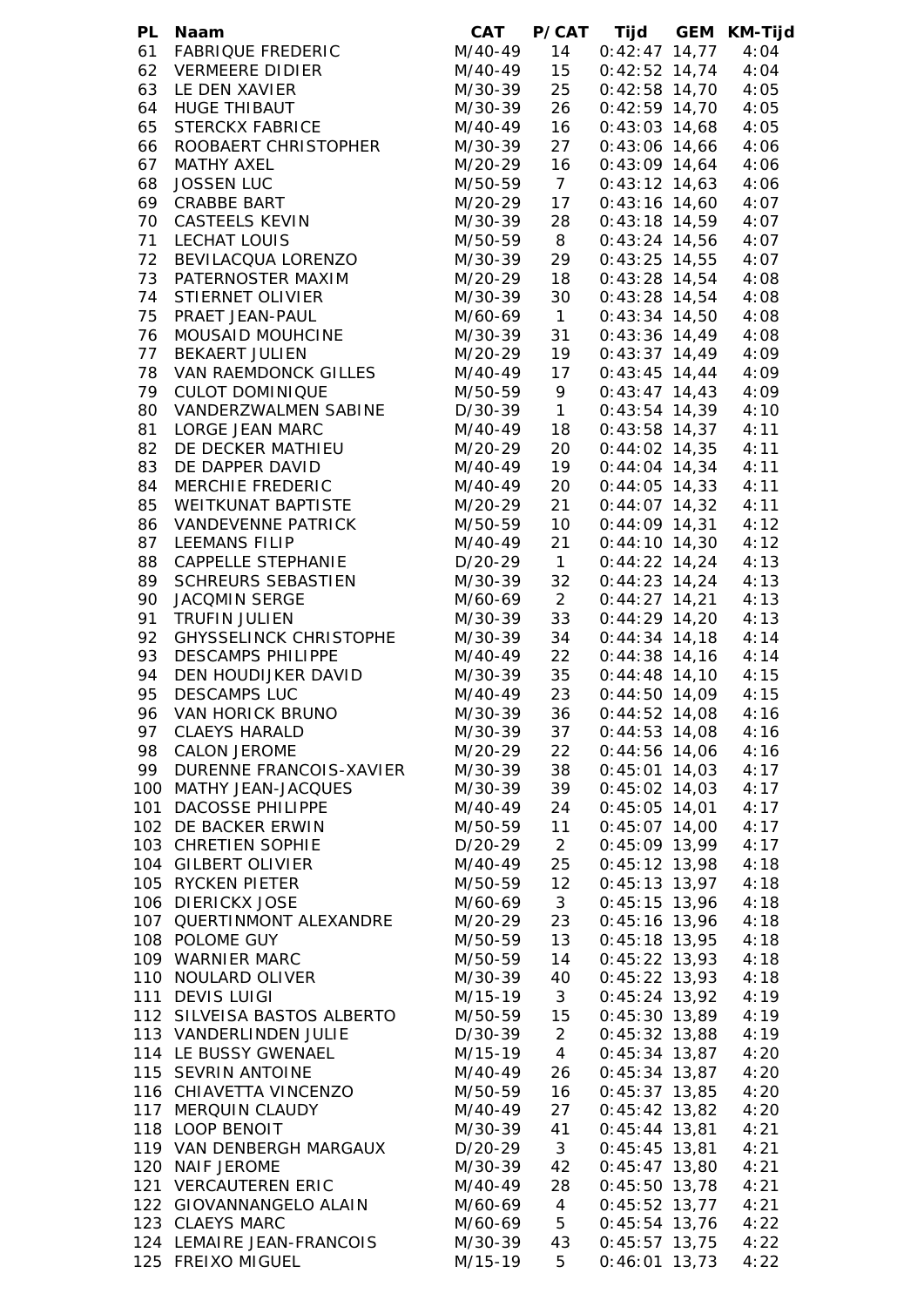| PL | Naam                          | CAT     | <b>P/CAT</b>   | Tijd                 | <b>GEM KM-Tijd</b> |
|----|-------------------------------|---------|----------------|----------------------|--------------------|
|    | 126 CHAMPAGNE JEAN-CHRISTOPHE | M/30-39 | 44             | $0:46:04$ 13,71      | 4:22               |
|    | 127 VAN DEN BROECK MARC       | M/50-59 | 17             | $0:46:07$ 13,70      | 4:23               |
|    | 128 DORVAL ROLAND             | M/50-59 | 18             | $0:46:17$ 13,65      | 4:24               |
|    | 129 DEREUME PASCAL            | M/50-59 | 19             | $0:46:17$ 13,65      | 4:24               |
|    | 130 LOPPOLA ANTONIO           | M/50-59 | 20             | $0:46:19$ 13,64      | 4:24               |
|    | 131 HAVAUX JEAN-DANIEL        | M/50-59 | 21             | $0:46:21$ 13,63      | 4:24               |
|    | 132 NDERPERREN CEDRIC         | M/40-49 | 29             | $0:46:23$ 13,62      | 4:24               |
|    | 133 BOULANGER NILS            | M/15-19 | 6              | $0:46:24$ 13,62      | 4:24               |
|    | 134 ROSSIGNOL OLIVIER         | M/40-49 | 30             | $0:46:25$ 13,61      | 4:24               |
|    | 135 FAORO SILVIO              | M/30-39 | 45             | $0:46:26$ 13,61      | 4:25               |
|    | 136 VANDEVANDEL CHRISTOPHE    | M/30-39 | 46             | $0:46:29$ 13,59      | 4:25               |
|    | 137 DUMONT CARYL              | M/40-49 | 31             | $0:46:35$ 13,56      | 4:25               |
|    | 138 GRACIA ISABELLE           | D/40-49 | $\overline{1}$ | $0:46:36$ 13,56      | 4:26               |
|    | 139 DERIDDER LAURENT          | M/30-39 | 47             | $0:46:38$ 13,55      | 4:26               |
|    | 140 GYSENS PHILIPPE           | M/30-39 | 48             | $0:46:38$ 13,55      | 4:26               |
|    | 141 HACK PAULINA              | D/30-39 | 3 <sup>1</sup> | $0:46:40$ 13,54      | 4:26               |
|    | 142 DRUGMAND FABIAN           | M/40-49 | 32             | $0:46:41$ 13,53      | 4:26               |
|    | 143 VANDERLINDEN DIDIER       | M/40-49 | 33             | $0:46:42$ 13,53      | 4:26               |
|    | 144 ELKATTAOUI SAID           | M/40-49 | 34             | $0:46:44$ 13,52      | 4:26               |
|    | 145 DURITA ZOLIKA             | M/50-59 | 22             | $0:46:44$ 13,52      |                    |
|    | 146 STORM JEAN-PAUL           | M/50-59 |                |                      | 4:26               |
|    |                               |         | 23             | $0:46:47$ 13,50      | 4:27               |
|    | 147 DE GRAVE OLIVIER          | M/50-59 | 24             | $0:46:47$ 13,50      | 4:27               |
|    | 148 DECHAMPS RAOUL            | M/40-49 | 35             | $0:46:48$ 13,50      | 4:27               |
|    | 149 SCHELKENS PATRICK         | M/50-59 | 25             | $0:46:49$ 13,50      | 4:27               |
|    | 150 LAMBERT CHRISTOPHE        | M/40-49 | 36             | $0:46:51$ 13,49      | 4:27               |
|    | 151 LAHRUT OLIVIER            | M/30-39 | 49             | $0:46:53$ 13,48      | 4:27               |
|    | 152 BALLAERT NICOLAS          | M/20-29 | 24             | $0:46:54$ 13,47      | 4:27               |
|    | 153 GUENFOUD TAHAR            | M/30-39 | 50             | $0:46:56$ 13,46      | 4:27               |
|    | 154 VAN HECKE EDDY            | M/60-69 | 6 <sup>6</sup> | $0:46:59$ 13,45      | 4:28               |
|    | 155 QUINTELA DANIEL           | M/40-49 | 37             | $0:47:03$ 13,43      | 4:28               |
|    | 156 HERPOEL NICOLAS           | M/30-39 | 51             | $0:47:03$ 13,43      | 4:28               |
|    | 157 DELPIERRE NICOLAS         | M/20-29 | 25             | $0:47:05$ 13,42      | 4:28               |
|    | 158 BISCOS DAVID              | M/40-49 | 38             | $0:47:06$ 13,41      | 4:28               |
|    | 159 THIBAUT MARC              | M/40-49 | 39             | $0:47:08$ 13,40      | 4:29               |
|    | 160 ROB VINCENT               | M/30-39 | 52             | $0:47:10$ 13,40      | 4:29               |
|    | 161 THYS XAVIER               | M/40-49 | 40             | $0:47:11$ 13,39      | 4:29               |
|    | 162 BELLENGER SANDRINE        | D/40-49 | $\overline{2}$ | $0:47:13$ 13,38      | 4:29               |
|    | 163 LEJEUNE LUDOVIC           | M/30-39 | 53             | $0:47:14$ 13,38      | 4:29               |
|    | 164 LO PRESTI ANTONI          | M/40-49 | 41             | $0:47:17$ 13,36      | 4:29               |
|    | 165 PARSY DONAT               | M/40-49 | 42             | $0:47:18$ 13,36      | 4:30               |
|    | 166 LOUVEAUX SEBASTIEN        | M/40-49 | 43             | $0:47:20$ 13,35      | 4:30               |
|    | 167 DEWEZ MICHAEL             | M/30-39 | 54             | $0:47:22$ 13,34      | 4:30               |
|    | 168 GOOSSENS JEAN-MARC        | M/40-49 | 44             | $0:47:24$ 13,33      | 4:30               |
|    | 169 HUME YVAN                 | M/60-69 | $\overline{7}$ | $0:47:26$ 13,32      | 4:30               |
|    | 170 NERINCKX PATRICK          | M/50-59 | 26             | $0:47:26$ 13,32      | 4:30               |
|    | 171 SNAPPE PIERRE             | M/20-29 | 26             | $0:47:28$ 13,31      | 4:30               |
|    | 172 PAGE THIBAUT              | M/30-39 | 55             | $0:47:28$ 13,31      | 4:30               |
|    | 173 BINKERT MARC              | M/50-59 | 27             | $0:47:30$ 13,30      | 4:31               |
|    | 174 MEURICE PHILIPPE          | M/30-39 | 56             | $0:47:31$ 13,30      | 4:31               |
|    | 175 LEVEZ GREGORY             | M/40-49 | 45             | $0:47:32$ 13,29      | 4:31               |
|    |                               |         |                |                      |                    |
|    | 176 SIMEONS PATRICK           | M/30-39 | 57             | $0:47:33$ 13,29      | 4:31               |
|    | 177 BLAVOUTE NATHALIE         | D/40-49 | 3 <sup>1</sup> | $0:47:34$ 13,28      | 4:31               |
|    | 178 CHALLE RENAUD             | M/40-49 | 46             | $0:47:35$ 13,28      | 4:31               |
|    | 179 DREZE CHRISTIAN           | M/50-59 | 28             | $0:47:36$ 13,27      | 4:31               |
|    | 180 URBAIN BAUDOUIN           | M/40-49 | 47             | $0:47:36$ 13,27      | 4:31               |
|    | 181 DELCORDE BERNARD          | M/40-49 | 48             | $0:47:38$ 13,26      | 4:31               |
|    | 182 MARTIN BRUNO              | M/30-39 | 58             | $0:47:38$ 13,26      | 4:31               |
|    | 183 DAMBOIS THIERRY           | M/40-49 | 49             | $0:47:40$ 13,25      | 4:32               |
|    | 184 DEMOULIN ALAIN            | M/50-59 | 29             | $0:47:41$ 13,25      | 4:32               |
|    | 185 SCUBLA MICHAEL            | M/20-29 | 27             | $0:47:42$ 13,25      | 4:32               |
|    | 186 DEWEZ BASTIEN             | M/20-29 | 28             | $0:47:44$ 13,24      | 4:32               |
|    | 187 VAN DER AUWEKO LUC        | M/50-59 | 30             | $0:47:45$ 13,23      | 4:32               |
|    | 188 TACK ARNAUD               | M/40-49 | 50             | $0:47:46$ 13,23      | 4:32               |
|    | 189 DE BIE WALTER             | M/50-59 | 31             | $0:47:47$ 13,22 4:32 |                    |
|    | 190 DECLERCQ JOE              | M/50-59 | 32             | $0:47:48$ 13,22 4:32 |                    |
|    |                               |         |                |                      |                    |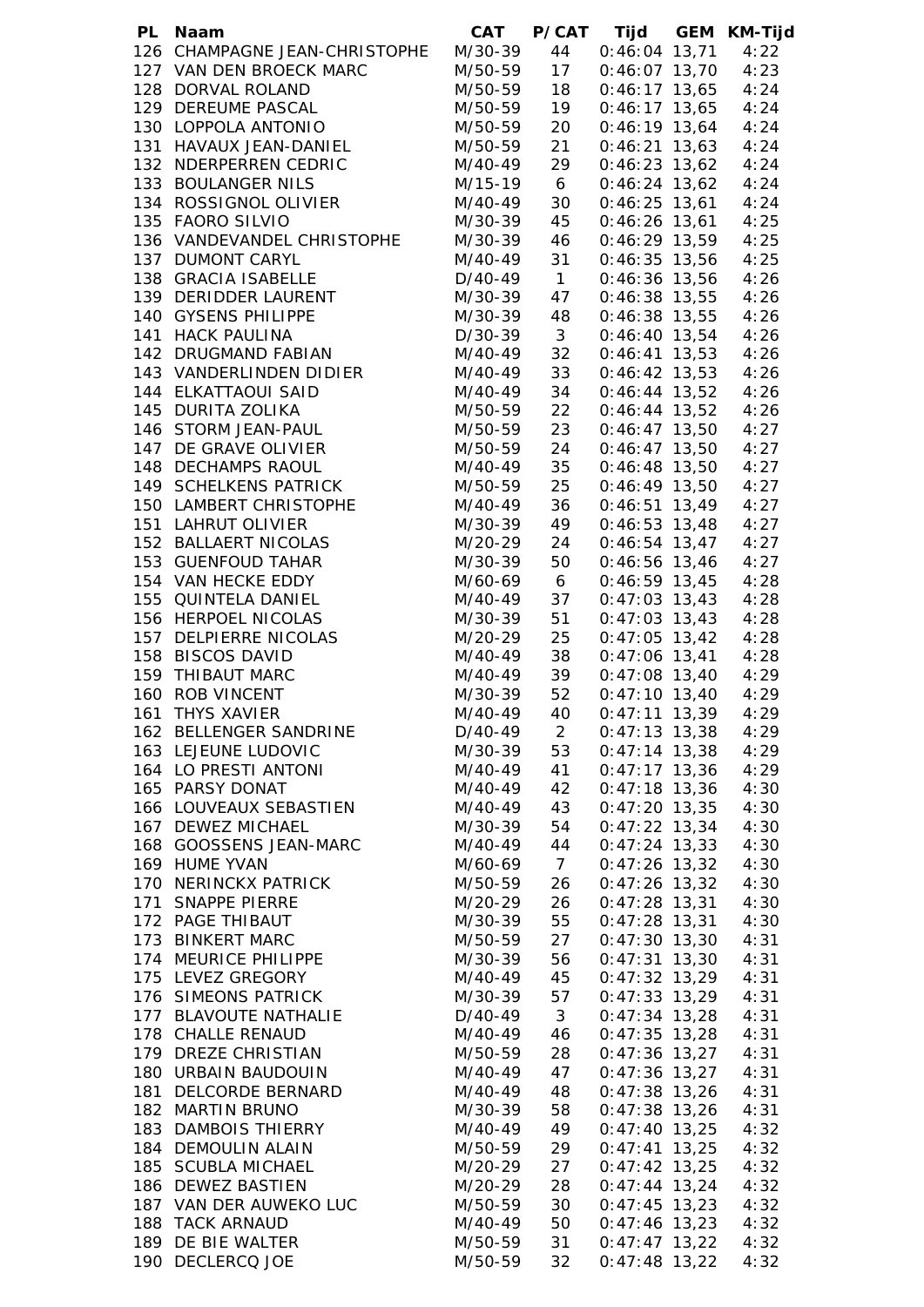| PL Naam                   | CAT          | <b>P/CAT</b>   |                      | Tijd GEM KM-Tijd |
|---------------------------|--------------|----------------|----------------------|------------------|
| 191 BOLAND PATRICK        | M/30-39      | 59             | $0:47:48$ 13,22      | 4:32             |
| 192 LEMPEREUR JEAN LUC    | M/50-59      | 33             | $0:47:51$ 13,20      | 4:33             |
| 193 BROGNEZ LAURENT       | M/30-39      | 60             | $0:47:55$ 13,19      | 4:33             |
| 194 HADJ PAUL             | M/40-49      | 51             | $0:47:57$ 13,18      | 4:33             |
| 195 COLLETE HUGUES        | M/30-39      | 61             | $0:47:57$ 13,18      | 4:33             |
| 196 DENEVE PIERRE         | M/50-59      | 34             | $0:47:59$ 13,17      | 4:33             |
| 197 HAULAIT ALAIN         | M/40-49      | 52             | $0:48:00$ 13,16      | 4:34             |
| 198 VANDERHAEGEN SAMUEL   | M/30-39      | 62             | $0:48:02$ 13,15      | 4:34             |
| 199 FURNARI ROBERTO       | M/50-59      | 35             | $0:48:04$ 13,14      | 4:34             |
| 200 CLAEYS QUENTIN        |              |                |                      |                  |
|                           | M/20-29      | 29             | $0:48:06$ 13,14      | 4:34             |
| 201 DEMEUR LAURENT        | M/30-39      | 63             | $0:48:08$ 13,13      | 4:34             |
| 202 BONSIGNORE VINCENT    | M/50-59      | 36             | $0:48:09$ 13,12      | 4:34             |
| 203 CLAES ARNAUD          | M/20-29      | 30             | $0:48:11$ 13,11      | 4:35             |
| 204 VANCLUYSEN REMI       | M/20-29      | 31             | $0:48:14$ 13,10      | 4:35             |
| 205 DEBLANDER BRUNO       | M/50-59      | 37             | $0:48:17$ 13,09      | 4:35             |
| 206 BLEUS XAVIER          | M/30-39      | 64             | $0:48:19$ 13,08      | 4:35             |
| 207 ROGMANS INGRID        | D/40-49      | $\overline{4}$ | $0:48:19$ 13,08      | 4:35             |
| 208 MANFRON ELISEO        | M/40-49      | 53             | $0:48:23$ 13,06      | 4:36             |
| 209 RIEZ CHRISTOPHE       | M/30-39      | 65             | $0:48:25$ 13,05      | 4:36             |
| 210 CORDIER PASCAL        | M/40-49      | 54             | $0:48:27$ 13,04      | 4:36             |
| 211 WELLE ALEXANDRE       | M/30-39      | 66             | $0:48:29$ 13,03      | 4:36             |
| 212 DAUTREBANDE GILLES    | M/40-49      | 55             | $0:48:31$ 13,02      | 4:36             |
| 213 LAPIZZI GIOVANNI      | M/30-39 67   |                | $0:48:33$ 13,01      | 4:37             |
| 214 LIBERT DANIEL         | M/50-59      | 38             | $0:48:34$ 13,01      | 4:37             |
| 215 MUSSOLIN CHRISTOPHE   |              |                |                      |                  |
|                           | M/30-39 68   |                | $0:48:36$ 13,00      | 4:37             |
| 216 MELARDY NOEL          | M/50-59      | 39             | 0:48:36 13,00        | 4:37             |
| 217 MASSAUT LAURENT       | M/30-39 69   |                | $0:48:38$ 12,99      | 4:37             |
| 218 IMOTI ERIC            | M/40-49 56   |                | $0:48:40$ 12,98      | 4:37             |
| 219 VAN AKEN TIM          | M/30-39 70   |                | $0:48:41$ 12,98      | 4:37             |
| 220 SIJMUS WILLY          | M/60-69 8    |                | $0:48:43$ 12,97 4:38 |                  |
| 221 MAJKOWSKI JOËL        | M/30-39 71   |                | $0:48:44$ 12,96      | 4:38             |
| 222 ALEXANDRE FRANCOISE   | $D/60$ & + 1 |                | $0:48:46$ 12,96 4:38 |                  |
| 223 DEGUELDE CEDRIC       | M/30-39 72   |                | $0:48:49$ 12,94      | 4:38             |
| 224 VIDICK JEAN LUC       | M/60-69 9    |                | $0:48:49$ 12,94 4:38 |                  |
| 225 DEVOS RENE            | M/50-59 40   |                | $0:48:56$ 12,91 4:39 |                  |
| 226 JEANMART NICOLAS      | M/40-49      | 57             | 0:48:57 12,91        | 4:39             |
| 227 MICHOTTE MARC         | M/50-59      | 41             | $0:48:59$ 12,90      | 4:39             |
| 228 PILATE VINCENT        | M/30-39      | 73             | $0:48:59$ 12,90      | 4:39             |
| 229 NEMEGAIRE LAURENT     | M/40-49      | 58             | $0:49:01$ 12,89      | 4:39             |
| 230 LEVACQ GUY            | M/60-69      | 10             | $0:49:02$ 12,89      | 4:39             |
| 231 BARBIER YVES          | M/50-59      | 42             | $0:49:03$ 12,88      | 4:39             |
| 232 BERREWAERTS ETIENNE   | M/60-69      | 11             | $0:49:04$ 12,88      | 4:40             |
| 233 JAVAUX MAXIME         | M/30-39      | 74             | $0:49:06$ 12,87      | 4:40             |
|                           |              |                |                      |                  |
| 234 GHYSELS FREDERIC      | M/30-39      | 75             | $0:49:08$ 12,86      | 4:40             |
| 235 HOUARI ABDELHANI      | M/30-39      | 76             | $0:49:11$ 12,85      | 4:40             |
| 236 CALVI LUC             | M/60-69      | 12             | $0:49:13$ 12,84      | 4:40             |
| 237 LETELLIER JEAN LUC    | M/50-59      | 43             | $0:49:14$ 12,83      | 4:41             |
| 238 ROOS JOEL             | M/40-49      | 59             | $0:49:16$ 12,82      | 4:41             |
| 239 VANDIEST PHILIPPE     | M/60-69      | 13             | $0:49:16$ 12,82      | 4:41             |
| 240 LARACHI SOFIAN        | M/20-29      | 32             | $0:49:19$ 12,81      | 4:41             |
| 241 DEBONI MALORIE        | D/30-39      | $\overline{4}$ | $0:49:20$ 12,81      | 4:41             |
| 242 DEBROUX JEAN-YVES     | M/40-49      | 60             | $0:49:22$ 12,80      | 4:41             |
| 243 WELLENS GUIDO         | M/60-69      | 14             | $0:49:23$ 12,79      | 4:41             |
| 244 BENOIT MICHEL         | M/50-59      | 44             | $0:49:25$ 12,79      | 4:42             |
| 245 CLAUDE JULIEN         | M/30-39      | 77             | $0:49:29$ 12,77      | 4:42             |
| 246 ROUSSEAU LAURENCE     | D/30-39      | $5^{\circ}$    | $0:49:31$ 12,76      | 4:42             |
| 247 JOACHIM NICOLAS       | M/40-49      | 61             | $0:49:33$ 12,75      | 4:42             |
| 248 KINDERMANS NICOLAS    | M/20-29      | 33             | $0:49:34$ 12,75      | 4:42             |
| 249 BOSMAN JOELLE         | D/30-39      | 6 <sup>6</sup> | $0:49:36$ 12,74      | 4:43             |
| 250 JAUQUET BERNARD       | M/50-59      | 45             | $0:49:38$ 12,73      | 4:43             |
| 251 LIBERT THIERRY        | M/30-39      | 78             | $0:49:40$ 12,72      | 4:43             |
|                           |              |                |                      |                  |
| 252 DIEPENDAELE RUDI      | M/50-59      | 46             | $0:49:41$ 12,72      | 4:43             |
| 253 MEIRA Y DURAN OCTAVIO | M/50-59      | 47             | $0:49:43$ 12,71      | 4:43             |
| 254 GUSCHERA PINO         | M/40-49      | 62             | $0:49:43$ 12,71      | 4:43             |
| 255 HEYLIGHEN LUDO        | M/50-59      | 48             | $0:49:45$ 12,70      | 4:43             |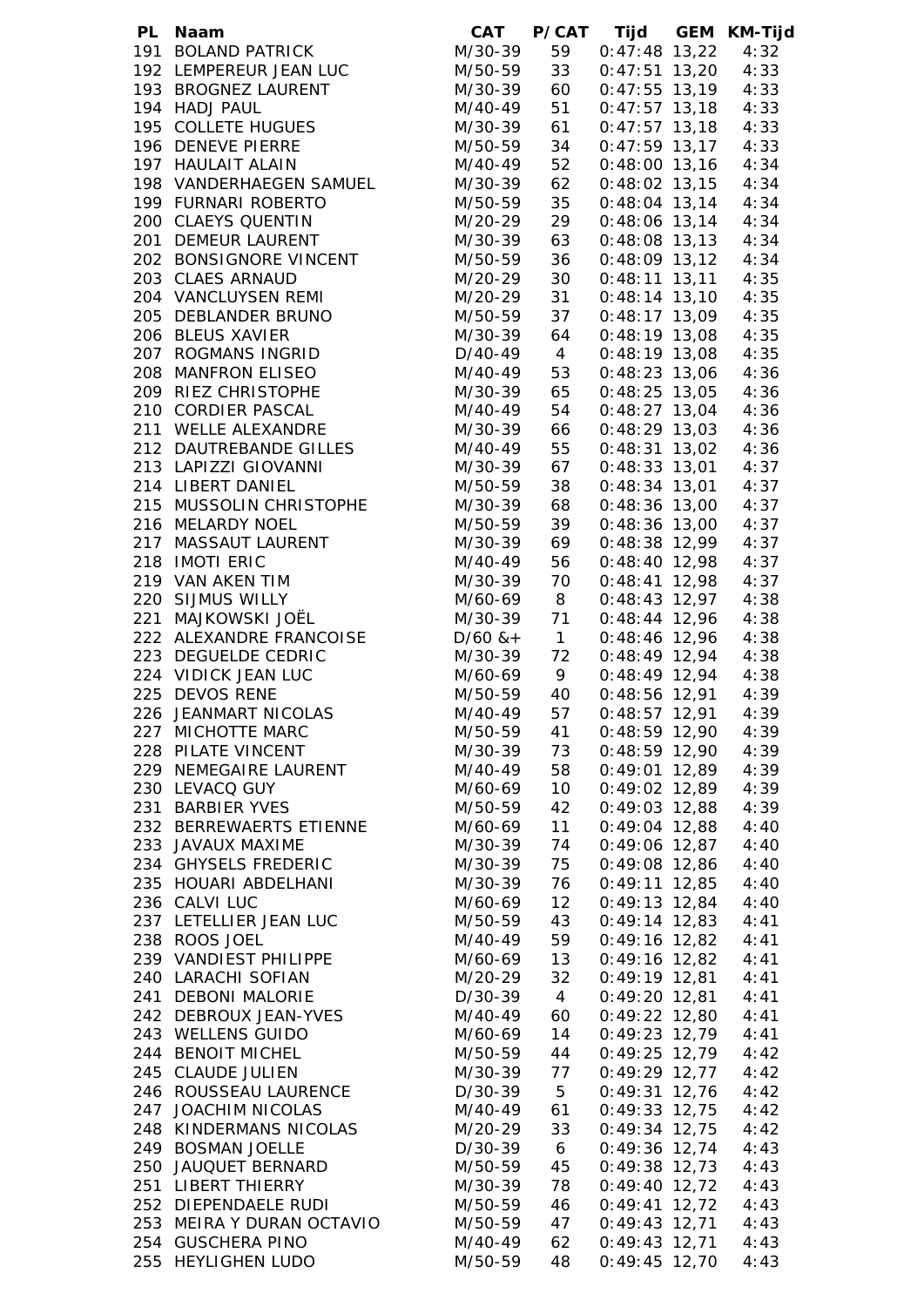| PL Naam                                          |                               |                      | CAT P/CAT Tijd GEM KM-Tijd         |              |
|--------------------------------------------------|-------------------------------|----------------------|------------------------------------|--------------|
| 256 DESILLE GABRIEL                              | M/30-39<br>M/40-49<br>M/40-49 | 79                   | $0:49:47$ 12,69                    | 4:44         |
| 257 OOST JEAN-FRANCOIS                           |                               | 63                   | $0:49:48$ 12,69                    | 4:44         |
| 258 BEYAERT MATTHIEU                             |                               | 64                   | $0:49:51$ 12,67                    | 4:44         |
| 259 TIREZ ESTELLE                                | D/50-59                       | $\overline{1}$       | $0:49:51$ 12,67                    | 4:44         |
| 260 GODART BENOIT                                | M/40-49                       | 65                   | $0:49:53$ 12,67                    | 4:44         |
| 261 EECKHOUT MARC                                | M/40-49                       | 66                   | $0:49:57$ 12,65                    | 4:45         |
| 262 MAGOTTEAUX HUBERT                            | M/50-59                       | 49                   | $0:49:59$ 12,64                    | 4:45         |
| 263 HOUDMONT ARNAUD                              | M/40-49                       | 67                   | $0:50:00$ 12,64                    | 4:45         |
| 264 KINDERMANS JEAN-PIERRE                       | M/50-59                       | 50                   | $0:50:01$ 12,63                    | 4:45         |
| 265 GIROULLE LIONEL<br>266 GASCARD ANTOINE       | M/30-39<br>M/30-39            | 80<br>81             | $0:50:02$ 12,63<br>$0:50:03$ 12,62 | 4:45<br>4:45 |
| 267 ROBINET BERNARD                              | M/60-69                       | 15                   | $0:50:05$ 12,61                    | 4:45         |
| 268 DE VLEESCHOWER CHRISTOPHE                    | M/40-49                       | 68                   | $0:50:05$ 12,61                    | 4:45         |
| 269 BARBIER LAURENT                              | M/40-49                       | 69                   | $0:50:05$ 12,61                    | 4:45         |
| 270 POT GERARD                                   | M/50-59                       | 51                   | $0:50:06$ 12,61                    | 4:45         |
| 271 WERTZ NICOLAS                                | M/30-39                       | 82                   | $0:50:07$ 12,61                    | 4:46         |
| 272 DURVIAUX SERGE                               | M/50-59                       | 52                   | $0:50:09$ 12,60                    | 4:46         |
| 273 GILLET CHRISTIAN                             | M/50-59                       | 53                   | $0:50:12$ 12,59                    | 4:46         |
| 274 HEREMANS GUIDO                               | M/50-59                       | 54                   | $0:50:13$ 12,58                    | 4:46         |
| 275 AERIS ALAN                                   | M/40-49                       | 70                   | $0:50:13$ 12,58                    | 4:46         |
| 276 VANHULST JEAN-PHILIPPE                       | M/30-39                       | 83                   | $0:50:16$ 12,57                    | 4:46         |
| 277 DESMET XAVIER                                | M/40-49 71                    |                      | $0:50:17$ 12,56                    | 4:47         |
| 278 PATERNOSTER CHRISTIAN                        | M/50-59                       | 55                   | $0:50:19$ 12,56                    | 4:47         |
| 279 VERSPEELT AXEL                               | M/40-49 72                    |                      | $0:50:23$ 12,54 4:47               |              |
| 280 VAN DEN BROECK HERMAN                        | M/40-49                       | 73                   | $0:50:24$ 12,54 4:47               |              |
| 281 VALENTIN JOHANNA                             | $D/30-39$ 7                   |                      | $0:50:26$ 12,53 4:47               |              |
| 282 DE LEENER JEAN-MARIE                         | M/60-69                       | 16                   | $0:50:29$ 12,52                    | 4:48         |
| 283 LABBE SIMON                                  | M/20-29                       | 34                   | $0:50:32$ 12,50                    | 4:48         |
| 284 APPELMANS SEBASTIEN                          | M/15-19 7                     |                      | $0:50:35$ 12,49                    | 4:48         |
| 285 COLPAERT GUIDO                               | $M/70$ & +                    | $\overline{1}$       | $0:50:37$ 12,48                    | 4:48         |
| 286 POLOME ANDY                                  | M/20-29                       | 35                   | $0:50:38$ 12,48                    | 4:49         |
| 287 TINCK DANIEL                                 | M/60-69                       | 17                   | $0:50:41$ 12,47 4:49               |              |
| 288 VAN HOEGAERDEN THIERRY                       | M/20-29                       | 36                   | $0:50:43$ 12,46 $4:49$             |              |
| 289 DIRICQ FABIAN                                | M/20-29                       | 37                   | $0:50:44$ 12,45 4:49               |              |
| 290 DEPOUILLE HENRI-FRANCOIS                     | M/30-39                       | 84                   | $0:50:46$ 12,45 4:49               |              |
| 291 VLOMINCK SEBASTIEN                           | M/30-39                       | 85                   | $0:50:46$ 12,45                    | 4:49         |
| 292 PERGOLA FABIO                                | M/20-29                       | 38                   | $0:50:47$ 12,44                    | 4:49         |
| 293 HENRARD LAURENT                              | M/50-59                       | 56                   | $0:50:49$ 12,43                    | 4:50         |
| 294 VAN DESSEL JEAN-PAUL<br>295 DEBELLE STEPHANE | M/50-59                       | 57                   | $0:50:50$ 12,43                    | 4:50         |
| 296 QUERTEMONT CHRISTOPHE                        | D/20-29<br>M/40-49            | $\overline{4}$<br>74 | $0:50:51$ 12,42                    | 4:50<br>4:50 |
| 297 VAN CAMP LAURENT                             | M/30-39                       | 86                   | $0:50:52$ 12,42<br>$0:50:55$ 12,41 | 4:50         |
| 298 NEESEN ERIC                                  | M/50-59                       | 58                   | $0:50:58$ 12,40                    | 4:50         |
| 299 FINE PAUL                                    | M/60-69                       | 18                   | $0:51:01$ 12,38                    | 4:51         |
| 300 VERHEISTRAETEN JOHNNY                        | M/50-59                       | 59                   | $0:51:03$ 12,38                    | 4:51         |
| 301 DRUART FANNY                                 | D/20-29                       | 5 <sub>5</sub>       | $0:51:10$ 12,35                    | 4:52         |
| 302 STOURME CLAUDE                               | M/60-69 19                    |                      | $0:51:11$ 12,34                    | 4:52         |
| 303 HENSKENS ARNAUD                              | M/30-39                       | 87                   | $0:51:12$ 12,34                    | 4:52         |
|                                                  | M/40-49                       | 75                   | $0:51:14$ 12,33                    | 4:52         |
| 304 SCHILLAI FRANCO<br>305 COLMANT OLIVIER       | M/50-59                       | 60                   | $0:51:14$ 12,33                    | 4:52         |
| 306 DEWOLF PHILIPPE                              | M/60-69                       | 20                   | $0:51:16$ 12,32                    | 4:52         |
| 307 BLONDEAU PIERRE                              | M/30-39                       | 88                   | $0:51:16$ 12,32                    | 4:52         |
| 308 DELHOVE FRANCOIS                             | M/30-39 89                    |                      | $0:51:19$ 12,31 4:52               |              |
| 309 VERTENEUIL ARNAUD                            | M/20-29 39                    |                      | $0:51:21$ 12,30                    | 4:53         |
| 310 SOETEWEY HENRIETTE                           | $D/20-29$ 6                   |                      | $0:51:21$ 12,30                    | 4:53         |
| 311 DUBRU NIELS                                  | M/30-39                       | 90                   | $0:51:23$ 12,30                    | 4:53         |
| 312 REINERTSEN OLAV                              | M/40-49                       | 76                   | $0:51:26$ 12,28                    | 4:53         |
| 313 MARIELLA COSIMO                              | M/50-59                       | 61                   | $0:51:26$ 12,28                    | 4:53         |
| 314 VASSET NICOLAS<br>315 MATHELART PIERRE       | M/40-49                       | 77                   | $0:51:29$ 12,27 4:53               |              |
|                                                  | M/50-59                       | 62                   | $0:51:30$ 12,27 4:53               |              |
| 316 BENOIT BRIGITTE                              | D/50-59                       | $2^{\circ}$          | $0:51:32$ 12,26 4:54               |              |
| 317 ABRASSART CHRISTIAN                          | M/50-59                       | 63                   | $0:51:33$ 12,26 4:54               |              |
| 318 KIPS DAVID                                   | M/30-39                       | 91                   | $0:51:33$ 12,26 4:54               |              |
| 319 BEYL LAURENT                                 | M/30-39                       | 92                   | $0:51:35$ 12,25 4:54               |              |
| 320 MEUNIER PHILIPPE                             | M/40-49                       | 78                   | $0:51:36$ 12,24                    | 4:54         |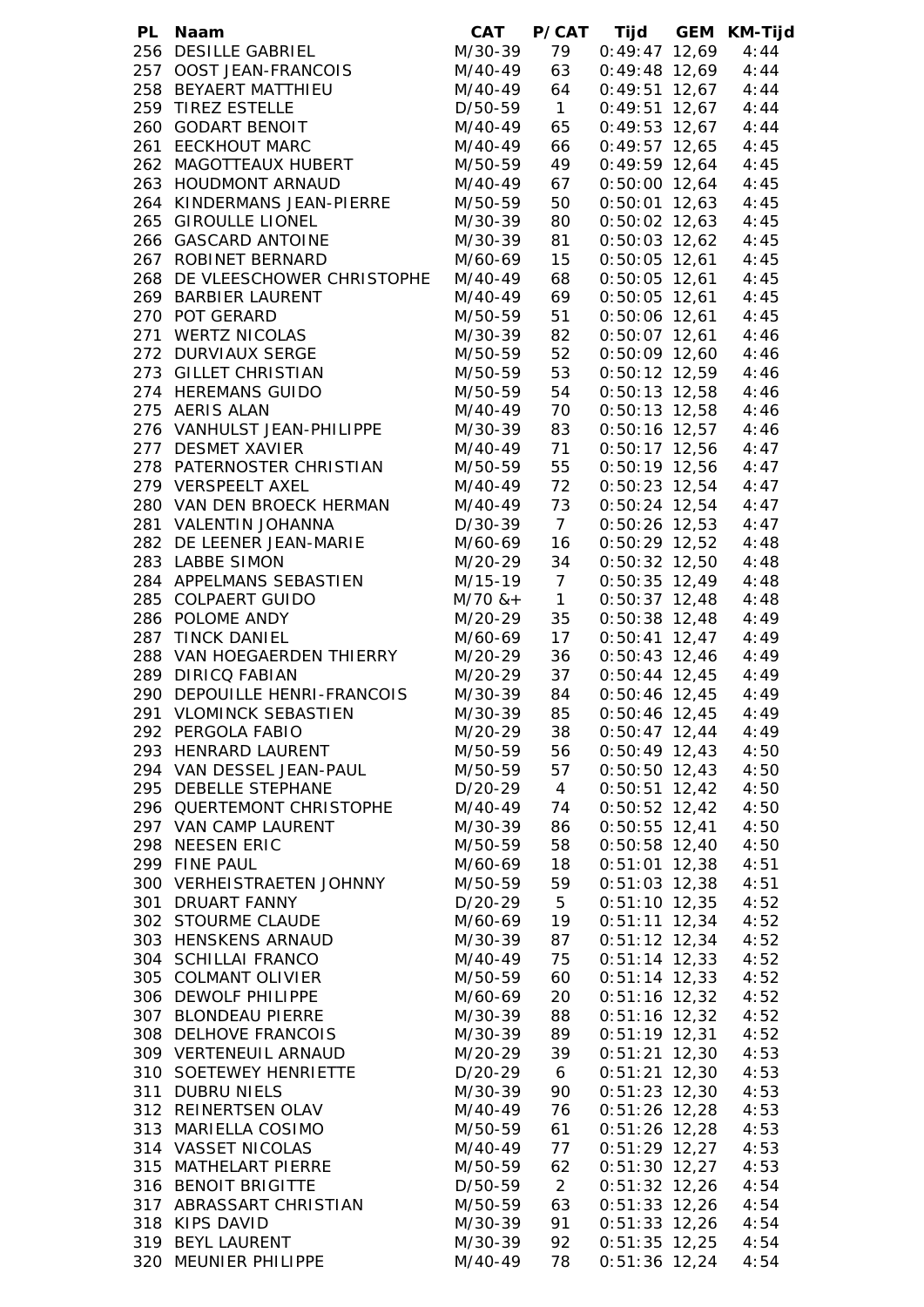| PL Naam                                       | <b>CAT</b>         |                 | P/CAT Tijd GEM KM-Tijd             |              |
|-----------------------------------------------|--------------------|-----------------|------------------------------------|--------------|
| 321 GEORGE CHRISTINE                          | $D/40-49$ 5        |                 | $0:51:37$ 12,24                    | 4:54         |
| 322 BOUSQUET SIMON                            | M/30-39            | 93              | $0:51:40$ 12,23                    | 4:54         |
| 323 DICKBURT VELAZQUEZ CHARLES                | M/30-39            | 94              | $0:51:41$ 12,22                    | 4:54         |
| 324 WILLAME DIDIER                            | M/40-49 79         |                 | $0:51:45$ 12,21                    | 4:55         |
| 325 LUCAS JEROME                              | M/20-29            | 40              | $0:51:45$ 12,21                    | 4:55         |
| 326 MERCIER LUC                               | M/50-59            | 64              | $0:51:47$ 12,20                    | 4:55         |
| 327 MOREAUX MICHAEL                           | M/40-49            | 80              | $0:51:52$ 12,18                    | 4:56         |
| 328 POTIER FREDERIC                           | M/40-49            | 81              | $0:51:53$ 12,18                    | 4:56         |
| 329 BOURCY GREGORY                            | M/30-39            | 95              | $0:51:55$ 12,17                    | 4:56         |
| 330 LEBEAU MICHEL                             | M/40-49            | 82              | $0:51:59$ 12,15                    | 4:56         |
| 331 JELLOULI MEHDI                            | M/30-39            | 96              | $0:52:00$ 12,15                    | 4:56         |
| 332 LAMOTTE PIERRE                            | M/40-49 83         |                 | $0:52:05$ 12,13                    | 4:57         |
| 333 DE GEEST ALEXANDRE                        | M/40-49 84         |                 | $0:52:11$ 12,11                    | 4:57         |
| 334 KAKIETEK LEFEVRE DIANA                    | $D/30-39$ 8        |                 | $0:52:13$ 12,10                    | 4:58         |
| 335 LEGAT VINCENT                             | M/50-59 65         |                 | $0:52:13$ 12,10                    | 4:58         |
| 336 MAGRITTE OLIVIER                          | M/40-49 85         |                 | $0:52:16$ 12,09                    | 4:58         |
| 337 VANDERVEKEN DAMIEN                        | M/30-39 97         |                 | $0:52:18$ 12,08                    | 4:58         |
| 338 HENDRICKX PIERRE                          | M/50-59 66         |                 | $0:52:20$ 12,07                    | 4:58         |
| 339 VANCOLEN PIERRE                           | M/15-19 8          |                 | $0:52:20$ 12,07 4:58               |              |
| 340 ABEELS THIERRY                            | M/40-49 86         |                 | $0:52:22$ 12,06 4:58               |              |
| 341 ERTVELD ERIC                              | M/40-49 87         |                 | $0:52:24$ 12,06 4:59               |              |
| 342 LAVALLEE RENAUD                           | M/30-39 98         |                 | $0:52:25$ 12,05 4:59               |              |
| 343 MAKANGA EDGAR                             | M/20-29 41         |                 | $0:52:28$ 12,04 4:59               |              |
| 344 MORALES RAFAEL                            | M/40-49 88         |                 | $0:52:29$ 12,04 4:59               |              |
| 345 DEPAEPE MARK                              | M/40-49 89         |                 | $0:52:31$ 12,03 4:59               |              |
| 346 SOETE JEREMY                              | M/30-39 99         |                 | $0:52:32$ 12,03                    | 4:59         |
| 347 DUPONT NICOLAS                            | M/30-39            | 100             | $0:52:32$ 12,03                    | 4:59         |
| 348 MAGOTTE OLIVIER                           | M/40-49 90         |                 | $0:52:35$ 12,02                    | 5:00         |
| 349 KUYPERS EDDY                              | M/60-69            | 21              | 0:52:36 12,01                      | 5:00         |
| 350 BAUWENS PHILIPPE                          | M/50-59 67         |                 | 0:52:38 12,00                      | 5:00         |
| 351 GERMAIN ARNAUD                            | M/30-39            | 101             | $0:52:40$ 12,00                    | 5:00         |
| 352 VERVLOESEM XAVIER                         | $M/40-49$ 91       |                 | $0:52:43$ 11,98                    | 5:00         |
| 353 TILMANS ANTOINE                           | M/30-39            | 102             | $0:52:44$ 11,98                    | 5:00         |
| 354 HOUBEN RAPHAEL                            | M/30-39            | 103             | $0:52:46$ 11,97                    | 5:01         |
| 355 PARDON LAURENT                            | M/20-29            | 42              | $0:52:47$ 11,97                    | 5:01         |
| 356 LESOIL PHILIPPE                           | M/40-49            | 92              | $0:52:48$ 11,97                    | 5:01         |
| 357 CLINIER PATRICK                           | M/40-49            | 93              | $0:52:50$ 11,96                    | 5:01         |
| 358 SPERLICH CHARLES                          | M/30-39            | 104             | $0:52:51$ 11,95                    | 5:01         |
| 359 MARTINAGE LIONEL                          | M/40-49            | 94              | $0:52:53$ 11,95                    | 5:01         |
| 360 LEMMET TANGUY                             | M/20-29            | 43              | $0:52:54$ 11,94                    | 5:01         |
| 361 GILBERT VICTOR                            | M/15-19            | 9               | $0:52:56$ 11,94                    | 5:02         |
| 362 CHEVALIER JEAN                            | M/40-49            | 95              | $0:52:58$ 11,93                    | 5:02         |
| 363 BYTHELL WILLIAM                           | M/60-69            | 22              | $0:53:00$ 11,92                    | 5:02         |
| 364 LAGRENET CEDRIC                           | M/30-39            | 105             | $0:53:02$ 11,91                    | 5:02         |
| 365 D HERDE MARC                              | M/50-59            | 68              | $0:53:03$ 11,91                    | 5:02         |
| 366 BORGINON BERNARD<br>367 LIENARD JEAN-MARC | M/40-49            | 96              | $0:53:05$ 11,90                    | 5:02         |
| 368 ABSIL PHILIPPE                            | M/50-59<br>M/40-49 | 69<br>97        | $0:53:06$ 11,90<br>$0:53:09$ 11,89 | 5:03         |
| 369 GILBERT DOMINIQUE                         | M/50-59            | 70              | $0:53:10$ 11,88                    | 5:03<br>5:03 |
| 370 EUGENE MAXIME                             | M/15-19            | 10 <sup>1</sup> | $0:53:11$ 11,88                    | 5:03         |
| 371 COLLET BENOIT                             | M/30-39            | 106             | $0:53:13$ 11,87                    | 5:03         |
| 372 MINOT JEROME                              | M/30-39            | 107             | $0:53:13$ 11,87                    | 5:03         |
| 373 EUGENE LAURENT                            | M/40-49            | 98              | $0:53:15$ 11,86                    | 5:03         |
| 374 BUCHET FREDERIC                           | M/40-49 99         |                 | $0:53:16$ 11,86                    | 5:04         |
| 375 THIRD IAN                                 | M/60-69            | 23              | $0:53:17$ 11,86                    | 5:04         |
| 376 MATHIEU LAURENT                           | M/40-49            | 100             | $0:53:18$ 11,85                    | 5:04         |
| 377 LAUWERS BERNARD                           | M/50-59            | 71              | $0:53:20$ 11,85                    | 5:04         |
| 378 DOURS JEAN MARIE                          | M/50-59            | 72              | $0:53:22$ 11,84                    | 5:04         |
| 379 MINNE ETIENNE                             | M/40-49            | 101             | $0:53:24$ 11,83                    | 5:04         |
| 380 VANFLETEREN VIRGINIE                      | D/30-39            | 9               | $0:53:26$ 11,82                    | 5:04         |
| 381 DE GOIGNIES KAREL                         | $M/70$ & +         | $2\overline{ }$ | $0:53:27$ 11,82                    | 5:05         |
| 382 AUPAIX GUY                                | M/50-59 73         |                 | $0:53:29$ 11,81                    | 5:05         |
| 383 VALCKE ALAIN                              | M/40-49            | 102             | $0:53:31$ 11,81                    | 5:05         |
| 384 BALTHAZARD JOHNNY                         | M/50-59            | 74              | $0:53:33$ 11,80                    | 5:05         |
| 385 PARISIS MARIE-CHRISTINE                   | $D/60$ & +         | $2^{\circ}$     | $0:53:35$ 11,79                    | 5:05         |
|                                               |                    |                 |                                    |              |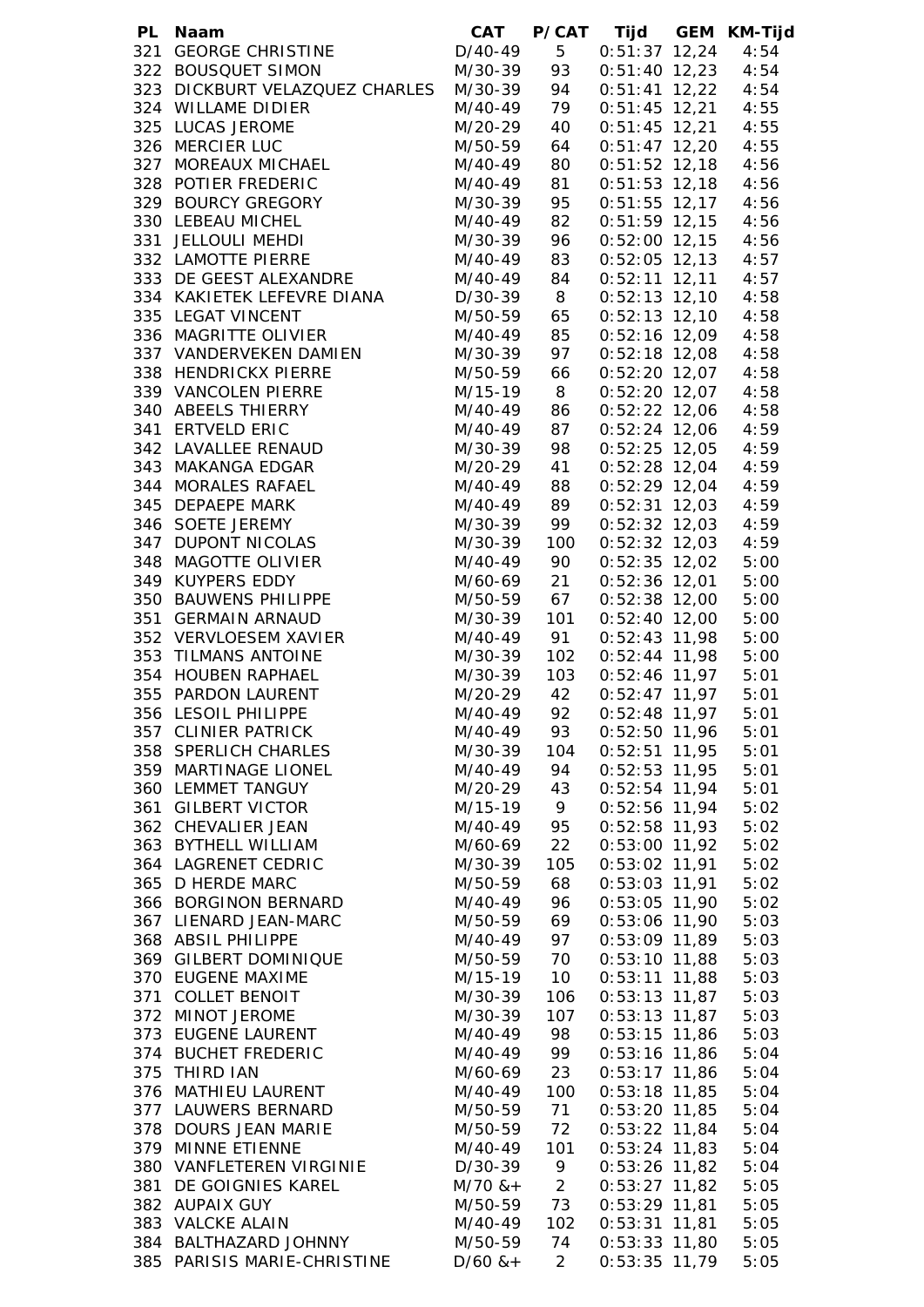| <b>PL</b> | Naam                       | CAT                          | <b>P/CAT</b>            | Tijd            | GEM KM-Tijd  |
|-----------|----------------------------|------------------------------|-------------------------|-----------------|--------------|
|           | 386 LALLEMAND THIERRY      | M/30-39                      | 108                     | $0:53:36$ 11,79 | 5:05         |
|           | 387 LECLERCQ BRUNO         | M/40-49                      | 103                     | 0:53:39 11,78   | 5:06         |
|           | 388 MOTTET PIERRE-YVE      | M/30-39                      | 109                     | $0:53:45$ 11,75 | 5:06         |
|           | 389 LOYEN MAGALI           | $D/30-39$ 10                 |                         | 0:53:46 11,75   | 5:06         |
|           | 390 BEN AYAD MOHAMMED      |                              |                         | 0:53:48 11,74   | 5:07         |
|           | 391 RAYEE QUENTIN          | $M/50-59$ 75<br>$M/20-29$ 44 |                         | 0:53:48 11,74   | 5:07         |
|           | 392 KUSSENEERS LUC         | $M/50-59$ 76                 |                         | $0:53:50$ 11,74 | 5:07         |
|           | 393 NEMANN BRUNO           | M/30-39                      | 110                     | $0:53:52$ 11,73 | 5:07         |
|           | 394 TREMOLET DAMIEN        | M/40-49                      | 104                     | $0:53:52$ 11,73 | 5:07         |
|           |                            |                              |                         |                 |              |
|           | 395 LECOCQ KEVIN           | M/20-29 45                   |                         | $0:53:53$ 11,73 | 5:07         |
|           | 396 FALISE MATHIEU         | M/20-29 46                   |                         | $0:53:54$ 11,72 | 5:07         |
|           | 397 LE BUSSY ROGER         | M/50-59 77                   |                         | $0:53:56$ 11,71 | 5:07         |
|           | 398 FIVEZ LAURENT          | M/30-39                      | 111                     | $0:53:56$ 11,71 | 5:07         |
|           | 399 DEBROUX DOUGLAS        | M/40-49                      | 105                     | $0:53:57$ 11,71 | 5:07         |
|           | 400 DE VROEDE NADINE       | D/50-59                      | $\overline{\mathbf{3}}$ | $0:53:59$ 11,70 | 5:08         |
|           | 401 DEMONSEAU NICOLAS      | M/40-49                      | 106                     | $0:53:59$ 11,70 | 5:08         |
|           | 402 NAOME OLIVIER          | M/30-39                      | 112                     | $0:54:02$ 11,69 | 5:08         |
|           | 403 CHALKLIN JAMES         | M/40-49                      | 107                     | $0:54:02$ 11,69 | 5:08         |
|           | 404 CHIKER HICHAM          | M/40-49                      | 108                     | $0:54:03$ 11,69 | 5:08         |
|           | 405 LACAILLE GUY           | M/60-69 24                   |                         | $0:54:04$ 11,69 | 5:08         |
|           | 406 GERARD ALAIN           | M/40-49                      | 109                     | $0:54:07$ 11,67 | 5:08         |
|           | 407 DODREMONT BENOIT       | M/40-49                      | 110                     | $0:54:07$ 11,67 | 5:08         |
|           | 408 SEL MICHEL             | $M/70$ & + 3                 |                         | $0:54:09$ 11,67 | 5:09         |
|           | 409 DELFERRIERE FREDERIC   | M/50-59 78                   |                         | $0:54:10$ 11,66 | 5:09         |
|           |                            |                              |                         |                 |              |
|           | 410 VANDEZANDE VINCENT     | M/40-49 111                  |                         | $0:54:10$ 11,66 | 5:09         |
|           | 411 ACCARAIN PASCAL        | M/50-59 79                   |                         | $0:54:11$ 11,66 | 5:09         |
|           | 412 DOGUET CHRISTOPHE      | M/30-39                      | 113                     | $0:54:13$ 11,65 | 5:09         |
|           | 413 BADIN DIRK             | M/30-39 114                  |                         | $0:54:13$ 11,65 | 5:09         |
|           | 414 TURCOT VALEDIZ         | $D/50-59$ 4                  |                         | $0:54:14$ 11,65 | 5:09         |
|           | 415 LEBEAU MARIANNE        | D/50-59 5                    |                         | $0:54:15$ 11,65 | 5:09         |
|           | 416 DE WULF LUC            | M/60-69 25                   |                         | $0:54:17$ 11,64 | 5:09         |
|           | 417 VANDERAST CAROLINE     | D/30-39 11                   |                         | $0:54:18$ 11,64 | 5:09         |
|           | 418 DERIDDER RODNEY        | M/30-39                      | 115                     | $0:54:19$ 11,63 | 5:09         |
|           | 419 VANSNICK FABIAN        | M/30-39                      | 116                     | $0:54:21$ 11,62 | 5:10         |
|           | 420 LAURENT ALAIN          | M/50-59 80                   |                         | $0:54:21$ 11,62 | 5:10         |
|           | 421 CHERY GILLES           | M/30-39                      | 117                     | $0:54:24$ 11,61 | 5:10         |
|           | 422 DE RASSENFOSSE JACQUES | M/60-69                      | 26                      | $0:54:25$ 11,61 | 5:10         |
|           | 423 DACHELET MICHEL        | M/50-59                      | 81                      | $0:54:26$ 11,61 | 5:10         |
|           | 424 CHARLIER BAUDOUIN      | M/60-69                      | 27                      | $0:54:27$ 11,60 | 5:10         |
|           | 425 DE BOCK PHILIP         | M/40-49                      | 112                     | $0:54:28$ 11,60 | 5:10         |
|           | 426 FIGEYS MANUEL          | M/50-59                      | 82                      | $0:54:29$ 11,60 | 5:10         |
|           | 427 PUSSENIER NICOLAS      | M/30-39                      | 118                     | $0:54:30$ 11,59 | 5:11         |
|           | 428 HANSET BENOIT          | M/50-59                      | 83                      | $0:54:31$ 11,59 | 5:11         |
|           | 429 PELTGEN MARIE PAULE    | D/50-59                      | 6                       | $0:54:32$ 11,59 | 5:11         |
|           | 430 MENU ERIC              |                              |                         | $0:54:33$ 11,58 |              |
|           | 431 KIN GEORGES            | M/40-49                      | 113                     |                 | 5:11<br>5:11 |
|           |                            | $M/70$ & +                   | $\overline{4}$          | $0:54:35$ 11,57 |              |
|           | 432 CLAUS FREDERIC         | M/40-49                      | 114                     | $0:54:35$ 11,57 | 5:11         |
|           | 433 VAN DER SNICKT ALEC    | M/30-39                      | 119                     | $0:54:36$ 11,57 | 5:11         |
|           | 434 HOLOFFE DIDIER         | M/40-49                      | 115                     | $0:54:38$ 11,56 | 5:11         |
|           | 435 CAMPRUBI ONIA          | D/20-29                      | $\overline{7}$          | $0:54:39$ 11,56 | 5:11         |
|           | 436 POOT LAURENT           | M/40-49                      | 116                     | $0:54:40$ 11,56 | 5:11         |
|           | 437 TORCHE PASCAL          | M/40-49                      | 117                     | $0:54:41$ 11,55 | 5:12         |
|           | 438 TEGAS GIOVANNI         | M/50-59                      | 84                      | $0:54:43$ 11,55 | 5:12         |
|           | 439 VANPARYS PIERRE        | M/15-19 11                   |                         | $0:54:49$ 11,53 | 5:12         |
|           | 440 CAMPEU ULTIME          | M/20-29                      | 47                      | $0:54:49$ 11,53 | 5:12         |
|           | 441 WALRAVENS LEA          | $D/60$ & +                   | $\overline{\mathbf{3}}$ | $0:54:49$ 11,53 | 5:12         |
|           | 442 BOCKLANDT JULIAN       | M/30-39                      | 120                     | $0:54:50$ 11,52 | 5:12         |
|           | 443 NEYMAN PASCAL          | M/40-49                      | 118                     | $0:54:52$ 11,52 | 5:13         |
|           | 444 SCOHY SOPHIE           | D/40-49                      | $6\overline{6}$         | $0:54:53$ 11,51 | 5:13         |
|           | 445 VAN PASSEL JAN         | M/40-49                      | 119                     | $0:54:54$ 11,51 | 5:13         |
|           | 446 LABENNE VINCENT        | M/40-49                      | 120                     | $0:54:55$ 11,50 | 5:13         |
|           | 447 BALDARELLI FABIO       | M/40-49                      | 121                     | $0:54:59$ 11,49 | 5:13         |
|           | 448 JORDAN ALAIN           | M/50-59                      | 85                      | $0:55:00$ 11,49 | 5:13         |
|           | 449 CEBO FREDERIC          | M/40-49                      | 122                     | 0:55:00 11,49   | 5:13         |
|           | 450 VANBELLINGEN GERALD    | M/20-29                      | 48                      | $0:55:03$ 11,48 | 5:14         |
|           |                            |                              |                         |                 |              |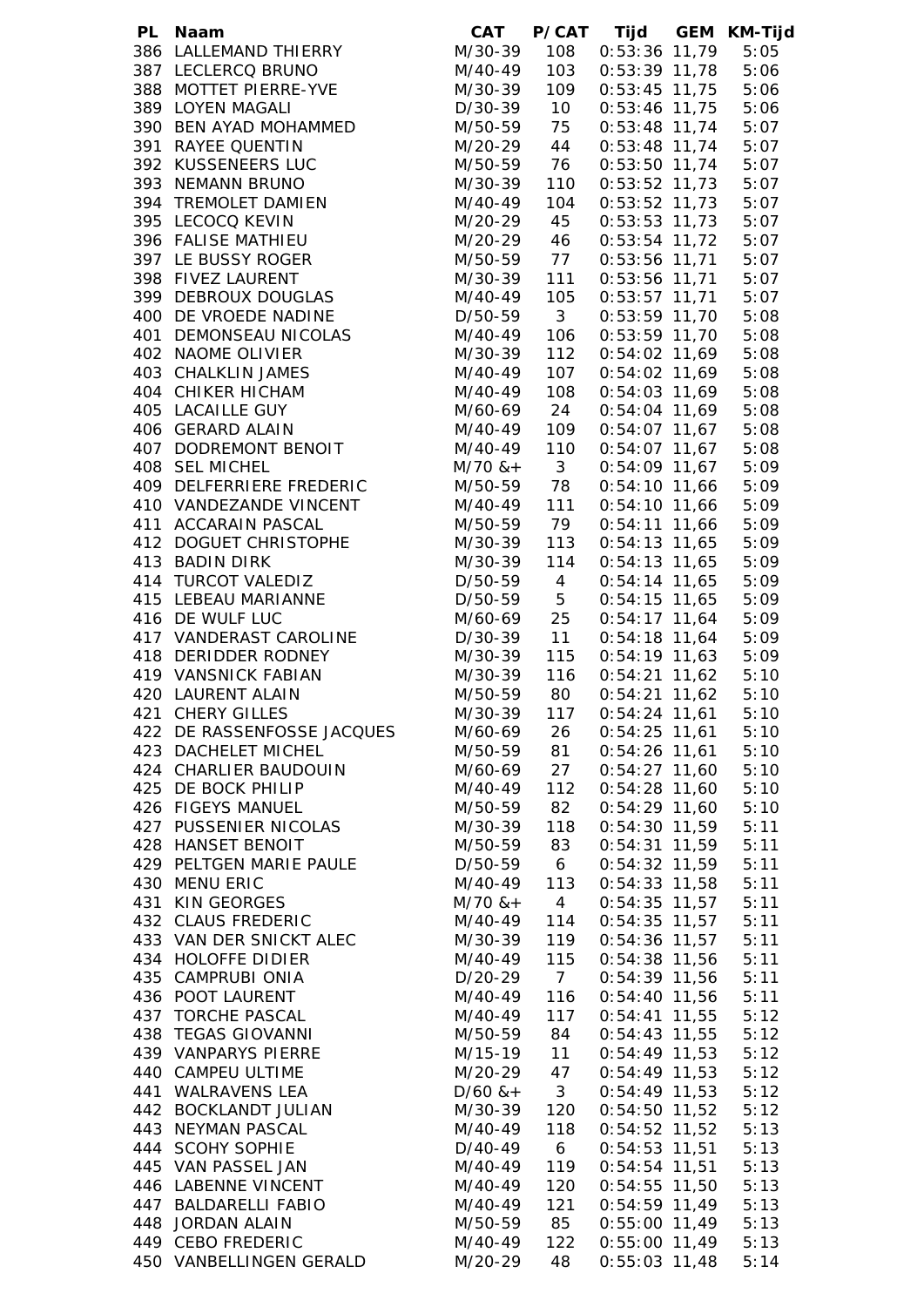| $0:55:04$ 11,47<br>0:55:06 11,47<br>0:55:08 11,46<br>$0:55:10$ 11,45 | 5:14<br>5:14<br>5:14                                                                                                                                                                                                                                                                                                                                                                                                                                                                                                                                                                                                                                                                                                                                                                                                                                                                                                                                                                                                                                                              |
|----------------------------------------------------------------------|-----------------------------------------------------------------------------------------------------------------------------------------------------------------------------------------------------------------------------------------------------------------------------------------------------------------------------------------------------------------------------------------------------------------------------------------------------------------------------------------------------------------------------------------------------------------------------------------------------------------------------------------------------------------------------------------------------------------------------------------------------------------------------------------------------------------------------------------------------------------------------------------------------------------------------------------------------------------------------------------------------------------------------------------------------------------------------------|
|                                                                      |                                                                                                                                                                                                                                                                                                                                                                                                                                                                                                                                                                                                                                                                                                                                                                                                                                                                                                                                                                                                                                                                                   |
|                                                                      |                                                                                                                                                                                                                                                                                                                                                                                                                                                                                                                                                                                                                                                                                                                                                                                                                                                                                                                                                                                                                                                                                   |
|                                                                      |                                                                                                                                                                                                                                                                                                                                                                                                                                                                                                                                                                                                                                                                                                                                                                                                                                                                                                                                                                                                                                                                                   |
|                                                                      | 5:14                                                                                                                                                                                                                                                                                                                                                                                                                                                                                                                                                                                                                                                                                                                                                                                                                                                                                                                                                                                                                                                                              |
| $0:55:12$ 11,45                                                      | 5:15                                                                                                                                                                                                                                                                                                                                                                                                                                                                                                                                                                                                                                                                                                                                                                                                                                                                                                                                                                                                                                                                              |
| $0:55:13$ 11,44                                                      | 5:15                                                                                                                                                                                                                                                                                                                                                                                                                                                                                                                                                                                                                                                                                                                                                                                                                                                                                                                                                                                                                                                                              |
| $0:55:14$ 11,44                                                      | 5:15                                                                                                                                                                                                                                                                                                                                                                                                                                                                                                                                                                                                                                                                                                                                                                                                                                                                                                                                                                                                                                                                              |
|                                                                      | 5:15                                                                                                                                                                                                                                                                                                                                                                                                                                                                                                                                                                                                                                                                                                                                                                                                                                                                                                                                                                                                                                                                              |
|                                                                      | 5:15                                                                                                                                                                                                                                                                                                                                                                                                                                                                                                                                                                                                                                                                                                                                                                                                                                                                                                                                                                                                                                                                              |
|                                                                      | 5:15                                                                                                                                                                                                                                                                                                                                                                                                                                                                                                                                                                                                                                                                                                                                                                                                                                                                                                                                                                                                                                                                              |
|                                                                      | 5:15                                                                                                                                                                                                                                                                                                                                                                                                                                                                                                                                                                                                                                                                                                                                                                                                                                                                                                                                                                                                                                                                              |
|                                                                      | 5:15                                                                                                                                                                                                                                                                                                                                                                                                                                                                                                                                                                                                                                                                                                                                                                                                                                                                                                                                                                                                                                                                              |
|                                                                      | 5:15                                                                                                                                                                                                                                                                                                                                                                                                                                                                                                                                                                                                                                                                                                                                                                                                                                                                                                                                                                                                                                                                              |
|                                                                      | 5:16                                                                                                                                                                                                                                                                                                                                                                                                                                                                                                                                                                                                                                                                                                                                                                                                                                                                                                                                                                                                                                                                              |
|                                                                      | 5:16                                                                                                                                                                                                                                                                                                                                                                                                                                                                                                                                                                                                                                                                                                                                                                                                                                                                                                                                                                                                                                                                              |
|                                                                      | 5:16                                                                                                                                                                                                                                                                                                                                                                                                                                                                                                                                                                                                                                                                                                                                                                                                                                                                                                                                                                                                                                                                              |
|                                                                      | 5:16                                                                                                                                                                                                                                                                                                                                                                                                                                                                                                                                                                                                                                                                                                                                                                                                                                                                                                                                                                                                                                                                              |
|                                                                      | 5:16                                                                                                                                                                                                                                                                                                                                                                                                                                                                                                                                                                                                                                                                                                                                                                                                                                                                                                                                                                                                                                                                              |
|                                                                      | 5:16                                                                                                                                                                                                                                                                                                                                                                                                                                                                                                                                                                                                                                                                                                                                                                                                                                                                                                                                                                                                                                                                              |
|                                                                      | 5:17                                                                                                                                                                                                                                                                                                                                                                                                                                                                                                                                                                                                                                                                                                                                                                                                                                                                                                                                                                                                                                                                              |
|                                                                      |                                                                                                                                                                                                                                                                                                                                                                                                                                                                                                                                                                                                                                                                                                                                                                                                                                                                                                                                                                                                                                                                                   |
|                                                                      | 5:17                                                                                                                                                                                                                                                                                                                                                                                                                                                                                                                                                                                                                                                                                                                                                                                                                                                                                                                                                                                                                                                                              |
|                                                                      | 5:17                                                                                                                                                                                                                                                                                                                                                                                                                                                                                                                                                                                                                                                                                                                                                                                                                                                                                                                                                                                                                                                                              |
|                                                                      | 5:17                                                                                                                                                                                                                                                                                                                                                                                                                                                                                                                                                                                                                                                                                                                                                                                                                                                                                                                                                                                                                                                                              |
|                                                                      | 5:17                                                                                                                                                                                                                                                                                                                                                                                                                                                                                                                                                                                                                                                                                                                                                                                                                                                                                                                                                                                                                                                                              |
|                                                                      | 5:17                                                                                                                                                                                                                                                                                                                                                                                                                                                                                                                                                                                                                                                                                                                                                                                                                                                                                                                                                                                                                                                                              |
|                                                                      | 5:17                                                                                                                                                                                                                                                                                                                                                                                                                                                                                                                                                                                                                                                                                                                                                                                                                                                                                                                                                                                                                                                                              |
|                                                                      | 5:17                                                                                                                                                                                                                                                                                                                                                                                                                                                                                                                                                                                                                                                                                                                                                                                                                                                                                                                                                                                                                                                                              |
|                                                                      | 5:17                                                                                                                                                                                                                                                                                                                                                                                                                                                                                                                                                                                                                                                                                                                                                                                                                                                                                                                                                                                                                                                                              |
|                                                                      | 5:17                                                                                                                                                                                                                                                                                                                                                                                                                                                                                                                                                                                                                                                                                                                                                                                                                                                                                                                                                                                                                                                                              |
|                                                                      | 5:18                                                                                                                                                                                                                                                                                                                                                                                                                                                                                                                                                                                                                                                                                                                                                                                                                                                                                                                                                                                                                                                                              |
|                                                                      | 5:18                                                                                                                                                                                                                                                                                                                                                                                                                                                                                                                                                                                                                                                                                                                                                                                                                                                                                                                                                                                                                                                                              |
|                                                                      | 5:18                                                                                                                                                                                                                                                                                                                                                                                                                                                                                                                                                                                                                                                                                                                                                                                                                                                                                                                                                                                                                                                                              |
|                                                                      | 5:18                                                                                                                                                                                                                                                                                                                                                                                                                                                                                                                                                                                                                                                                                                                                                                                                                                                                                                                                                                                                                                                                              |
|                                                                      | 5:19                                                                                                                                                                                                                                                                                                                                                                                                                                                                                                                                                                                                                                                                                                                                                                                                                                                                                                                                                                                                                                                                              |
|                                                                      | 5:19                                                                                                                                                                                                                                                                                                                                                                                                                                                                                                                                                                                                                                                                                                                                                                                                                                                                                                                                                                                                                                                                              |
|                                                                      | 5:19                                                                                                                                                                                                                                                                                                                                                                                                                                                                                                                                                                                                                                                                                                                                                                                                                                                                                                                                                                                                                                                                              |
|                                                                      | 5:19                                                                                                                                                                                                                                                                                                                                                                                                                                                                                                                                                                                                                                                                                                                                                                                                                                                                                                                                                                                                                                                                              |
|                                                                      | 5:19                                                                                                                                                                                                                                                                                                                                                                                                                                                                                                                                                                                                                                                                                                                                                                                                                                                                                                                                                                                                                                                                              |
|                                                                      | 5:19                                                                                                                                                                                                                                                                                                                                                                                                                                                                                                                                                                                                                                                                                                                                                                                                                                                                                                                                                                                                                                                                              |
|                                                                      | 5:19                                                                                                                                                                                                                                                                                                                                                                                                                                                                                                                                                                                                                                                                                                                                                                                                                                                                                                                                                                                                                                                                              |
|                                                                      | 5:19                                                                                                                                                                                                                                                                                                                                                                                                                                                                                                                                                                                                                                                                                                                                                                                                                                                                                                                                                                                                                                                                              |
|                                                                      | 5:19                                                                                                                                                                                                                                                                                                                                                                                                                                                                                                                                                                                                                                                                                                                                                                                                                                                                                                                                                                                                                                                                              |
|                                                                      | 5:19                                                                                                                                                                                                                                                                                                                                                                                                                                                                                                                                                                                                                                                                                                                                                                                                                                                                                                                                                                                                                                                                              |
|                                                                      | 5:20                                                                                                                                                                                                                                                                                                                                                                                                                                                                                                                                                                                                                                                                                                                                                                                                                                                                                                                                                                                                                                                                              |
|                                                                      | 5:20                                                                                                                                                                                                                                                                                                                                                                                                                                                                                                                                                                                                                                                                                                                                                                                                                                                                                                                                                                                                                                                                              |
|                                                                      | 5:20                                                                                                                                                                                                                                                                                                                                                                                                                                                                                                                                                                                                                                                                                                                                                                                                                                                                                                                                                                                                                                                                              |
|                                                                      | 5:20                                                                                                                                                                                                                                                                                                                                                                                                                                                                                                                                                                                                                                                                                                                                                                                                                                                                                                                                                                                                                                                                              |
|                                                                      | 5:20                                                                                                                                                                                                                                                                                                                                                                                                                                                                                                                                                                                                                                                                                                                                                                                                                                                                                                                                                                                                                                                                              |
|                                                                      | 5:20                                                                                                                                                                                                                                                                                                                                                                                                                                                                                                                                                                                                                                                                                                                                                                                                                                                                                                                                                                                                                                                                              |
|                                                                      | 5:20                                                                                                                                                                                                                                                                                                                                                                                                                                                                                                                                                                                                                                                                                                                                                                                                                                                                                                                                                                                                                                                                              |
|                                                                      |                                                                                                                                                                                                                                                                                                                                                                                                                                                                                                                                                                                                                                                                                                                                                                                                                                                                                                                                                                                                                                                                                   |
|                                                                      | 5:21                                                                                                                                                                                                                                                                                                                                                                                                                                                                                                                                                                                                                                                                                                                                                                                                                                                                                                                                                                                                                                                                              |
|                                                                      | 5:21                                                                                                                                                                                                                                                                                                                                                                                                                                                                                                                                                                                                                                                                                                                                                                                                                                                                                                                                                                                                                                                                              |
|                                                                      | 5:21                                                                                                                                                                                                                                                                                                                                                                                                                                                                                                                                                                                                                                                                                                                                                                                                                                                                                                                                                                                                                                                                              |
|                                                                      | 5:21                                                                                                                                                                                                                                                                                                                                                                                                                                                                                                                                                                                                                                                                                                                                                                                                                                                                                                                                                                                                                                                                              |
|                                                                      | 5:21                                                                                                                                                                                                                                                                                                                                                                                                                                                                                                                                                                                                                                                                                                                                                                                                                                                                                                                                                                                                                                                                              |
|                                                                      | 5:21                                                                                                                                                                                                                                                                                                                                                                                                                                                                                                                                                                                                                                                                                                                                                                                                                                                                                                                                                                                                                                                                              |
|                                                                      | 5:22                                                                                                                                                                                                                                                                                                                                                                                                                                                                                                                                                                                                                                                                                                                                                                                                                                                                                                                                                                                                                                                                              |
|                                                                      | 5:22                                                                                                                                                                                                                                                                                                                                                                                                                                                                                                                                                                                                                                                                                                                                                                                                                                                                                                                                                                                                                                                                              |
|                                                                      | 5:22                                                                                                                                                                                                                                                                                                                                                                                                                                                                                                                                                                                                                                                                                                                                                                                                                                                                                                                                                                                                                                                                              |
|                                                                      | 5:22                                                                                                                                                                                                                                                                                                                                                                                                                                                                                                                                                                                                                                                                                                                                                                                                                                                                                                                                                                                                                                                                              |
|                                                                      | 5:22                                                                                                                                                                                                                                                                                                                                                                                                                                                                                                                                                                                                                                                                                                                                                                                                                                                                                                                                                                                                                                                                              |
|                                                                      | 5:22                                                                                                                                                                                                                                                                                                                                                                                                                                                                                                                                                                                                                                                                                                                                                                                                                                                                                                                                                                                                                                                                              |
| $0:56:33$ 11,17                                                      | 5:22                                                                                                                                                                                                                                                                                                                                                                                                                                                                                                                                                                                                                                                                                                                                                                                                                                                                                                                                                                                                                                                                              |
|                                                                      |                                                                                                                                                                                                                                                                                                                                                                                                                                                                                                                                                                                                                                                                                                                                                                                                                                                                                                                                                                                                                                                                                   |
| $0:56:35$ 11,17                                                      | 5:22                                                                                                                                                                                                                                                                                                                                                                                                                                                                                                                                                                                                                                                                                                                                                                                                                                                                                                                                                                                                                                                                              |
|                                                                      | $0:55:15$ 11,44<br>$0:55:16$ 11,43<br>$0:55:18$ 11,42<br>$0:55:18$ 11,42<br>$0:55:20$ 11,42<br>$0:55:21$ 11,41<br>$0:55:24$ 11,40<br>$0:55:26$ 11,40<br>$0:55:28$ 11,39<br>$0:55:28$ 11,39<br>$0:55:30$ 11,38<br>$0:55:31$ 11,38<br>$0:55:33$ 11,37<br>$0:55:33$ 11,37<br>$0:55:35$ 11,37<br>$0:55:36$ 11,36<br>$0:55:36$ 11,36<br>$0:55:37$ 11,36<br>$0:55:39$ 11,35<br>$0:55:39$ 11,35<br>$0:55:42$ 11,34<br>$0:55:43$ 11,34<br>$0:55:45$ 11,33<br>$0:55:49$ 11,32<br>$0:55:50$ 11,32<br>$0:55:52$ 11,31<br>$0:55:54$ 11,30<br>$0:55:55$ 11,30<br>$0:55:55$ 11,30<br>$0:55:58$ 11,29<br>$0:55:59$ 11,29<br>$0:56:00$ 11,28<br>$0:56:01$ 11,28<br>$0:56:02$ 11,28<br>$0:56:03$ 11,27<br>$0:56:03$ 11,27<br>$0:56:06$ 11,26<br>$0:56:07$ 11,26<br>$0:56:08$ 11,26<br>$0:56:10$ 11,25<br>$0:56:12$ 11,24<br>$0:56:13$ 11,24<br>$0:56:14$ 11,24<br>$0:56:16$ 11,23<br>$0:56:20$ 11,22<br>$0:56:21$ 11,21<br>$0:56:23$ 11,21<br>$0:56:24$ 11,20<br>$0:56:25$ 11,20<br>$0:56:26$ 11,20<br>$0:56:26$ 11,20<br>$0:56:28$ 11,19<br>$0:56:30$ 11,18<br>$0:56:30$ 11,18<br>$0:56:32$ 11,18 |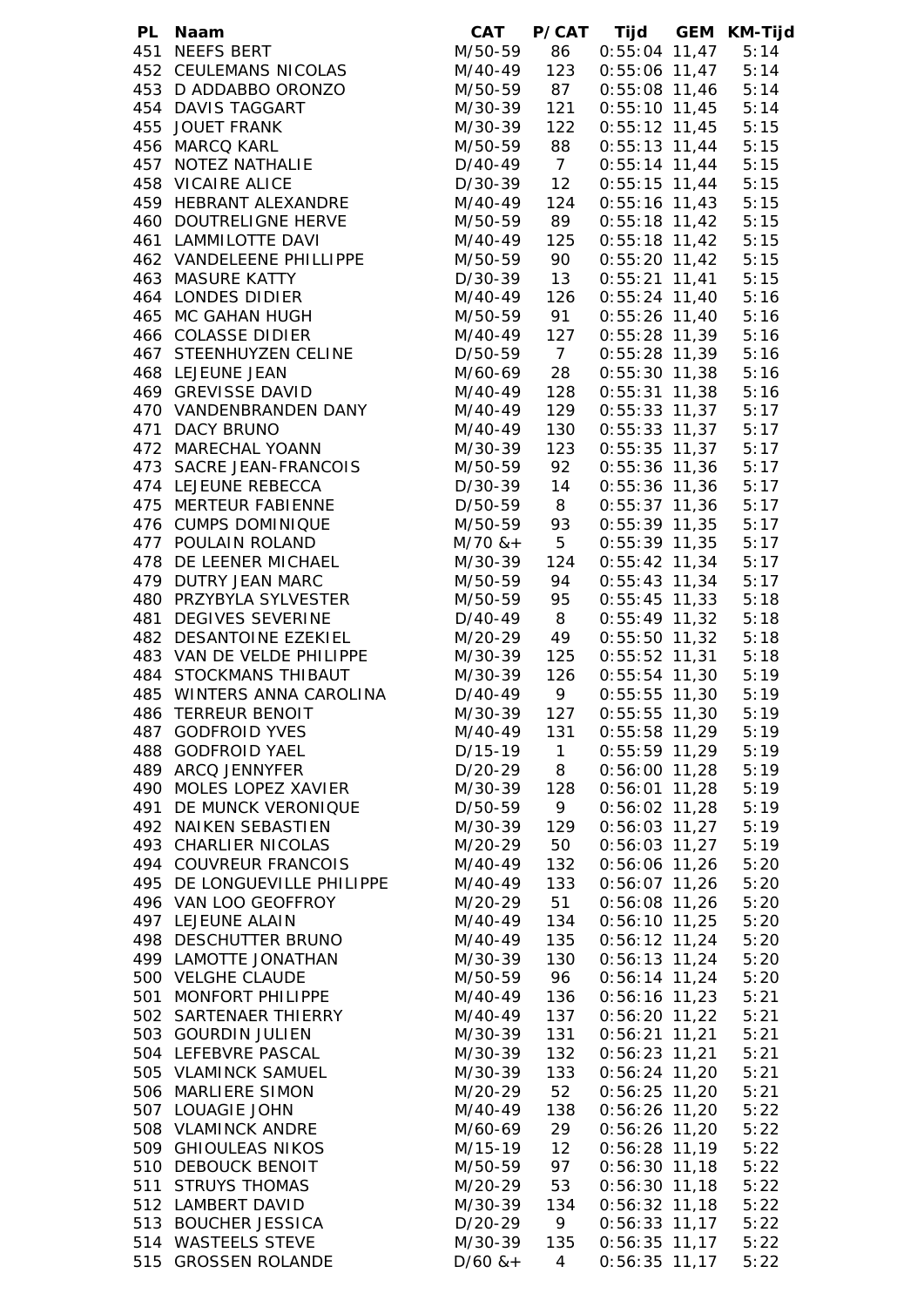| PL Naam                        | <b>CAT</b>                              |                         | P/CAT Tijd GEM KM-Tijd |      |
|--------------------------------|-----------------------------------------|-------------------------|------------------------|------|
| 516 TAILLIEN NICOLAS           | M/30-39 136                             |                         | $0:56:36$ 11,16        | 5:23 |
| 517 MAJA QUENTIN               | M/20-29 54<br>D/30-39 15<br>M/30-39 137 |                         | $0:56:37$ 11,16        | 5:23 |
| 518 COUSSEMENT VALERIE         |                                         |                         | $0:56:39$ 11,15        | 5:23 |
| 519 LAMBERT BORIS              |                                         |                         | $0:56:40$ 11,15        | 5:23 |
| 520 PARMENTIER KARINE          | $D/40-49$ 10                            |                         | $0:56:43$ 11,14        | 5:23 |
| 521 HOTAT MICHEL               | M/40-49                                 | 139                     | $0:56:44$ 11,14        | 5:23 |
| 522 CLAES ALEXANDRA            | M/50-59 98                              |                         | $0:56:50$ 11,12        | 5:24 |
| 523 DEJEAN QUENTIN             | $D/15-19$                               | $\overline{\mathbf{2}}$ | $0:56:54$ 11,10        | 5:24 |
| 524 DESAIR STEVEN              | M/20-29                                 | 55                      | $0:56:55$ 11,10        | 5:24 |
| 525 CAPIZZI VINCENZA           | D/30-39                                 | 16                      | $0:56:55$ 11,10        | 5:24 |
| 526 HAINE JAN                  | M/40-49                                 | 140                     | $0:56:56$ 11,10        | 5:24 |
| 527 CASALE NICOLAS             | M/30-39                                 | 138                     | $0:56:58$ 11,09        | 5:25 |
| 528 CHARPENTIER PATRICK        | M/40-49                                 | 141                     | $0:57:01$ 11,08        | 5:25 |
| 529 BEKEN RIKA                 | D/40-49                                 | $-11$                   | $0:57:04$ 11,07        | 5:25 |
| 530 LEFEBVRE PAULIN            | M/30-39                                 | 139                     | $0:57:04$ 11,07        | 5:25 |
| 531 VAN PARIJS PIERRE-EMMANUEL | M/20-29                                 | 56                      | $0:57:09$ 11,06        | 5:26 |
| 532 PIQUARD BENOIT             | M/40-49                                 | 142                     | $0:57:10$ 11,05        | 5:26 |
| 533 VERBEEK JEAN-LUC           | M/60-69 30                              |                         | $0:57:12$ 11,05        | 5:26 |
| 534 VIDAL BENOIT               | M/30-39                                 | 140                     | $0:57:14$ 11,04        | 5:26 |
| 535 SCHROEDER NICOLAS          | M/30-39                                 | 141                     | $0:57:16$ 11,03        | 5:26 |
| 536 PATTE BRUNO                | M/50-59 99                              |                         | $0:57:19$ 11,02        | 5:27 |
| 537 KAMP OLIVIER               | M/40-49 143                             |                         | $0:57:21$ 11,02        | 5:27 |
| 538 LACROIX BERNARD            | M/60-69 31                              |                         | $0:57:21$ 11,02        | 5:27 |
| 539 SCARNIET CHRISTIAN         | M/50-59                                 | 100                     | $0:57:24$ 11,01        | 5:27 |
| 540 SCARSE ANTHONY             | M/20-29 57                              |                         | $0:57:25$ 11,00        | 5:27 |
| 541 MIEL BENJAMIN              | M/20-29 58                              |                         | $0:57:26$ 11,00        | 5:27 |
| 542 ALVAREZ BLANCO MANUEL      | M/50-59                                 | 101                     | $0:57:28$ 10,99        | 5:27 |
| 543 FERIER ISABELLE            | D/30-39 17                              |                         | $0:57:31$ 10,98        | 5:28 |
| 544 HUYGE FREDERIC             | M/40-49                                 | 144                     | $0:57:32$ 10,98        | 5:28 |
| 545 HAIRSON VANESSA            | D/30-39 18                              |                         | $0:57:34$ 10,98        | 5:28 |
| 546 GARIN YVES                 | M/40-49                                 | 145                     | $0:57:35$ 10,97        | 5:28 |
| 547 GREGOIRE JOSEPHINE         | $D/15-19$ 3                             |                         | 0:57:36 10,97          | 5:28 |
| 548 MACKONIENE INGA            | $D/40-49$ 12                            |                         | $0:57:37$ 10,97        | 5:28 |
| 549 GREGOIRE PIERRE            | M/50-59                                 | 102                     | 0:57:38 10,96          | 5:28 |
| 550 DELFORGE JEROME            | $M/15-19$ 13<br>$M/60-69$ 32            |                         | $0:57:39$ 10,96        | 5:28 |
| 551 VANDERGHEYNST DOMINIQUE    | M/60-69                                 | 32                      | $0:57:41$ 10,95        | 5:29 |
| 552 JORET MARIE                | $D/15-19$                               | $4\overline{ }$         | $0:57:41$ 10,95        | 5:29 |
| 553 DEBEUF STEPHANE            | M/40-49                                 | 146                     | $0:57:45$ 10,94        | 5:29 |
| 554 DELHAYE JEAN-CHARLES       | M/50-59                                 | 103                     | $0:57:46$ 10,94        | 5:29 |
| 555 SOUPART CAROLINE           | D/40-49                                 | 13                      | $0:57:46$ 10,94        | 5:29 |
| 556 GALLARDO MANUEL            | M/60-69                                 | 33                      | $0:57:48$ 10,93        | 5:29 |
| 557 MANTOVANI EUGENIO          | M/30-39                                 | 142                     | $0:57:48$ 10,93        | 5:29 |
| 558 VANDERLINDEN DANIEL        | M/40-49                                 | 147                     | $0:57:51$ 10,92        | 5:30 |
| 559 VANDEZANDE LUC             | M/50-59                                 | 104                     | $0:57:53$ 10,92        | 5:30 |
| 560 JACQUES BENOIT             | M/30-39                                 | 143                     | $0:57:53$ 10,92        | 5:30 |
| 561 VANDERLINDEN AXEL          | M/15-19                                 | 14                      | $0:57:55$ 10,91        | 5:30 |
| 562 VERDOODT THIERY            | M/40-49                                 | 148                     | $0:57:57$ 10,90        | 5:30 |
| 563 CHRETIEN HUBERT            | M/50-59                                 | 105                     | $0:57:58$ 10,90        | 5:30 |
| 564 JOLY MICHEL                | M/40-49                                 | 149                     | $0:58:00$ 10,89        | 5:30 |
| 565 TIELEMANS PHILIPPE         | M/50-59                                 | 106                     | $0:58:01$ 10,89        | 5:31 |
| 566 DEJONGHE JEAN-PAUL         | M/60-69                                 | 34                      | $0:58:03$ 10,88        | 5:31 |
| 567 NOTTEBART DANIEL           | M/50-59                                 | 107                     | $0:58:04$ 10,88        | 5:31 |
| 568 THEYS BORIS                | M/20-29                                 | 59                      | $0:58:07$ 10,87        | 5:31 |
| 569 SCOUPPE CELINE             | D/20-29                                 | 10 <sup>°</sup>         | $0:58:07$ 10,87        | 5:31 |
| 570 ROBERT MAURICE             | M/50-59                                 | 108                     | $0:58:10$ 10,86        | 5:31 |
| 571 SEMPOUX GAETAN             | M/20-29                                 | 60                      | $0:58:10$ 10,86        | 5:31 |
| 572 BALDARELLI TERESA          | M/40-49                                 | 150                     | $0:58:12$ 10,86        | 5:32 |
| 573 COOLS CHRISTIAN            | M/50-59                                 | 109                     | $0:58:13$ 10,85        | 5:32 |
| 574 CALDERARA VINCENT          | M/30-39                                 | 144                     | $0:58:15$ 10,85        | 5:32 |
| 575 HOLOFFE THIERRY            | M/50-59                                 | 110                     | $0:58:17$ 10,84        | 5:32 |
| 576 CUYPERS MARIE              | D/40-49                                 | 14                      | $0:58:17$ 10,84        | 5:32 |
| 577 MAFA LAURENT               | M/40-49                                 | 151                     | $0:58:21$ 10,83        | 5:32 |
| 578 DUBOIS PAUL                | M/50-59                                 | 111                     | $0:58:21$ 10,83        | 5:32 |
| 579 VANWICHELEN PHILIPPE       | M/40-49                                 | 152                     | $0:58:22$ 10,82        | 5:33 |
| 580 DE MEES MARC               | $M/70$ & +                              | 6                       | $0:58:23$ 10,82        | 5:33 |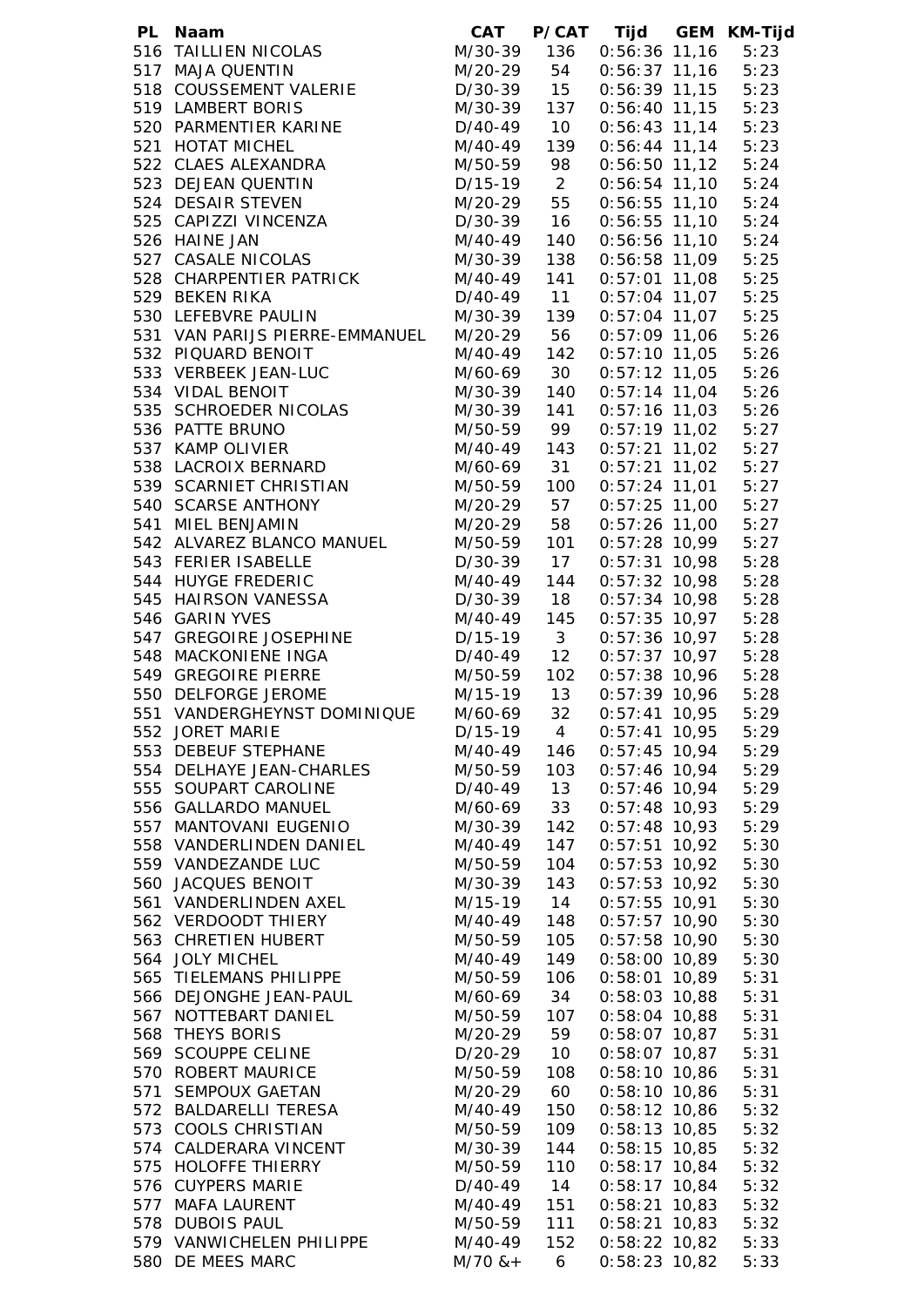| PL Naam                                           |                            |                | CAT P/CAT Tijd GEM KM-Tijd                                     |              |
|---------------------------------------------------|----------------------------|----------------|----------------------------------------------------------------|--------------|
| 581 DEFREYNE EDDY                                 | M/50-59 112                |                | $0:58:25$ 10,82                                                | 5:33         |
| 582 DANNEAU VINCENT                               | M/40-49 153                |                | 0:58:26 10,81 5:33<br>0:58:27 10,81 5:33<br>0:58:31 10,80 5:33 |              |
| 583 STILMANT DENIS                                | $M/50-59$ 113              |                |                                                                |              |
| 584 SCOUPPE GERY                                  | M/50-59 114<br>M/40-49 154 |                |                                                                |              |
| 585 HEYMANS STEPHANE                              |                            |                | $0:58:32$ 10,79                                                | 5:34         |
| 586 VANDEN DRIESCH FRANCOIS                       | M/50-59                    | 115            | $0:58:34$ 10,79                                                | 5:34         |
| 587 HERMANT PHILIPPE                              | M/30-39                    | 145            | $0:58:35$ 10,78                                                | 5:34         |
| 588 GROSJEAN ASTRID                               | D/40-49 15                 |                | 0:58:36 10,78                                                  | 5:34         |
| 589 GEERAERTS JOS                                 | M/50-59                    | 116            | $0:58:37$ 10,78                                                | 5:34         |
| 590 CAUDERLIER FABIENNE                           | D/40-49 16                 |                | $0:58:39$ 10,77                                                | 5:34         |
| 591 IOVINE FRED                                   | M/30-39                    | 146            | $0:58:41$ 10,77                                                | 5:34         |
| 592 HASSAN GABRIELA<br>593 LETELLIER MICHEL       | D/40-49 17<br>M/50-59      | 117            | $0:58:42$ 10,76<br>$0:58:44$ 10,76                             | 5:34<br>5:35 |
| 594 HOFMANS PHILIPPE                              | M/40-49                    | 155            | $0:58:44$ 10,76                                                | 5:35         |
| 595 CORSI MASSIMO                                 | M/50-59                    | 118            | 0:58:46 10,75                                                  | 5:35         |
| 596 DELPLANCQ YVAN                                | M/30-39                    | 147            | $0:58:46$ 10,75 $5:35$                                         |              |
| 597 UYLENBROECK THIBAUT                           | M/30-39 148                |                | $0:58:47$ 10,75 $5:35$                                         |              |
| 598 MAURO FRANCOIS                                | M/40-49                    | 156            | $0:58:49$ 10,74 $5:35$                                         |              |
| 599 BRICQ THOMAS                                  | M/30-39 149                |                | $0:58:51$ 10,74 $5:35$                                         |              |
| 600 EVRARD THIERRY                                | M/40-49 157                |                | $0:58:51$ 10,74 $5:35$                                         |              |
| 601 LAMBRET CHRISTELLE                            | D/30-39 19                 |                | $0:58:52$ 10,73                                                | 5:35         |
| 602 CARTIAUX MURIEL                               | D/40-49 18                 |                | $0:58:53$ 10,73                                                | 5:36         |
| 603 PIRSON JOHN                                   | M/50-59 119                |                | $0:58:55$ 10,72                                                | 5:36         |
| 604 AUSSELOOS KARINE                              | D/50-59 10                 |                | $0:58:55$ 10,72                                                | 5:36         |
| 605 CHRETIEN CARINE                               | D/20-29 11                 |                | $0:58:58$ 10,71                                                | 5:36         |
| 606 LEPINE JEAN-LOUIS                             | M/40-49 158                |                | 0:58:59 10,71                                                  | 5:36         |
| 607 COPPENS STÉPHANIE                             | D/20-29 12                 |                | 0:59:00 10,71                                                  | 5:36         |
| 608 MAROT ANNE                                    | D/50-59 11                 |                | 0:59:00 10,71                                                  | 5:36         |
| 609 VANDE WEYER FREDERIC                          | M/40-49 159                |                | 0:59:03 10,70                                                  | 5:36         |
| 610 MUYTJENS RENE                                 | $M/70$ & + 7               |                | 0:59:04 10,70                                                  | 5:37         |
| 611 GLIBERT LAETITIA                              | D/30-39 20                 |                | 0:59:07 10,69                                                  | 5:37         |
| 612 PETERS JEAN                                   | M/50-59 120                |                | $0:59:09$ 10,68 $5:37$                                         |              |
| 613 ZERGHE PIERRE                                 | M/40-49                    | 160            | $0:59:11$ 10,68 $5:37$                                         |              |
| 614 CANTINEAU ANNE                                | D/40-49 19                 |                |                                                                |              |
| 615 LAGOUGE BERNARD                               | $M/40-49$ 161              |                | 0:59:13 10,67 5:37<br>0:59:14 10,67 5:38<br>0:59:16 10,66 5:38 |              |
| 616 JAUNIAU DANIEL                                | M/50-59                    | 121            |                                                                |              |
| 617 DECRAECKER CELINE                             | D/30-39                    | 21             | $0:59:18$ 10,65                                                | 5:38         |
| 618 FRANCIS SOPHIE                                | D/40-49                    | 20             | $0:59:21$ 10,65                                                | 5:38         |
| 619 PREVOT JEROME                                 | M/40-49                    | 162            | $0:59:23$ 10,64                                                | 5:38         |
| 620 DELCOIGNE PATRICK<br>621 BURY FRANCOIS-MICHEL | M/40-49<br>M/30-39         | 163            | $0:59:24$ 10,64                                                | 5:38         |
| 622 JANQUART PIERRE                               | M/30-39                    | 150<br>151     | $0:59:26$ 10,63<br>$0:59:28$ 10,62                             | 5:39<br>5:39 |
| 623 DECLERCK OLIVIER                              | M/40-49                    | 164            | $0:59:28$ 10,62                                                | 5:39         |
| 624 ROZENBLAT STEPHANE                            | M/50-59                    | 122            | $0:59:30$ 10,62                                                | 5:39         |
| 625 SCHELLENS CHRISTIAN                           | M/50-59                    | 123            | $0:59:30$ 10,62                                                | 5:39         |
| 626 TITART PAUL                                   | M/50-59                    | 124            | $0:59:32$ 10,61                                                | 5:39         |
| 627 BIRGU CATALIN                                 | M/30-39                    | 152            | $0:59:34$ 10,61                                                | 5:39         |
| 628 DUYCK NADINE                                  | D/50-59                    | 12             | $0:59:35$ 10,60                                                | 5:40         |
| 629 DEVLEMINCK BENOIT                             | M/50-59                    | 125            | $0:59:35$ 10,60                                                | 5:40         |
| 630 METILLON HENRI                                | M/50-59                    | 126            | $0:59:38$ 10,59                                                | 5:40         |
| 631 LAMBERT OLIVIER                               | M/40-49                    | 165            | $0:59:39$ 10,59                                                | 5:40         |
| 632 LALLEMAND XAVIER                              | M/30-39                    | 153            | $0:59:40$ 10,59                                                | 5:40         |
| 633 SCHARPE CHARLES                               | M/40-49                    | 166            | $0:59:40$ 10,59                                                | 5:40         |
| 634 COTTON MICHEL                                 | M/50-59                    | 127            | $0:59:43$ 10,58                                                | 5:40         |
| 635 POELMAN JOELLE                                | D/30-39                    | 22             | $0:59:43$ 10,58                                                | 5:40         |
| 636 GASPERONI MAURIZIO                            | M/50-59                    | 128            | $0:59:44$ 10,58                                                | 5:40         |
| 637 REUSS BENOIT                                  | M/50-59                    | 129            | $0:59:45$ 10,57                                                | 5:40         |
| 638 POELMAN LAURE                                 | D/20-29                    | 13             | $0:59:48$ 10,57                                                | 5:41         |
| 639 SPITALERI MARIO                               | M/50-59                    | 130            | 0:59:49 10,56                                                  | 5:41         |
| 640 DEFER JEAN CLAUDE                             | M/30-39                    | 154            | 0:59:50 10,56                                                  | 5:41         |
| 641 VANDEWALLE CHANTAL                            | D/40-49                    | 21             | 0:59:51 10,56                                                  | 5:41         |
| 642 VAN HAVERBEKE CHRISTOPHE                      | M/40-49                    | 167            | $0:59:52$ 10,55                                                | 5:41         |
| 643 ERAERTS WILLY                                 | $M/70$ & +                 | 8 <sup>8</sup> | $0:59:53$ 10,55                                                | 5:41         |
| 644 POLOME ALAIN                                  | M/50-59                    | 131            | $0:59:54$ 10,55 $5:41$                                         |              |
| 645 BOSMANS CHRISTELLE                            | $D/40-49$                  | 22             | $0:59:57$ 10,54                                                | 5:42         |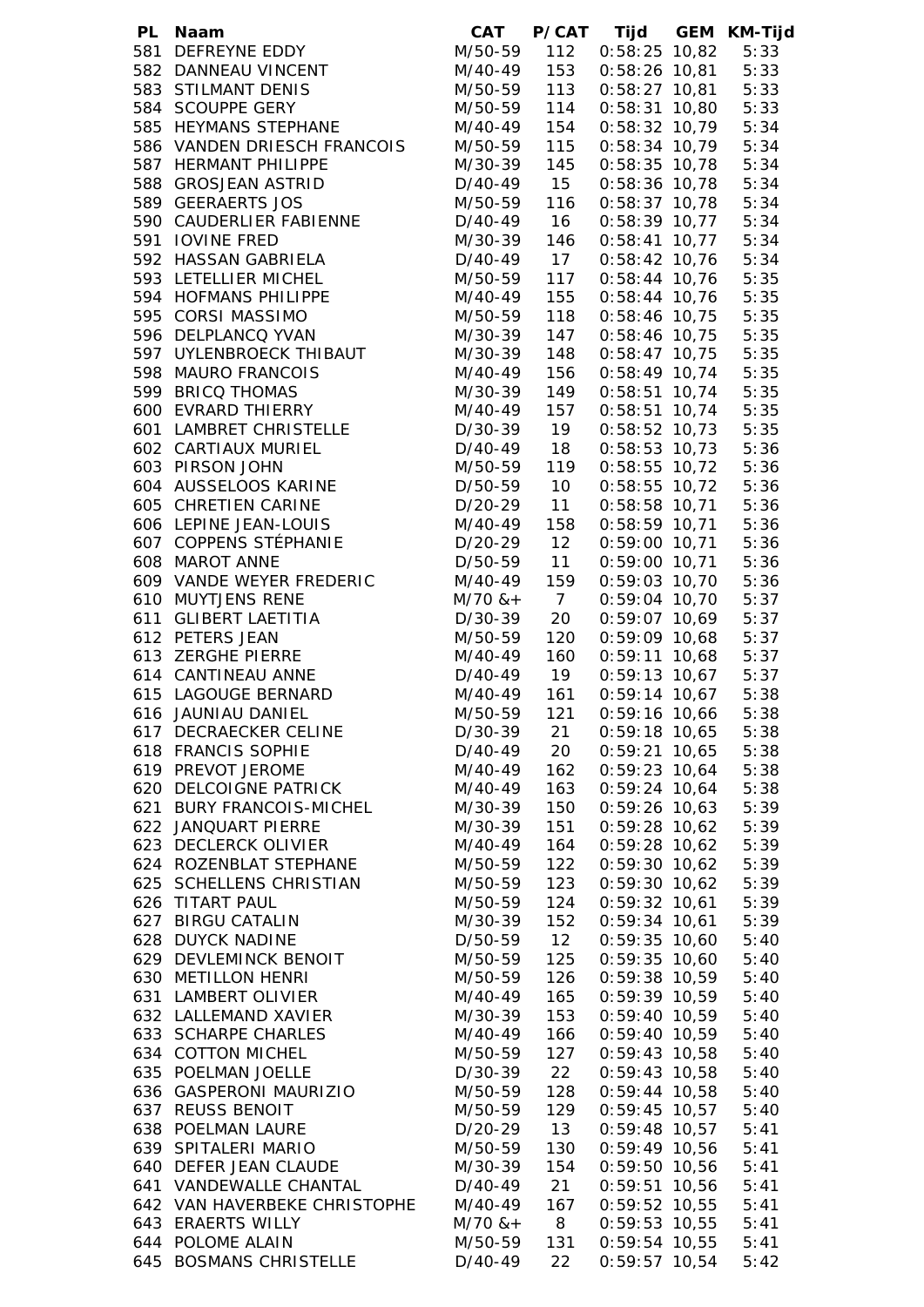|     | PL Naam                              | <b>CAT</b>                               |     | P/CAT Tijd GEM KM-Tijd           |              |
|-----|--------------------------------------|------------------------------------------|-----|----------------------------------|--------------|
|     | 646 SIBILLE DELPHINE                 | $D/40-49$                                | 23  | $0:59:59$ 10,53                  | 5:42         |
|     | 647 MEEREMANS YVAN                   | M/50-59                                  | 132 | $0:59:59$ 10,53                  | 5:42         |
|     | 648 VANCRAENENBROECK PASCAL          | M/50-59                                  | 133 | 1:00:02 10,52                    | 5:42         |
|     | 649 VANDERMEERSCH EMMANUELLE         | D/30-39 23                               |     | 1:00:03 10,52                    | 5:42         |
|     | 650 GLENISSON EDDY                   | M/60-69 35                               |     | 1:00:04 10,52                    | 5:42         |
|     | 651 RYAN PORTER                      | M/50-59                                  | 134 | 1:00:05 10,52                    | 5:42         |
|     | 652 CIARMOLI JOSEPH                  | M/50-59                                  | 135 | 1:00:07 10,51                    | 5:43         |
|     | 653 DE BRUYNE ANNE                   | D/40-49 24                               |     | 1:00:08 10,51                    | 5:43         |
|     | 654 GREFFE PIERRE                    | M/30-39 155                              |     | 1:00:08 10,51                    | 5:43         |
|     | 655 VANDENBROUCK NADEJE              | D/40-49 25                               |     | 1:00:10 10,50                    | 5:43         |
|     | 656 CLOESPIN BENEDICTE               | D/30-39 24                               |     | 1:00:10 10,50                    | 5:43         |
|     | 657 LECLERCQ DANIEL                  | M/50-59                                  | 136 | 1:00:13 10,49                    | 5:43         |
|     | 658 VERHEIRSTRAETEN JACQUES          | M/50-59                                  | 137 | 1:00:13 10,49                    | 5:43         |
|     | 659 CHEVALIER CATHERINE              | D/40-49 26                               |     | $1:00:15$ 10,49                  | 5:43         |
|     | 660 CORNELIS ERIC                    | M/40-49<br>D/50-59 13                    | 168 | $1:00:15$ 10,49                  | 5:43         |
|     | 661 LUYCKX JOKE<br>662 DELOGNE KATTY | D/30-39 25                               |     | $1:00:17$ 10,48<br>1:00:18 10,48 | 5:43         |
|     | 663 ZIMMERMANN MARK                  | M/40-49 169                              |     | $1:00:20$ $10,47$ $5:44$         | 5:44         |
|     | 664 AERTS CATHLYNE                   | D/50-59 14                               |     | $1:00:22$ $10,47$ $5:44$         |              |
|     |                                      | M/50-59                                  | 138 | 1:00:23 10,46                    | 5:44         |
|     | 665 KHOUNCHI AHMED<br>666 SANTI ANNE | D/30-39 26                               |     | 1:00:27 10,45                    | 5:44         |
|     | 667 BRUX SOPHIE                      | $D/30-39$ 27                             |     | 1:00:28 10,45                    | 5:45         |
|     | 668 MOELTER ERIKA                    | $D/40-49$ 27                             |     | 1:00:28 10,45                    | 5:45         |
|     | 669 CRELOT MARIE PIERRE              | $D/20-29$ 14                             |     | 1:00:29 10,45                    | 5:45         |
|     | 670 VANKEERBERGHEN JACQUES           | M/50-59 139                              |     | 1:00:31 10,44                    | 5:45         |
|     | 671 PATERNOSTRE JEAN-JACQUES         | M/50-59                                  | 140 | 1:00:31 10,44                    | 5:45         |
|     | 672 BAWIN BRIGITTE                   |                                          |     | $1:00:33$ $10,43$                | 5:45         |
|     | 673 CIVILIO SANDRINE                 |                                          |     | 1:00:34 10,43                    | 5:45         |
|     | 674 DEGRAEVE HILDE                   | $D/60$ & + 5<br>D/40-49 28<br>D/50-59 15 |     | 1:00:35 10,43                    | 5:45         |
|     | 675 ROBERT MIGUEL                    | M/40-49                                  | 170 | 1:00:36 10,43                    | 5:45         |
|     | 676 RENDERS REGINE                   | D/50-59                                  | 16  | 1:00:38 10,42                    | 5:45         |
|     | 677 VANWYNSBERGHE MARC               | M/50-59                                  | 141 | 1:00:39 10,42                    | 5:46         |
|     | 678 TANCRE PATRICK                   | M/50-59                                  | 142 | 1:00:40 10,41                    | 5:46         |
|     | 679 DE ROOSE MICHEL                  | M/50-59                                  | 143 | 1:00:44 10,40                    | 5:46         |
|     | 680 PERGOLA FELICE                   | M/40-49                                  | 171 | 1:00:46 10,40                    | 5:46         |
| 681 | <b>TILMAN GUSTAVE</b>                | M/60-69                                  | 36  | $1:00:50$ 10,39                  | 5:47         |
|     | 682 GOWIE CHRISTIAN                  | M/50-59                                  | 144 | 1:00:51 10,38                    | 5:47         |
|     | 683 DESMEDT CINDY                    | D/30-39                                  | 28  | $1:00:51$ 10,38                  | 5:47         |
|     | 684 BRASSEUR FLORENCE                | D/40-49                                  | 29  | 1:00:54 10,37                    | 5:47         |
|     | 685 COMPERE PHILIPPE                 | M/50-59                                  | 145 | 1:00:56 10,37                    | 5:47         |
|     | 686 MALBRECQ BERNARD                 | M/50-59                                  | 146 | $1:00:57$ $10,37$                | 5:47         |
|     | 687 DIRICQ DOMINIQUE                 | M/50-59                                  | 147 | 1:00:59 10,36                    | 5:47         |
|     | 688 PAULUS MARC<br>689 MERTENS INGE  | M/60-69 37                               |     | 1:01:00 10,36                    | 5:48         |
|     | 690 SOUCHET NATHALIE                 | D/30-39 29<br>D/40-49                    | 30  | $1:01:02$ 10,35                  | 5:48<br>5:48 |
|     | 691 PEREZ CARLOS                     | M/40-49                                  | 172 | $1:01:03$ 10,35<br>1:01:04 10,35 | 5:48         |
|     | 692 STEVENS ERIC                     | M/40-49                                  | 173 | $1:01:08$ 10,33                  | 5:48         |
|     | 693 VLAMINCK NATACHA                 | D/40-49 31                               |     | $1:01:10$ $10,33$                | 5:49         |
|     | 694 FONTAINE BERNARD                 | M/50-59                                  | 148 | $1:01:12$ $10,32$                | 5:49         |
|     | 695 REMY JEROME                      | M/20-29 61                               |     | $1:01:13$ $10,32$                | 5:49         |
|     | 696 JORDENS RENE                     | M/50-59                                  | 149 | $1:01:14$ 10,32                  | 5:49         |
|     | 697 MORO LAVADO AMBROSIO             | M/50-59                                  | 150 | 1:01:16 10,31                    | 5:49         |
|     | 698 GOSSIAUX FRANK                   | M/40-49                                  | 174 | 1:01:18 10,31                    | 5:49         |
|     | 699 FREVILLE ELSA                    | D/40-49 32                               |     | 1:01:18 10,31                    | 5:49         |
|     | 700 JOLIS CELINE                     | D/30-39                                  | 30  | $1:01:20$ 10,30                  | 5:49         |
|     | 701 MARKADIEU FABRICE                | M/30-39                                  | 156 | $1:01:20$ 10,30                  | 5:49         |
|     | 702 PAYEN PIERRE                     | M/60-69                                  | 38  | $1:01:22$ 10,30                  | 5:50         |
|     | 703 BRASSART MARC                    | M/40-49                                  | 175 | $1:01:35$ 10,26                  | 5:51         |
|     | 704 DUPONT HENRI                     | M/50-59                                  | 151 | $1:01:38$ 10,25                  | 5:51         |
|     | 705 VANPOUCKE CARINE                 | D/40-49                                  | 33  | $1:01:40$ $10,25$                | 5:51         |
|     | 706 DEVLEMINCK JUSTIN                | M/15-19                                  | 15  | $1:01:42$ 10,24                  | 5:52         |
|     | 707 PENING CHRISTIAN                 | M/60-69                                  | 39  | 1:01:46 10,23                    | 5:52         |
|     | 708 MARTINOT SANDRINE                | D/40-49                                  | 34  | 1:01:49 10,22                    | 5:52         |
|     | 709 LEROUX JEAN PIERRE               | M/60-69                                  | 40  | $1:01:52$ 10,21                  | 5:53         |
|     | 710 SCALAIS DOMINIQUE                | $D/40-49$                                | 35  | $1:01:53$ 10,21                  | 5:53         |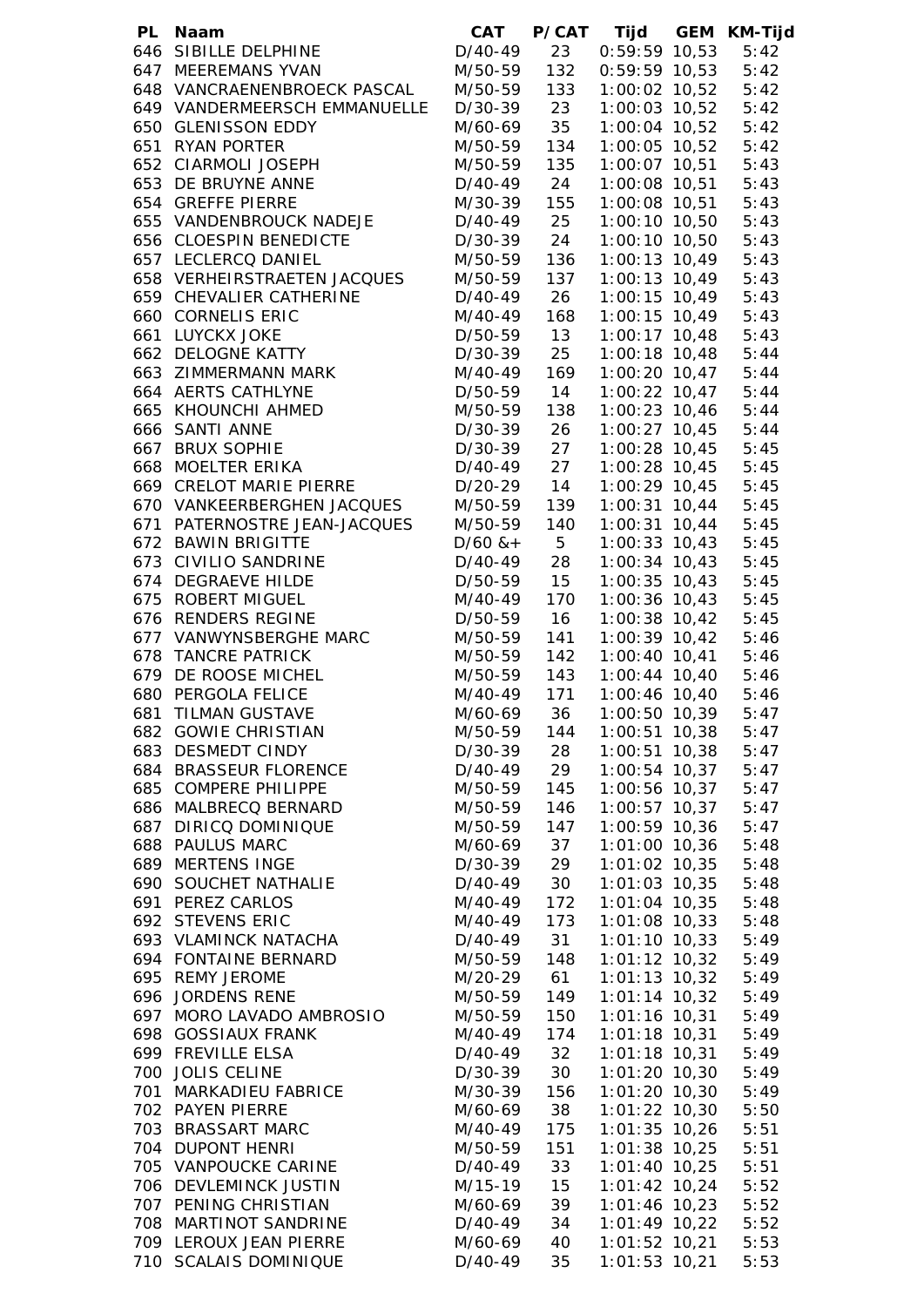|  | PL Naam                      | <b>CAT</b>   |                | P/CAT Tijd        |      | GEM KM-Tijd |
|--|------------------------------|--------------|----------------|-------------------|------|-------------|
|  | 711 LAFONTAINE BENOIT        | M/50-59      | 152            | $1:01:57$ $10,20$ |      | 5:53        |
|  | 712 PIGNON ALEX              | M/20-29      | 62             | $1:01:59$ 10,19   |      | 5:53        |
|  | 713 VANDENDAELE SANDRINE     | D/40-49      | 36             | $1:02:03$ 10,18   |      | 5:54        |
|  | 714 INGALA MASSIMO           | M/50-59      | 153            | 1:02:09 10,17     |      | 5:54        |
|  | 715 LEYSSSENS VALERIE        | D/40-49      | 37             | $1:02:11$ $10,16$ |      | 5:54        |
|  | 716 MONTOISY ADRIEN          | M/20-29      | 63             | $1:02:13$ $10,15$ |      | 5:55        |
|  | 717 BODEUX CLAIRE            | D/40-49      | 38             | $1:02:15$ 10,15   |      | 5:55        |
|  | 718 ANTONISSEN QUENTIN       | M/30-39      | 157            | $1:02:17$ $10,14$ |      | 5:55        |
|  | 719 IBARGUEN ALVARO          | D/30-39      | 31             | $1:02:19$ 10,14   |      | 5:55        |
|  | 720 CHERON MARCEL            | M/50-59      | 154            | $1:02:20$ 10,14   |      | 5:55        |
|  | 721 BASYN FREDERIC           | M/40-49      | 176            | $1:02:22$ 10,13   |      | 5:55        |
|  | 722 VOKAER ETIENNE           | M/60-69      | 41             | $1:02:26$ 10,12   |      | 5:56        |
|  | 723 HOCK FRANCOISE           | D/50-59      | 17             | $1:02:29$ 10,11   |      | 5:56        |
|  | 724 DEMOL ROGER              | M/50-59      | 155            | $1:02:31$ $10,11$ |      | 5:56        |
|  | 725 WALDNER CLAIRE           | D/20-29 15   |                | $1:02:32$ 10,10   |      | 5:56        |
|  | 726 GOBLET LAURENCE          | D/30-39      | 32             | $1:02:34$ 10,10   |      | 5:57        |
|  | 727 RIZZERIO-DEVIS LAURA     | D/50-59 18   |                | $1:02:35$ 10,10   |      | 5:57        |
|  | 728 BRAMS HUGUES             | M/40-49      | 177            | 1:02:36 10,09     |      | 5:57        |
|  | 729 MOREAU FRANCOISE         | D/50-59 19   |                | 1:02:36 10,09     |      | 5:57        |
|  | 730 VERPLAETJE JOHANNA       | $D/40-49$ 39 |                | 1:02:38 10,09     |      | 5:57        |
|  | 731 LEMAHIEU CAROLINE        | D/20-29 16   |                | 1:02:38 10,09     |      | 5:57        |
|  | 732 VANPARYS MICHEL          | M/50-59      | 156            | 1:02:41 10,08     |      | 5:57        |
|  | 733 CROMBOOM DANIEL          | M/60-69      | 42             | $1:02:42$ 10,08   |      | 5:57        |
|  | 734 SIMON ALAIN              | M/60-69 43   |                | $1:02:46$ 10,07   |      | 5:58        |
|  | 735 BAIKRICH GUY             | $M/70$ & + 9 |                | $1:02:54$ 10,04   |      | 5:58        |
|  | 736 GOUBBEL CHARLE           | M/30-39      | 158            | 1:02:56 10,04     |      | 5:59        |
|  | 737 CAPRARO CARLOTTA         | D/30-39      | 33             | $1:02:58$ 10,03   |      | 5:59        |
|  | 738 WACKENS FREDERIC         | M/30-39      | 159            | $1:03:00$ $10,03$ |      | 5:59        |
|  | 739 BODSON YVES              | M/50-59      | 157            | $1:03:01$ 10,03   |      | 5:59        |
|  | 740 GLINNE LIONEL            | M/40-49      | 178            | $1:03:03$ 10,02   |      | 5:59        |
|  | 741 FETU THIERRY             | M/40-49      | 179            | 1:03:06 10,01     |      | 6:00        |
|  | 742 WERRES MARC              | M/50-59      | 158            | 1:03:08 10,01     |      | 6:00        |
|  | 743 RAQUET PATRICIA          | D/40-49      | 40             | $1:03:11$ $10,00$ |      | 6:00        |
|  | 744 LIMON THOMAS             | M/30-39      | 160            | $1:03:15$ 9,99    |      | 6:00        |
|  | 745 VAN NIEUWENHOVEN MARTINE | D/50-59      | 20             | $1:03:15$ 9,99    |      | 6:00        |
|  | 746 NOE AURELIE              | $D/20-29$    | 17             | $1:03:16$ 9,99    |      | 6:00        |
|  | 747 JACQUES MYRIAM           | D/50-59      | 21             | $1:03:18$ 9,98    |      | 6:01        |
|  | 748 MOMMAERTS MARIE-JEANNE   | D/40-49      | 41             | $1:03:18$ 9,98    |      | 6:01        |
|  | 749 DESVALS MARION           | D/30-39      | 34             | $1:03:20$ 9,98    |      | 6:01        |
|  | 750 RAMBOUX DAVID            | M/40-49      | 180            | $1:03:20$ 9,98    |      | 6:01        |
|  | 751 ROSSEL GREGORY           | M/30-39      | 161            | $1:03:22$ 9,97    |      | 6:01        |
|  | 752 VERHOEVEN GERALDINE      | D/40-49      | 42             | 1:03:25           | 9,96 | 6:01        |
|  | 753 DELCAMBRE DAPHNE         | D/40-49      | 43             | 1:03:25           | 9,96 | 6:01        |
|  | 754 BADERT VINCENT           | M/40-49      | 181            | 1:03:27           | 9,96 | 6:02        |
|  | 755 BROCHARD GUILLAUME       | M/30-39      | 162            | $1:03:27$ 9,96    |      | 6:02        |
|  | 756 SONCK ANDRE              | M/50-59      | 159            | $1:03:31$ 9,95    |      | 6:02        |
|  | 757 VERBIEST CARIME          | D/50-59      | 22             | $1:03:33$ 9,94    |      | 6:02        |
|  | 758 LEMAITRE MARCEL          | M/50-59      | 160            | $1:03:35$ 9,94    |      | 6:02        |
|  | 759 DE BRABANT CARINE        | D/50-59      | 23             | $1:03:36$ 9,93    |      | 6:02        |
|  | 760 ZAJEGA JEAN LUC          | M/50-59      | 161            | $1:03:36$ 9,93    |      | 6:02        |
|  | 761 DEWIGNE BERNARD          | M/50-59      | 162            | $1:03:38$ 9,93    |      | 6:03        |
|  | 762 MARZULLO GIROLAMO        | M/40-49      | 182            | $1:03:40$ 9,92    |      | 6:03        |
|  | 763 DELFERIERE DIDIER        | M/40-49      | 183            | $1:03:40$ 9,92    |      | 6:03        |
|  | 764 BUGGENHOUT STEPHAN       | M/50-59      | 163            | $1:03:42$ 9,92    |      | 6:03        |
|  | 765 DEFFERNEZ ETIENNE        | M/60-69      | 44             | $1:03:45$ 9,91    |      | 6:03        |
|  | 766 DANDOY EDDY              | M/50-59      | 164            | $1:03:48$ 9,90    |      | 6:04        |
|  | 767 DEN HOUDIJKER WILLEM     | M/60-69      | 45             | $1:03:50$ 9,90    |      | 6:04        |
|  | 768 CALICIS CORALINE         | D/15-19      | 5 <sub>5</sub> | $1:03:52$ 9,89    |      | 6:04        |
|  | 769 VAN LAETHEM GUY          | M/50-59      | 165            | $1:03:57$ 9,88    |      | 6:04        |
|  | 770 MERTENS ANNE             | D/50-59      | 24             | $1:04:01$ 9,87    |      | 6:05        |
|  | 771 BENTIN CHARLOTTE         | D/20-29      | 18             | $1:04:01$ 9,87    |      | 6:05        |
|  | 772 CARTON ASTRID            | $D/15-19$    | 6              | $1:04:03$ 9,86    |      | 6:05        |
|  | 773 JACQUES NICOLAS          | M/40-49      | 184            | $1:04:05$ 9,86    |      | 6:05        |
|  | 774 PIRARD AXELLE            | D/30-39      | 35             | $1:04:10$ 9,85    |      | 6:06        |
|  | 775 GODEFRIDI THIERRY        |              |                |                   |      |             |
|  |                              | M/60-69      | 46             | $1:04:11$ 9,84    |      | 6:06        |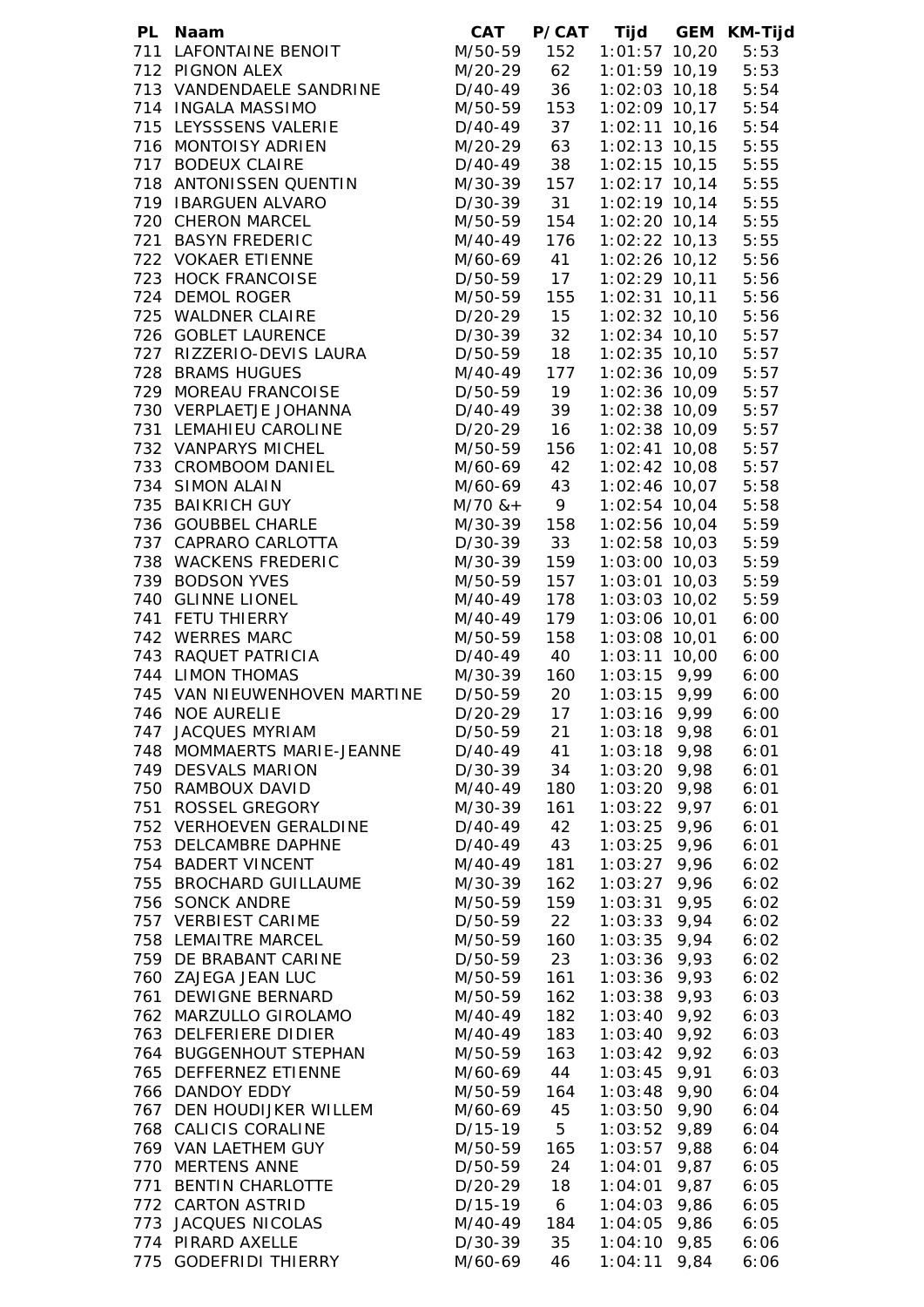| PL Naam                                    | <b>CAT</b>                    | <b>P/CAT</b>    | Tijd                             | <b>GEM</b> | <b>KM-Tijd</b> |
|--------------------------------------------|-------------------------------|-----------------|----------------------------------|------------|----------------|
| 776 VANWETTER ANNE                         | D/30-39                       | 36              | $1:04:13$ 9,84                   |            | 6:06           |
| 777 FAVETTE ASTRID                         | D/30-37<br>D/20-29<br>D/30-39 | 19              | $1:04:15$ 9,83                   |            | 6:06           |
| 778 LINDER LAURENCE                        |                               | 37              | 1:04:16 9,83                     |            | 6:06           |
| 779 SMAGGE PHILIPPE                        | M/40-49                       | 185             | $1:04:18$ 9,83                   |            | 6:06           |
| 780 DEGUELDRE PIERRE JEAN                  | M/20-29                       | 64              | $1:04:18$ 9,83                   |            | 6:06           |
| 781 MASURE BETTY                           | D/40-49                       | 44              | $1:04:22$ 9,82                   |            | 6:07           |
| 782 HEDGES PHILIP                          | M/50-59                       | 166             | $1:04:24$ 9,81                   |            | 6:07           |
| 783 AUBRY AURELIEN                         | M/20-29                       | 65              | 1:04:26 9,81                     |            | 6:07           |
| 784 BRASSEUR OLIVIER                       | M/40-49                       | 186             | $1:04:28$ 9,80                   |            | 6:07           |
| 785 CHALMAGNE EMMANUEL                     | M/40-49                       | 187             | $1:04:30$ 9,80                   |            | 6:08           |
| 786 LEONE FRANCESCO                        | M/50-59                       | 167             | $1:04:31$ 9,79                   |            | 6:08           |
| 787 HUPPE STEPHANE                         | M/50-59                       | 168             | $1:04:32$ 9,79                   |            | 6:08           |
| 788 SALADIN VERONIQUE                      | D/50-59                       | 25              | 1:04:36 9,78                     |            | 6:08           |
| 789 MARTIN PATRICIA                        | D/40-49                       | 45              | $1:04:37$ 9,78                   |            | 6:08           |
| 790 GASKIN RUDI                            | M/50-59                       | 169             | $1:04:39$ 9,77                   |            | 6:08           |
| 791 REDOUTE GAELLE                         | D/20-29                       | 20              | $1:04:42$ 9,77                   |            | 6:09           |
| 792 DEJEAN SIMON                           | M/15-19                       | 16              | $1:04:44$ 9,76                   |            | 6:09           |
| 793 DEMARET GILLES                         | M/30-39                       | 163             | $1:04:46$ 9,76                   |            | 6:09           |
| 794 FEUILLAT GENEVIEVE                     | $D/60$ & +                    | $6\overline{6}$ | $1:04:48$ 9,75                   |            | 6:09           |
| 795 FAUCON ADRIEN                          | M/20-29                       | 66              | $1:04:49$ 9,75                   |            | 6:09           |
| 796 DUMONT DOMINIQUE                       | D/50-59                       | 26              | $1:04:52$ 9,74                   |            | 6:10           |
| 797 QUIVRON BENEDICTE                      | D/40-49                       | 46              | $1:04:56$ 9,73                   |            | 6:10           |
| 798 VANOVERBERGHE CHRISTINE                | D/50-59 27                    |                 | $1:04:59$ 9,72                   |            | 6:10           |
| 799 BARRY HELENE                           | D/50-59 28                    |                 | $1:05:04$ 9,71                   |            | 6:11           |
| 800 POMMIER RAPHAEL                        | M/30-39 164                   |                 | 1:05:15 9,68                     |            | 6:12           |
| 801 MATHIEU DONATIENNE                     | D/30-39                       | 38              | 1:05:20 9,67                     |            | 6:12           |
| 802 HOURMAN GWENDOLINE                     | D/40-49                       | 47              | 1:05:25 9,66                     |            | 6:13           |
| 803 COGNEAU DENIS                          | M/40-49                       | 188             | 1:05:34 9,64                     |            | 6:14           |
| 804 JACQUEMIN DOMINIQUE                    | D/40-49 48                    |                 | $1:05:35$ 9,63                   |            | 6:14           |
| 805 GEULETTE NATHALIE                      | D/40-49 49                    |                 | 1:05:40 9,62                     |            | 6:14           |
| 806 COLENS HENRI                           | M/30-39                       | 165             | 1:05:46 9,61                     |            | 6:15           |
| 807 VERHELLE LUDOVIC                       | M/40-49                       | 189             | $1:05:49$ $9,60$                 |            | 6:15           |
| 808 GHERAILLE JEAN-MARC                    | M/40-49                       | 190             | $1:05:49$ 9,60                   |            | 6:15           |
| 809 DAUTREBANDE MARIE                      | D/20-29 21<br>D/40-49 50      |                 | 1:05:54 9,59                     |            | 6:15           |
| 810 GAIGNAGE ISABELLE                      |                               |                 | $1:05:55$ 9,58                   |            | 6:16           |
| 811 CAUYN JEAN PHILIPPE                    | M/40-49                       | 191             | $1:05:58$ 9,58                   |            | 6:16           |
| 812 WAUTIE SYLVIE                          | D/50-59                       | 29              | $1:06:01$ 9,57                   |            | 6:16           |
| 813 LISCHETTI JEAN FRANCOIS                | M/40-49                       | 192             | $1:06:01$ 9,57                   |            | 6:16           |
| 814 AMRANI LATIFA                          | D/50-59                       | 30              | 1:06:04 9,56                     |            | 6:16           |
| 815 VAN EESBEEK CHRISTIAN                  | M/60-69                       | 47              | $1:06:06$ 9,56                   |            | 6:17           |
| 816 HANOTEAUX RAYMOND                      | M/60-69                       | 48              | $1:06:07$ 9,56                   |            | 6:17           |
| 817 PARIS MARYSIA                          | $D/30-39$                     | 39              | 1:06:09 9,55                     |            | 6:17           |
| 818 VAN DEN EEDE DELPHINE                  | D/30-39                       | 40              | 1:06:10 9,55                     |            | 6:17           |
| 819 NOON CAROLE                            | D/30-39                       | 41              | 1:06:11 9,55                     |            | 6:17           |
| 820 BRUGGEMAN DEREK                        | M/20-29                       | 67              | $1:06:12$ 9,54                   |            | 6:17           |
| 821 HAUTECOEUR WIVINE                      | D/40-49                       | 51              | $1:06:14$ 9,54                   |            | 6:17           |
| 822 MARIS WIM                              | M/40-49                       | 193             | $1:06:14$ 9,54                   |            | 6:17           |
| 823 MICHIELS DOMINIQUE                     | D/40-49                       | 52              | 1:06:16 9,53                     |            | 6:18           |
| 824 BOREUX MICHAEL                         | M/40-49                       | 194             | $1:06:18$ 9,53                   |            | 6:18           |
| 825 PARION OLIVIER                         | M/30-39                       | 166             | $1:06:19$ 9,53                   |            | 6:18           |
| 826 VAN WETTER PIERRE                      | M/40-49                       | 195             | $1:06:22$ 9,52                   |            | 6:18           |
| 827 DOS REIS LIDIA                         | D/50-59                       | 31              | $1:06:24$ 9,52                   |            | 6:18           |
| 828 DEMORTIER JEANE-FRANCOIS               | M/40-49                       | 196             | 1:06:29 9,50                     |            | 6:19           |
| 829 GROSSEN YVES                           | M/60-69                       | 49              | $1:06:33$ 9,49                   |            | 6:19           |
| 830 VAN DEN EEDE SEVERINE                  | D/30-39                       | 42              | $1:06:33$ 9,49                   |            | 6:19           |
| 831 LAGAERT RITA                           | $D/60$ & + 7                  |                 | $1:06:35$ 9,49                   |            | 6:19           |
| 832 OOSTERS MICHEL                         | M/50-59 170                   |                 | $1:06:37$ 9,48                   |            | 6:20           |
| 833 VINCENT LOUISE MARIE                   | D/40-49 53                    |                 | $1:06:40$ 9,48                   |            | 6:20           |
| 834 CORTVRINT MICHEL                       | M/60-69                       | 50              | $1:06:42$ 9,47                   |            | 6:20           |
| 835 BERTRAND GERALDINE                     | D/40-49                       | 54              | $1:06:44$ 9,47                   |            | 6:20           |
| 836 DE WAEL LUC<br>837 VAN DONGHEN PATRICE | M/50-59<br>M/30-39            | 171<br>167      | $1:06:45$ 9,47<br>$1:06:47$ 9,46 |            | 6:20           |
| 838 HENDERYCKX PIERRE FRANCOIS             | M/50-59                       | 172             | $1:06:51$ 9,45                   |            | 6:21<br>6:21   |
| 839 REGNIER ANNICK                         | D/50-59                       | 32              | $1:06:52$ 9,45                   |            | 6:21           |
| 840 BERMAN DOMINIQUE                       | $D/60$ & +                    | 8               | $1:06:55$ 9,44                   |            | 6:21           |
|                                            |                               |                 |                                  |            |                |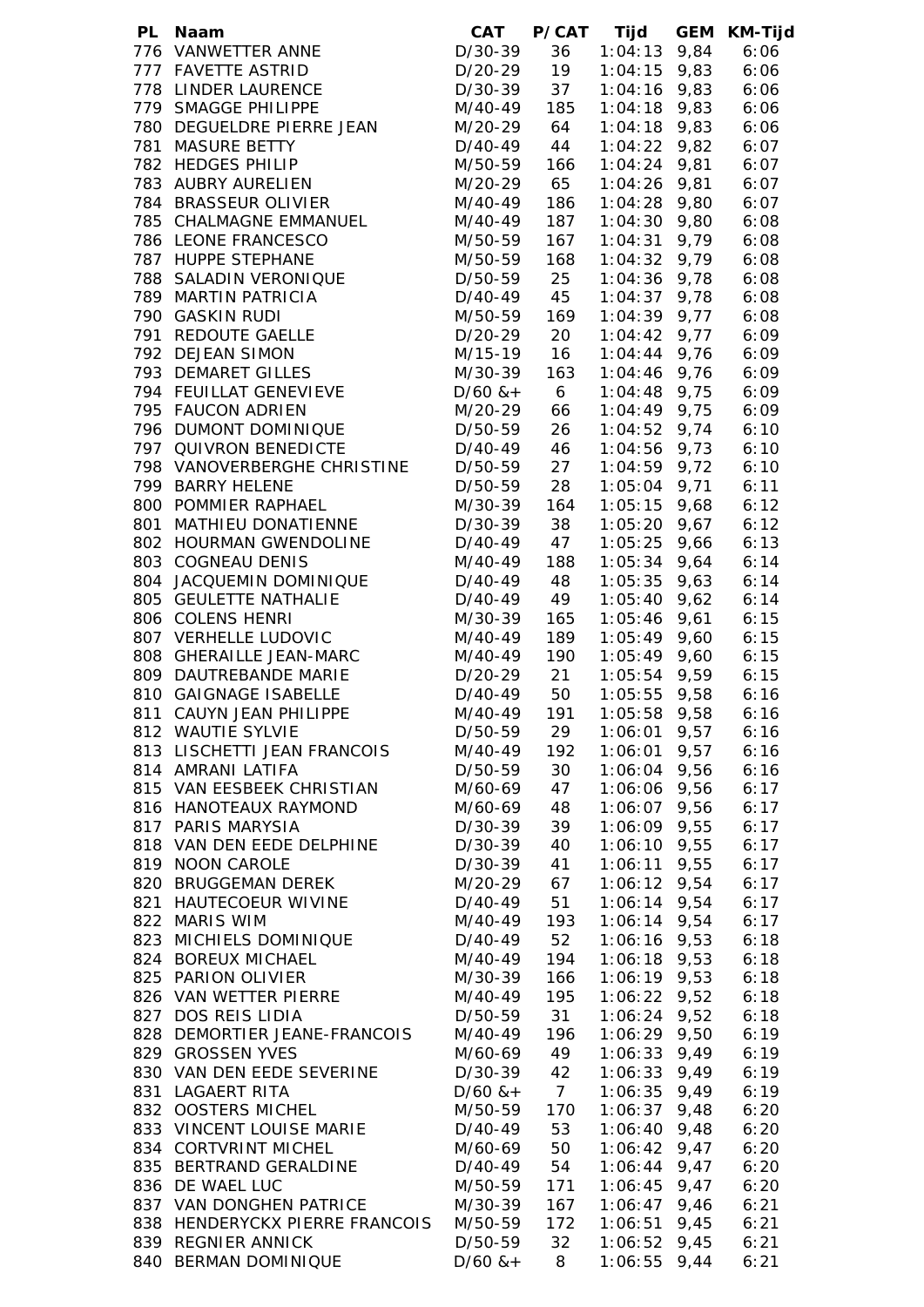| PL Naam                                        |                              |                | CAT P/CAT Tijd          | <b>GEM KM-Tijd</b> |
|------------------------------------------------|------------------------------|----------------|-------------------------|--------------------|
| 841 LESEUL GENEVIEVE                           | D/20-29                      | 22             | $1:06:57$ 9,44          | 6:21               |
| 842 SEMOULIN DENIS                             | M/40-49                      | 197            | $1:06:58$ 9,43          | 6:22               |
| 843 CIOLACU OLESEA                             | $D/30-39$ 43<br>$D/30-39$ 44 |                | 1:06:59 9,43            | 6:22               |
| 844 DEFERIERE CAROLE                           |                              |                | $1:07:02$ 9,43          | 6:22               |
| 845 GHESQUIERE MARCEAU                         | M/40-49                      | 198            | $1:07:03$ 9,42          | 6:22               |
| 846 GENOT YVES                                 | M/50-59                      | 173            | $1:07:06$ 9,42          | 6:22               |
| 847 GILOT MARIE                                | D/40-49                      | 55             | $1:07:07$ 9,41          | 6:22               |
| 848 LOUTSCH VALERIE                            | D/30-39                      | 45             | $1:07:09$ 9,41          | 6:23               |
| 849 PELLEGRINI MARC                            | M/60-69                      | 51             | $1:07:09$ $9,41$        | 6:23               |
| 850 RESMINI ELVIRA                             | D/40-49                      | 56             | $1:07:11$ 9,40          | 6:23               |
| 851 WILLIOT CHANTAL                            | D/50-59                      | 33             | $1:07:12$ 9,40          | 6:23               |
| 852 AUPAIX CELINE                              | M/20-29                      | 68             | $1:07:13$ 9,40          | 6:23               |
| 853 DAL PRA HUGUES                             | M/30-39                      | 168            | $1:07:14$ 9,40          | 6:23               |
| 854 HAYEZ CECILE                               | D/40-49 57                   |                | $1:07:16$ 9,39          | 6:23               |
| 855 DECOCQ FRANCOISE                           | D/50-59 34                   |                | $1:07:16$ 9,39          | 6:23               |
| 856 DAUPHIN JACQUES                            | M/50-59 174                  |                | $1:07:18$ 9,39          | 6:23               |
| 857 VANDEN BORRE EMILE                         | $M/70$ $&+$ 10               |                | 1:07:18 9,39            | 6:23               |
| 858 SAUVEGARDE ANNE PASCALE                    | D/40-49 58                   |                | $1:07:20$ 9,38          | 6:24               |
| 859 BLANQUAERT KARIM                           | D/50-59 35                   |                | $1:07:21$ 9,38          | 6:24               |
| 860 BRULS SOPHIE                               | D/40-49 59                   |                | $1:07:22$ 9,38          | 6:24               |
| 861 MONTOISY JEAN-CHRISTOPHE                   | M/30-39                      | 169            | $1:07:24$ 9,37          | 6:24               |
| 862 PICHEL DANIEL                              | M/40-49                      | 199            | $1:07:25$ 9,37          | 6:24               |
| 863 STAINIER VINCENT                           | M/50-59 175                  |                | $1:07:26$ 9,37          | 6:24               |
| 864 DE BOEVE CARLINE                           | D/50-59 36                   |                | $1:07:28$ 9,36          | 6:24               |
| 865 KEYMOLEN ROGER                             | M/60-69 52                   |                | $1:07:28$ 9,36          | 6:24               |
| 866 MAES SERGE                                 | M/40-49                      | 200            | $1:07:30$ 9,36          | 6:25               |
| 867 DELMOTTE CHRISTINE                         | D/40-49 60                   |                | $1:07:31$ 9,36          | 6:25               |
| 868 VAN BOECKEL PAUL                           | M/60-69                      | 53             | $1:07:35$ 9,35          | 6:25               |
| 869 COYETTE DOMINIQUE                          | D/50-59                      | 37             | $1:07:37$ 9,34          | 6:25               |
| 870 BARBASON FABIENNE                          | $D/40-49$ 61                 |                | 1:07:38 9,34            | 6:25               |
| 871 IAVARONE SIMON                             | M/15-19 17                   |                | $1:07:48$ 9,32 6:26     |                    |
| 872 DUPONT PIERRE                              | M/50-59                      | 176            | $1:07:50$ $9,31$ $6:27$ |                    |
| 873 TAETS DOMINIQUE                            | $D/50-59$ 38                 |                | $1:07:57$ 9,30 6:27     |                    |
| 874 DE FAYS CHRISTIAN                          | M/50-59 177                  |                | 1:08:07 9,28            | 6:28               |
| 875 COPPENS PHILIPPE                           | M/50-59                      | 178            | $1:08:08$ $9,27$ 6:28   |                    |
| 876 DE ROECK MONIQUE                           | D/50-59                      | 39             | $1:08:39$ 9,20          | 6:31               |
| 877 CALICIS LAURENT                            | M/50-59                      | 179            | $1:08:43$ 9,19          | 6:32               |
| 878 VLAMINCK THIERRY                           | M/40-49                      | 201            | $1:08:46$ 9,19          | 6:32               |
| 879 MOISE PATRICK                              | M/50-59                      | 180            | $1:08:51$ 9,18          | 6:32               |
| 880 CHARPENTIER MARIE ANGE                     | D/40-49                      | 62             | $1:08:53$ 9,17          | 6:32               |
| 881 VAN ERP JEN PHILIPPE                       | M/50-59                      | 181            | $1:08:58$ 9,16          | 6:33               |
| 882 PILATE GUY                                 | M/60-69                      | 54             | $1:09:00$ 9,16          | 6:33               |
| 883 COZE EMMANUELLE                            | D/40-49                      | 63             | $1:09:01$ 9,15          | 6:33               |
| 884 LIEFFRIG SELVAM                            | M/50-59                      | 182            | $1:09:03$ 9,15          | 6:33               |
| 885 VAN ROY CAROLE                             | D/30-39                      | 46             | $1:09:04$ 9,15          | 6:34               |
| 886 MALVOZ JEAN-REMY                           | M/60-69                      | 55             | $1:09:04$ 9,15          | 6:34               |
| 887 GIOVANNANGELO ESTELLE D/40-49              |                              | 64             | $1:09:07$ 9,14          | 6:34               |
| 888 MASSIGNANI CATHY                           | $D/40-49$                    | 65             | $1:09:09$ 9,14          | 6:34               |
| 889 HOUPPE JEAN-FRANCOIS                       | M/40-49                      | 202            | $1:09:11$ $9,13$        | 6:34               |
| 890 DEKEYSER CARINE                            | D/40-49                      | 66             | $1:09:12$ $9,13$        | 6:34               |
| 891 LANE CHRISTINE                             | $D/60$ & +                   | $\overline{9}$ | $1:09:12$ 9,13          | 6:34               |
| 892 RAMET CHRISTOPHE                           | M/40-49                      | 203            | $1:09:14$ 9,13          | 6:34               |
| 893 SERVAIS ISABELLE                           | D/30-39 47                   |                | $1:09:15$ 9,12          | 6:35               |
| 894 LAMBERT BERNADETTE                         | $D/60$ & + 10                |                | $1:09:15$ $9,12$        | 6:35               |
| 895 DUCROCQ EMELINE                            | D/20-29                      | 23             | $1:09:18$ 9,12          | 6:35               |
| 896 ANTOINE ALAIN                              | M/50-59                      | 183            | $1:09:21$ 9,11          | 6:35               |
| 897 VARVENNE ERIC                              | M/50-59                      | 184            | $1:09:30$ $9,09$        | 6:36               |
| 898 DUPLAT FRANCOISE                           | D/30-39 48                   |                | $1:09:43$ 9,06          | 6:37               |
| 899 CAPRON JEREMY                              | M/20-29 69                   |                | $1:09:44$ 9,06          | 6:37               |
| 900 LEFEVRE ISABELLE                           | D/30-39                      | 49             | $1:09:45$ 9,06          | 6:37               |
| 901 COLLARD BERNADETTE<br>902 VAN GEET PATRCIA | $D/60$ & +                   | 11             | $1:09:47$ 9,05          | 6:38               |
|                                                | D/50-59                      | 40             | $1:09:48$ 9,05          | 6:38               |
| 903 BURY FRANCOISE                             | $D/60$ & +                   | 12             | $1:09:50$ $9,05$        | 6:38               |
| 904 BERTLEFF LAURA                             | D/20-29                      | 24             | $1:09:51$ 9,05          | 6:38               |
| 905 DE JONGHE CAROLINE                         | $D/30-39$                    | 50             | $1:09:52$ 9,04          | 6:38               |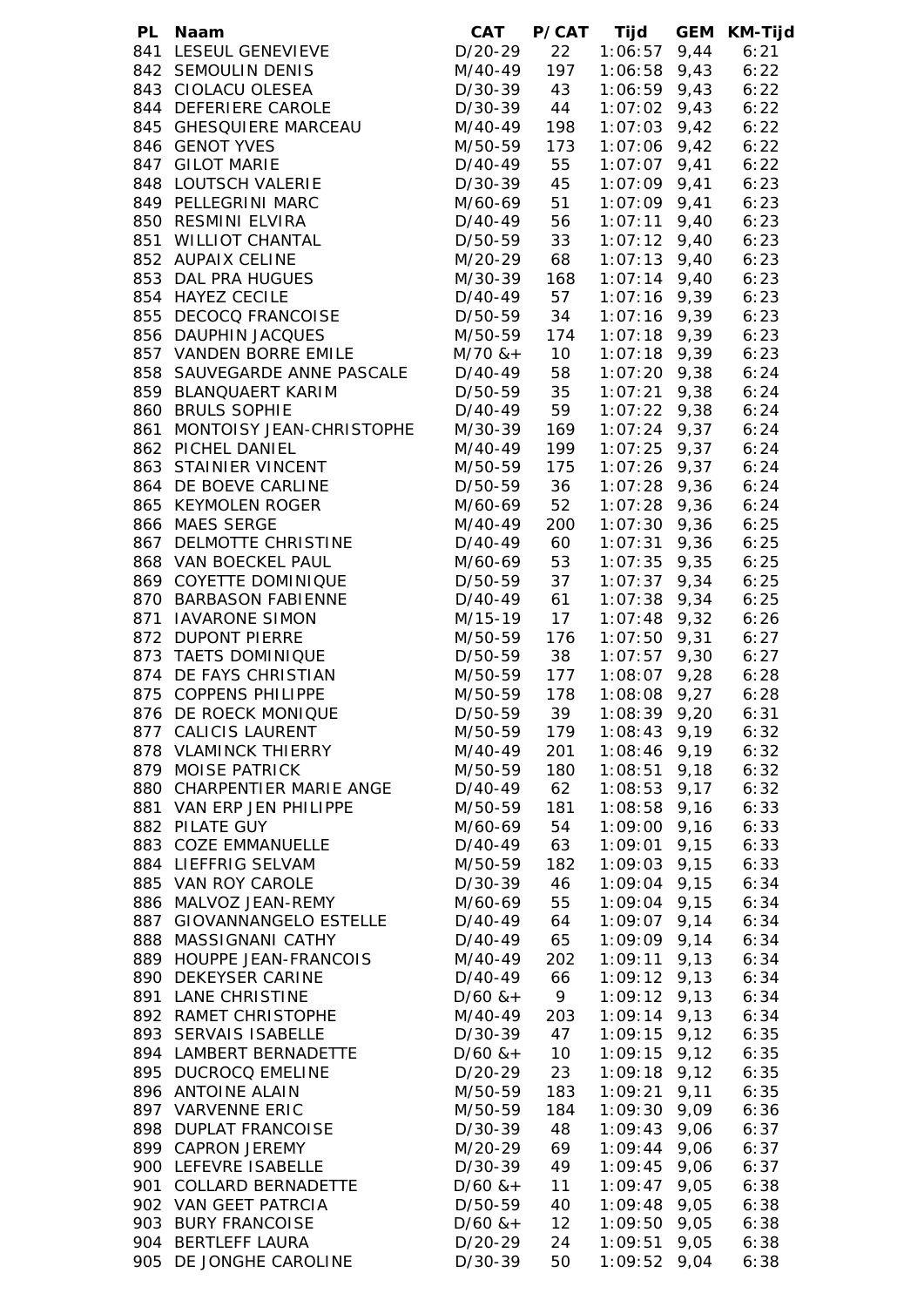| PL | Naam                                        | CAT                          |                 | P/CAT Tijd                       |      | GEM KM-Tijd  |
|----|---------------------------------------------|------------------------------|-----------------|----------------------------------|------|--------------|
|    | 906 BRASSART LAURENCE                       | D/30-39                      | 51              | 1:09:56 9,03                     |      | 6:38         |
|    | 907 LIBERT MAXIME                           | M/15-19 18                   |                 | $1:10:03$ 9,02                   |      | 6:39         |
|    | 908 HUART PIERRE                            | M/50-59                      | 185             | $1:10:07$ 9,01                   |      | 6:40         |
|    | 909 HERZET CLAUDIA                          | D/30-39 52                   |                 | $1:10:09$ $9,01$                 |      | 6:40         |
|    | 910 SEGGIO PINO                             |                              |                 | $1:10:14$ 9,00                   |      | 6:40         |
|    | 911 SMOUSE KARINE                           | $M/70$ $&+$ 11<br>D/50-59 41 |                 | $1:10:16$ 8,99                   |      | 6:40         |
|    | 912 CAUCHIE JEAN-PAUL                       | M/50-59                      | 186             | $1:10:18$ 8,99                   |      | 6:41         |
|    | 913 LAMY ERIC                               | M/50-59                      | 187             | $1:10:27$ 8,97                   |      | 6:41         |
|    | 914 DELVAILLE KATIA                         | D/40-49                      | 67              | $1:10:34$ 8,95                   |      | 6:42         |
|    | 915 SYMONS PETRO                            | M/60-69                      | 56              | $1:10:39$ 8,94                   |      | 6:43         |
|    | 916 COOSEM ISABELLE                         | D/40-49                      | 68              | $1:10:43$ 8,93                   |      | 6:43         |
|    | 917 MAUS MADELEINE                          | D/50-59                      | 42              | $1:10:47$ 8,93                   |      | 6:43         |
|    | 918 VANDERSCHUEREN DELPHINE                 |                              | 53              |                                  |      |              |
|    |                                             | D/30-39                      |                 | $1:10:52$ 8,92                   |      | 6:44         |
|    | 919 VANDERSCHUEREN MARC                     | M/60-69                      | 57              | $1:10:53$ 8,91                   |      | 6:44         |
|    | 920 LEBRUN JONATHAN                         | M/40-49                      | 204             | 1:10:56 8,91                     |      | 6:44         |
|    | 921 BRICTEUX LAURENT                        | M/30-39                      | 170             | $1:11:01$ 8,90                   |      | 6:45         |
|    | 922 CUMMINS CARINE                          | D/50-59                      | 43              | $1:11:10$ 8,88                   |      | 6:46         |
|    | 923 LEURS ISABELLE                          | D/50-59                      | 44              | $1:11:10$ 8,88                   |      | 6:46         |
|    | 924 MICHEL MURIEL                           | D/40-49 69                   |                 | $1:11:13$ 8,87                   |      | 6:46         |
|    | 925 BREYNE CLAUDINE                         | D/50-59 45                   |                 | $1:11:16$ 8,87                   |      | 6:46         |
|    | 926 DELHAYE FRANCOIS                        | M/40-49                      | 205             | $1:11:17$ 8,86                   |      | 6:46         |
|    | 927 BOUTRIAU LOUIS                          | M/50-59                      | 188             | $1:11:19$ 8,86                   |      | 6:46         |
|    | 928 DELVILLE ALICE                          | D/40-49 70                   |                 | $1:11:23$ 8,85                   |      | 6:47         |
|    | 929 DEHOUST MARIANNE                        | D/50-59                      | 46              | $1:11:27$ 8,84                   |      | 6:47         |
|    | 930 DASSONVILLE MICHELE                     | D/50-59                      | 47              | $1:11:31$ 8,83                   |      | 6:48         |
|    | 931 CLOMPEN NATHALIE                        | D/40-49 71                   |                 | $1:11:33$ 8,83                   |      | 6:48         |
|    | 932 MESSELIS SABRINA                        | D/40-49 72                   |                 | $1:11:33$ 8,83                   |      | 6:48         |
|    | 933 ROLAND AMELIE                           | $D/20-29$ 25                 |                 | $1:11:34$ 8,83                   |      | 6:48         |
|    | 934 PENNINCK DOMINIQUE                      | M/60-69 58                   |                 | $1:11:38$ $8,82$                 |      | 6:48         |
|    | 935 TOPART ANDRE                            | M/50-59                      | 189             | $1:11:41$ 8,81                   |      | 6:48         |
|    | 936 GODEAU MARC                             | M/50-59                      | 190             | $1:11:42$ 8,81                   |      | 6:49         |
|    | 937 LABIAU MURIEL                           | D/50-59 48                   |                 | 1:11:48 8,80                     |      | 6:49         |
|    | 938 THIRY BENOIT                            | M/50-59                      | 191             | 1:11:57 8,78 6:50                |      |              |
|    | 939 COOPER ROGER                            | M/60-69 59                   |                 | 1:11:58 8,78 6:50                |      |              |
|    | 940 CLAES VINCENT                           | M/40-49                      | 206             | 1:12:00 8,78 6:50                |      |              |
|    | 941 SMETS ALAIN                             | M/50-59                      | 192             | $1:12:02$ 8,77                   |      | 6:50         |
|    | 942 HERION ERIC                             | M/40-49                      | 207             | $1:12:04$ 8,77                   |      | 6:51         |
|    | 943 BURY CAROLINE                           | D/40-49                      | 73              | $1:12:06$ 8,76                   |      | 6:51         |
|    | 944 DI LIETO ALESSANDRA                     | D/30-39                      | 54              | $1:12:07$ 8,76                   |      | 6:51         |
|    | 945 DUFAYS ALAIN                            | M/50-59                      | 193             | $1:12:09$ 8,76                   |      | 6:51         |
|    | 946 LECHAUDE FREDERIC                       | M/40-49                      | 208             | $1:12:12$ 8,75                   |      | 6:51         |
|    | 947 WAUCAMPT REGGIE                         | M/60-69                      | 60              | $1:12:15$ 8,74                   |      | 6:52         |
|    | 948 DUSSART GUY                             | M/30-39                      | 171             | $1:12:52$ 8,67                   |      | 6:55         |
|    | 949 WARNAU YVES                             | M/60-69                      | 61              | $1:12:54$ 8,67                   |      | 6:55         |
|    | 950 DEVREESE JEAN-CLAUDE                    | M/60-69                      | 62              | $1:12:56$ 8,66                   |      | 6:56         |
|    | 951 WYPYCH MONIKA                           | D/30-39                      | 55              | $1:12:59$ 8,66                   |      | 6:56         |
|    | 952 LERAT FLORENCE                          | D/30-39                      | 56              | 1:13:06                          | 8,64 | 6:57         |
|    | 953 MOTTIAUX PASCALE                        | D/50-59                      | 49              | $1:13:10$ 8,64                   |      | 6:57         |
|    | 954 TOMASZ WYDYCH                           | M/40-49                      | 209             | $1:13:17$ 8,62                   |      | 6:58         |
|    | 955 LOCUS DANIELLE                          | D/40-49                      | 74              | $1:13:25$ 8,61                   |      | 6:58         |
|    | 956 HERTOGHS DOMINIQUE                      | D/30-39                      | 57              | $1:13:36$ 8,58                   |      | 6:59         |
|    | 957 VAN HAEPEREN THOMAS                     | M/30-39                      | 172             | $1:13:38$ 8,58                   |      | 7:00         |
|    | 958 VAN HAEPEREN KONSTANZE                  | D/40-49                      | 75              | $1:13:39$ 8,58                   |      | 7:00         |
|    | 959 EVRARD JOSIANNE                         | D/50-59                      | 50              | $1:13:53$ 8,55                   |      | 7:01         |
|    | 960 STOURME VALERIE                         | D/30-39                      | 58              | $1:14:06$ 8,53                   |      |              |
|    | 961 VOKAR CAROLINE                          | D/30-39                      | 59              | $1:14:21$ 8,50                   |      | 7:02<br>7:04 |
|    |                                             |                              |                 |                                  |      |              |
|    | 962 HELOU NADEGE<br>963 PAUWELS ANTOINE     | D/50-59<br>M/50-59           | 51<br>194       | $1:14:24$ 8,49<br>$1:14:24$ 8,49 |      | 7:04         |
|    |                                             |                              |                 |                                  |      | 7:04         |
|    | 964 DEVILLERS SOPHIE                        | D/30-39                      | 60              | $1:14:36$ 8,47                   |      | 7:05         |
|    | 965 GOOR PHILIPPE<br>966 VAN ESPEN LAURENCE | M/40-49                      | 210             | $1:14:38$ 8,47                   |      | 7:05         |
|    |                                             | M/30-39                      | 173             | $1:14:41$ 8,46                   |      | 7:06         |
|    | 967 DEHOUT FLORENCE                         | D/40-49<br>M/40-49           | 76<br>211       | $1:14:42$ 8,46<br>$1:14:45$ 8,45 |      | 7:06         |
|    | 968 DERPEZ ALAIN<br>969 MACKINTOSH EDOUARD  | M/60-69 63                   |                 | $1:14:47$ 8,45                   |      | 7:06<br>7:06 |
|    | 970 DEKKERS DANIEL                          | $M/70$ & +                   | 12 <sup>2</sup> | 1:14:49                          | 8,44 |              |
|    |                                             |                              |                 |                                  |      | 7:06         |